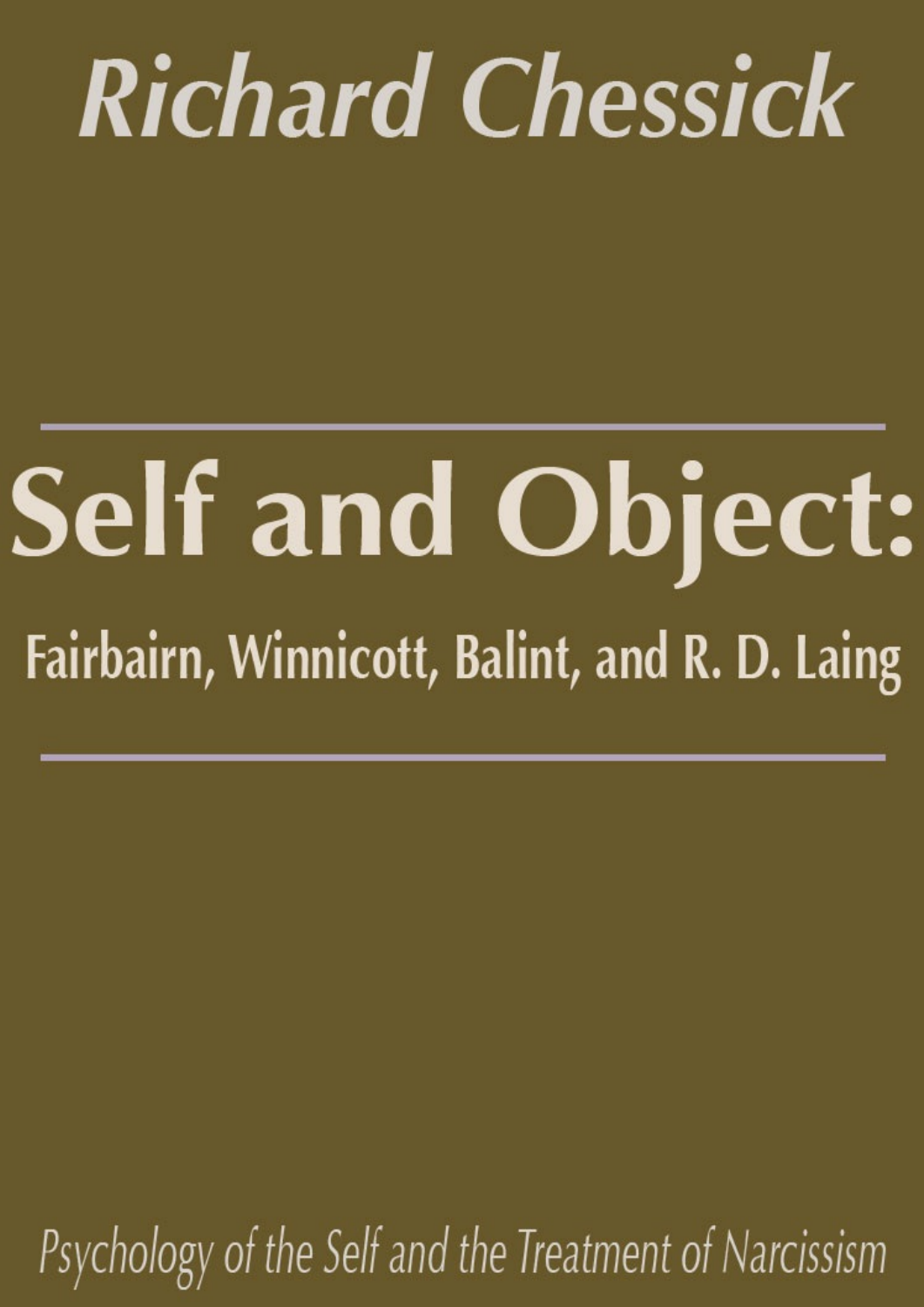## **Self and Object: Fairbairn, Winnicott, Balint, and R. D. Laing**

**Richard D. Chessick, M.D.**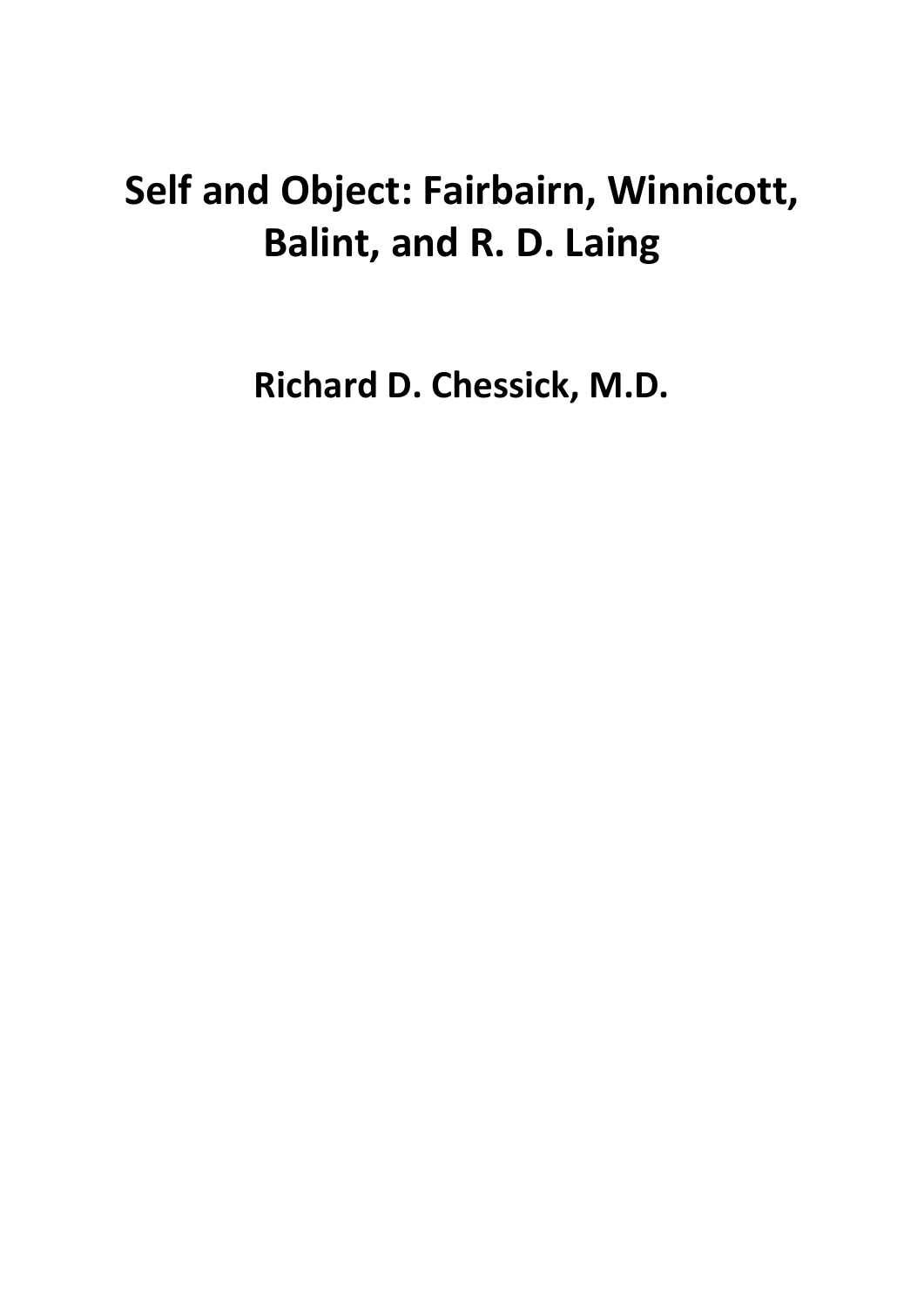#### e-Book 2015 International Psychotherapy Institute

from *Psychology of the Self and the Treatment of Narcissism* Richard D. Chessick, M.D. Copyright © 1985 Richard D. Chessick, M.D.

All Rights Reserved

Created in the United States of America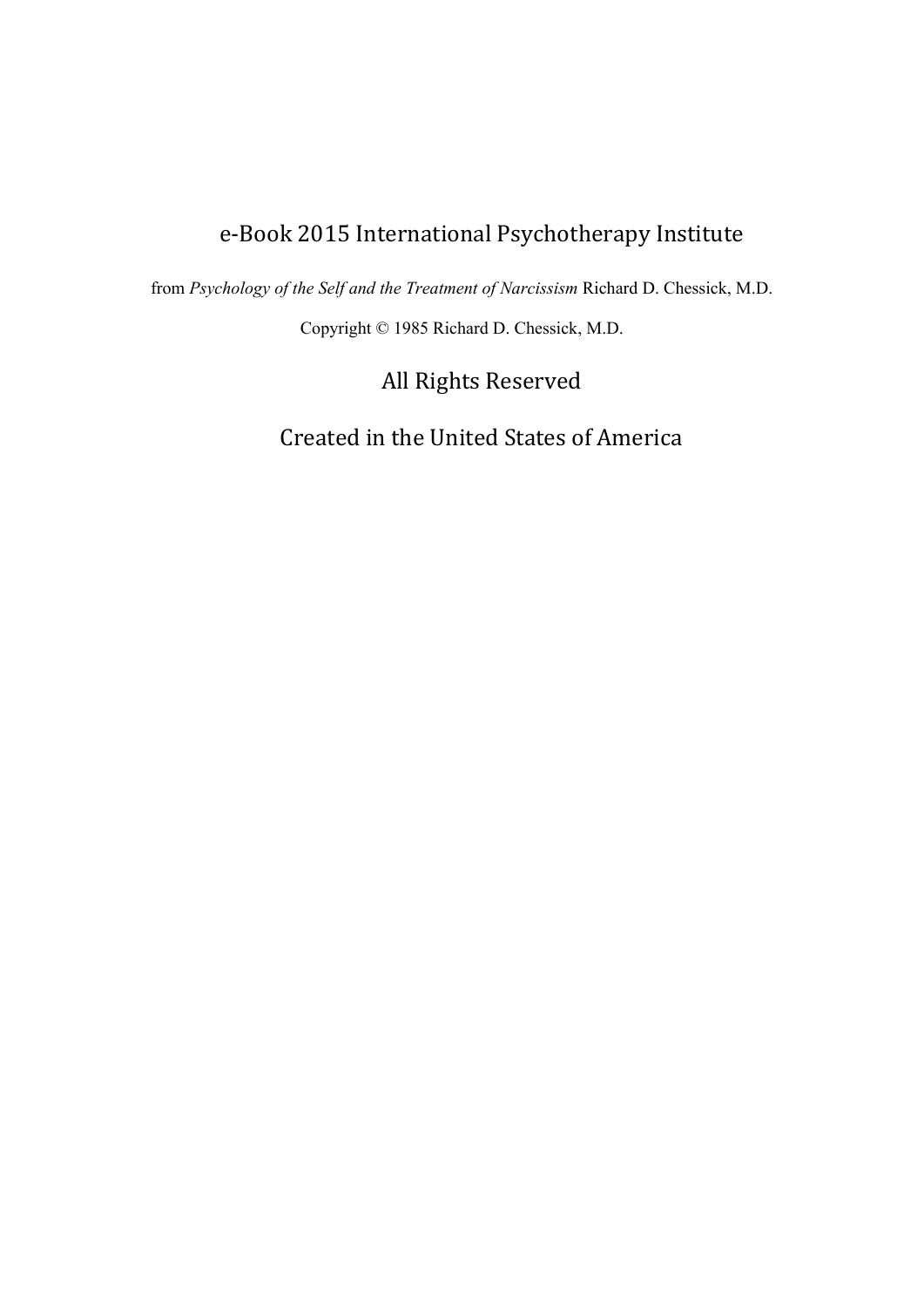### **Table of Contents**

The Views of Fairbairn

The Views of Winnicott

Primary Narcissism and Secondary Narcissism: Balint

Laings "Divided Self'

**References**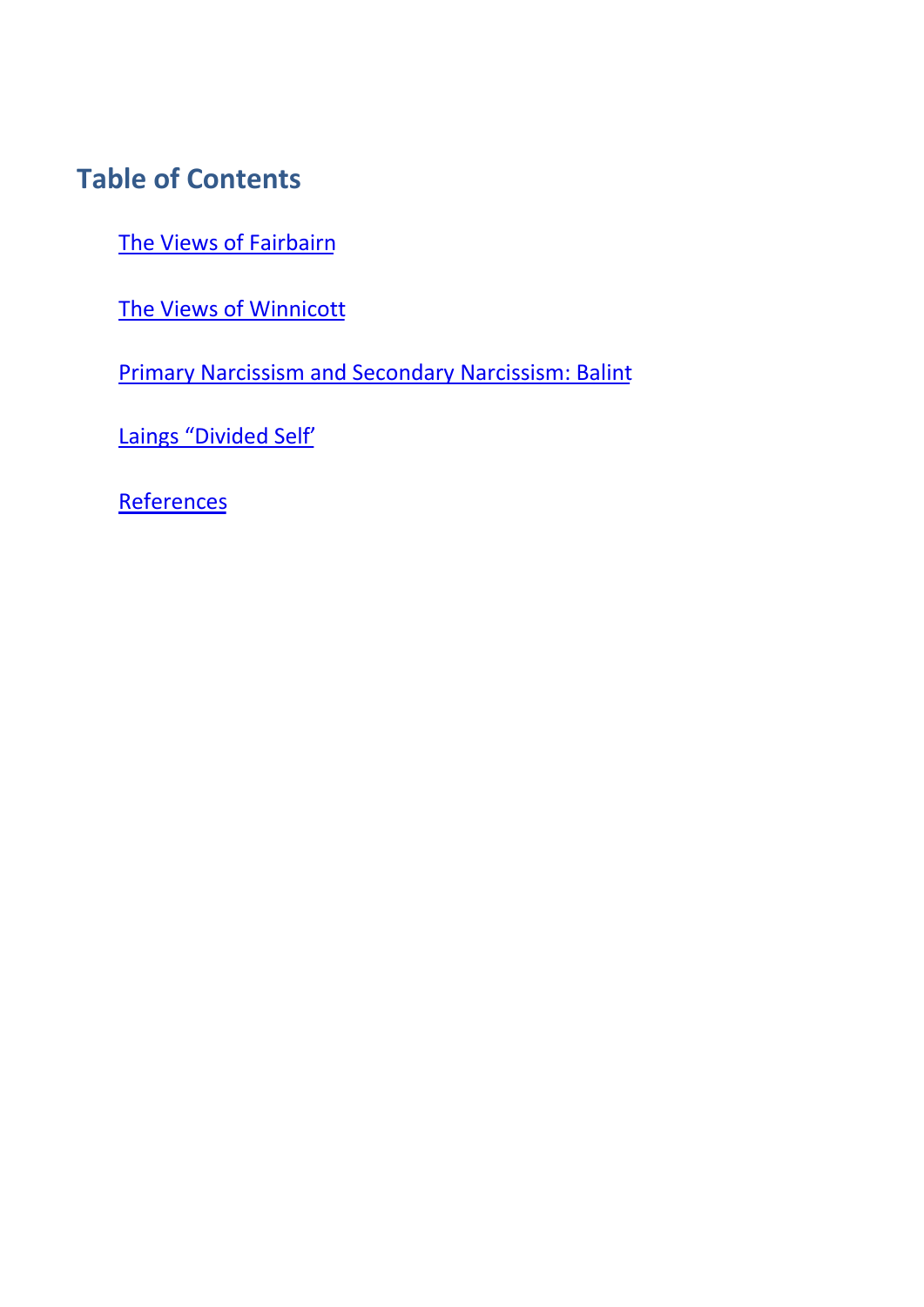### **Self and Object: Fairbairn, Winnicott, Balint, and R. D. Laing**

Three psychoanalytic theories that utilize the concept of the self have a resemblance to the work of Kohut and are often confused with his views. The theories of Fairbairn, Winnicott, and R. D. Laing use different conceptions of the self but all have in common with Kohut the assumption that the self is shaped and formed from its very beginning out of the interaction with the mother, or what Winnicott (1965) calls the facilitating environment. This is in sharp contrast especially to the views of Melanie Klein and other object relations theorists, who believe the psyche develops internally through cycles of introjection and projection. This development is seen to be relatively independent of environmental influences and more dependent on constitutional intensity or genetic unfolding of drive constellations.

#### **The Views of Fairbairn**

W. R. D. Fairbairn (1889-1964) formed his theories in reaction to Melanie Klein's work because he felt that the so-called biological or "id" hasis of her theories should be eliminated. For Fairbairn, the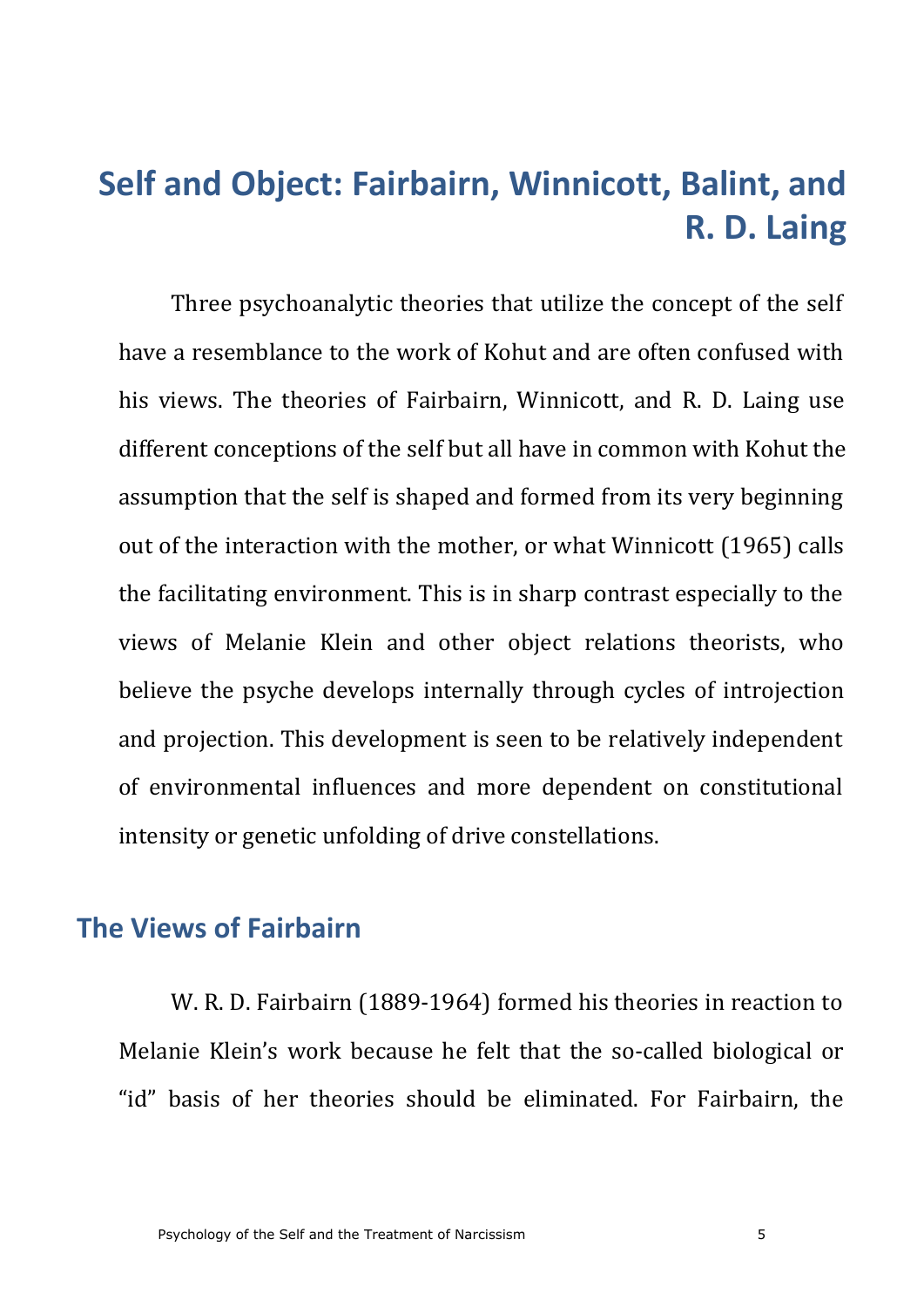individual begins with a pristine ego that out of its inherent energy strives for self-development. His work gets into difficulty because he assumes that the ego becomes split in all development, normal as well as pathological. The precise metapsychological meaning of Fairbairn's split-up psychic self is not clear; for example, it employs the undefinable notion of "internalized object." Fairbairn uses "ego" in his theories to mean "the psychic self" (Guntrip 1974, p. 833). The struggle of this split-up psychic self to cope with the outer world is the problem, rather than the struggle of the ego with the id. In Fairbairn's view, there is no "id." Fairbairn thus differs fundamentally from Freud and presents an *entirely* different metapsychology, as discussed in detail by Rangell (1985, pp. 306-310).

Fairbairn, Winnicott, and Balint emphasize the primacy of the environment and the mother's influence. Unless "good enough mothering" (Winnicott 1958) occurs, the infant increasingly frequents the inner world of fantasy objects, but the ego always seeks and needs objects and always stands in some relationship to them. The ego is never regarded as an abstract set of functions or subsystems. Libido, for Fairbairn, in a totally non-Freudian definition, is always objectseeking rather than seeking discharge; "libido" is the energy of the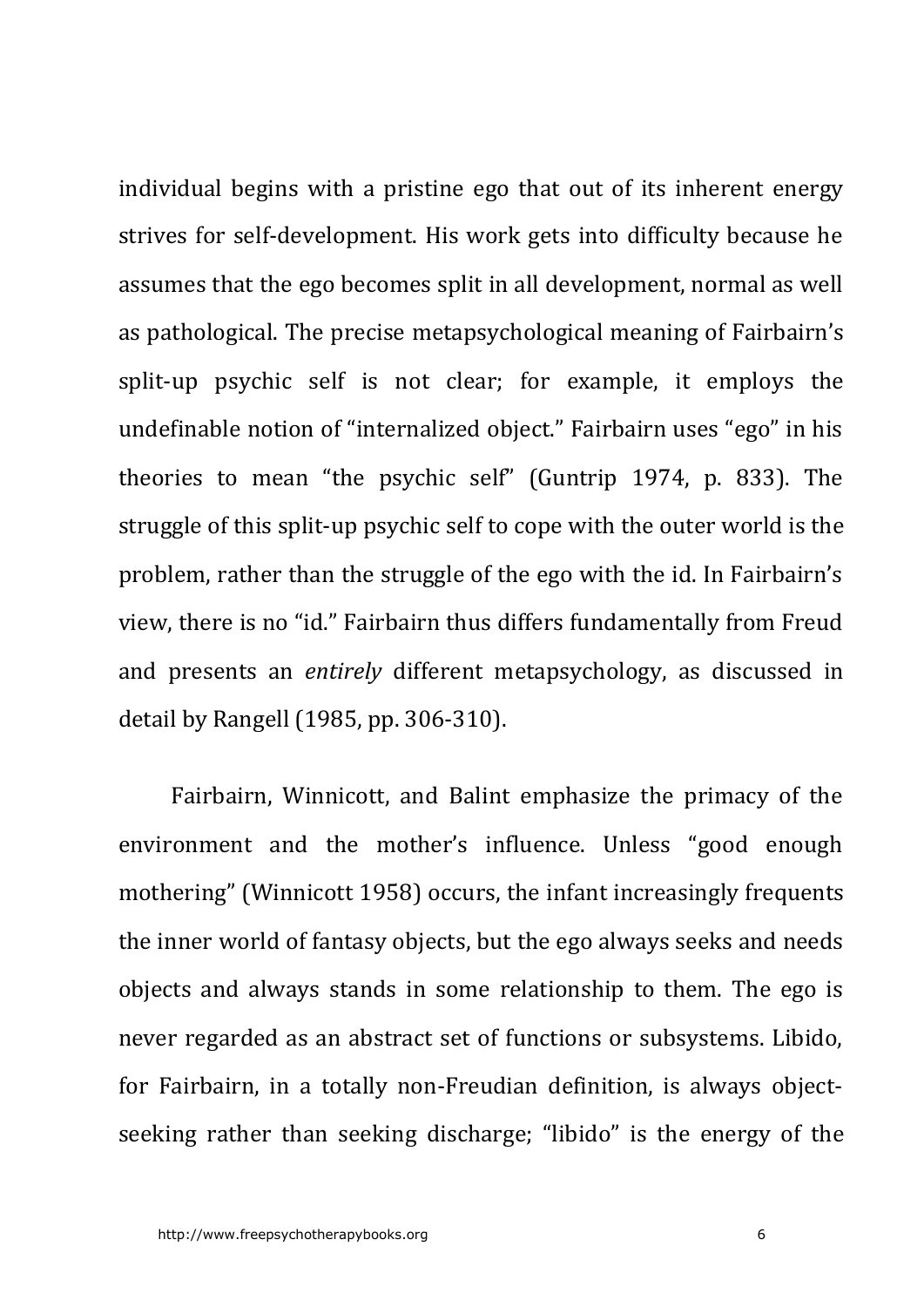search for good objects, which makes ego differentiation and growth possible.

As in the subsequent work of Kohut, Fairbairn views aggression not as an instinct, but as a reaction to the frustration of libidinal drive. Fairbairn rejects Freud's oral-anal-phallic phases and substitutes three phases of development: immature dependency of infancy, a transitional phase, and a final mature dependence among equal adults. This last phase has some superficial resemblance to the later work of Kohut, who [em](#page-29-0)phasizes the "empathic matrix" needed by all adults.

Fairbairn (Guntrip 1974) presents a three-fold split in the psychic self and an internal struggle that he calls "internal ego-object relations." The infantile libidinal ego (analogous to Freud's id) in a state of dissatisfaction is related to an internal bad object that Fairbairn calls the "exciting object" which excites but never satisfies the child's needs. This "libidinal ego-exciting object" is illustrated clinically in the dream of a male patient who follows a woman who constantly retreats from  $him.1$ 

The next sector of the self is the infantile antilibidinal ego (the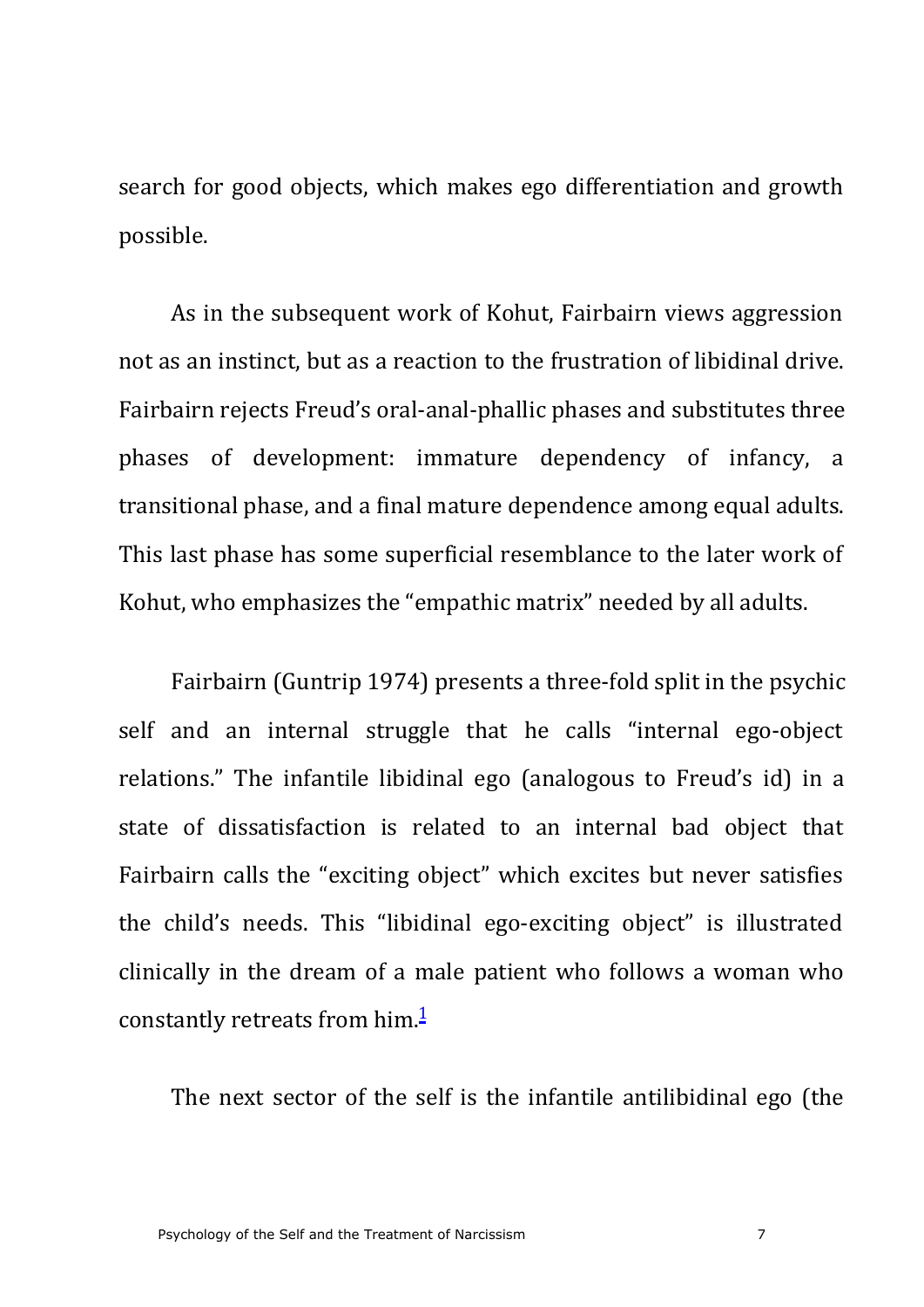sadistic part of Freud's superego) which represents the identification with rejecting objects; it is turned against the individual's own libidinal needs. A clinical example of this aspect of the self, "the antilibidinal ego-rejecting object," is presented in the dream of a female patient: "I was a little girl who saw you and thought 'If I get to him I will be safe.' And I began to run to you  $\dots$  b[ut](#page-29-1) another little girl smacked my face and drove me away."

The third aspect of the self or the central ego (Freud's ego) is the conscious self of everyday living attempting to deal with reality, and in so doing idealizing the parents (the ideal object, the moral aspect of Freud's superego). Thus "the central ego-ideal object" struggles to preserve good relationships with the parents for the purposes of strength and adaptation.

Guntrip, the analysand and pupil of Fairbairn, $\frac{2}{3}$  added an ultimate split in schizoid patients postulated to be in Fairbairn's infantile libidinal ego itself. This aspect splits into a clamoring, orally active hysteric libidinal ego and a deeply withdrawn, passive schizoid libidinal ego. This latter "regressed ego" is experienced by the patient as a compulsive need to sleep, exhaustion, feelings of being a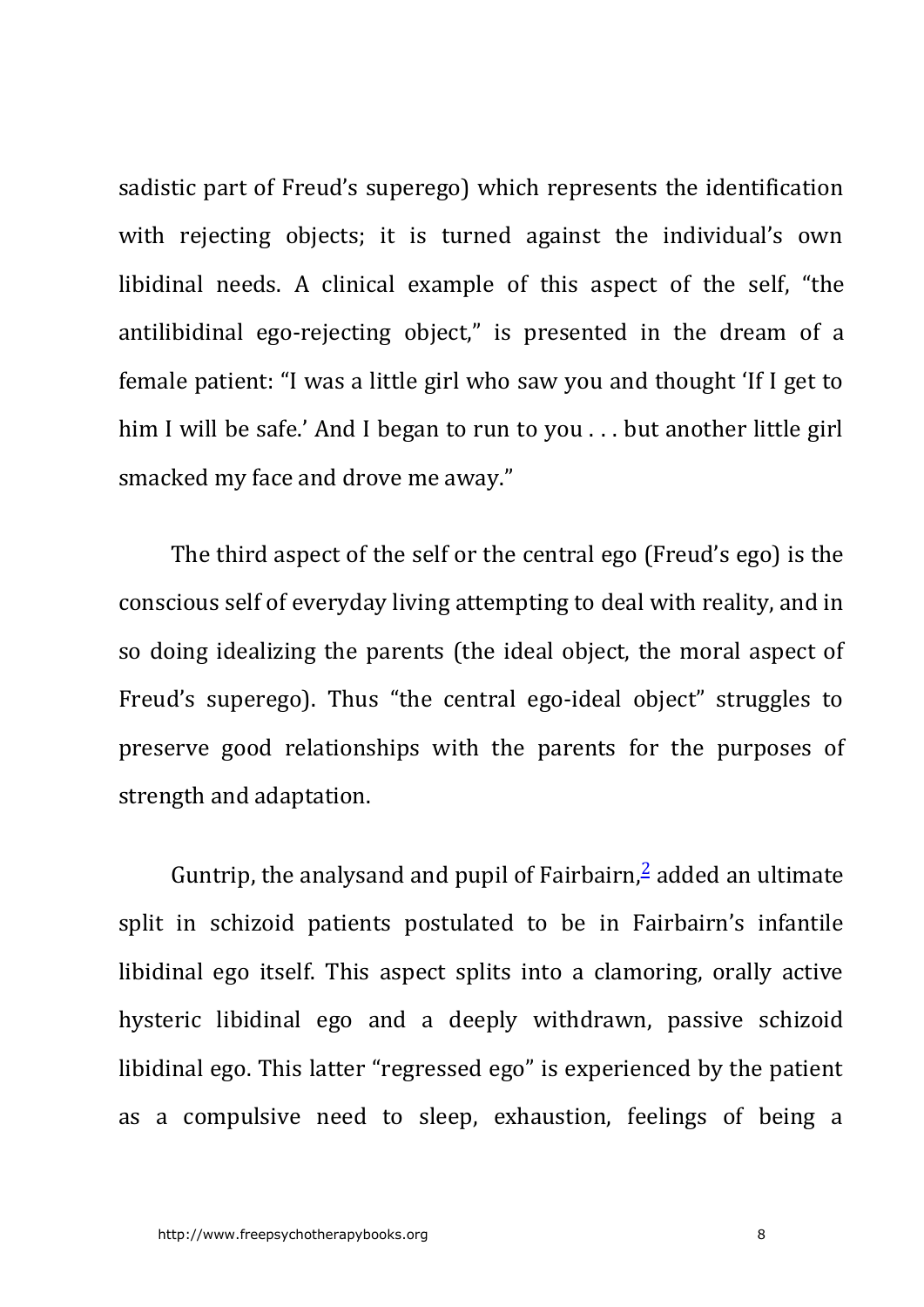nonentity, a sense of having lost part of the self, of being out of touch the commonly reported phenomena of schizoid states such as feeling that there is a sheet of plate glass between one's self and the world. Guntrip  $(1974)$  points out that the patient may protect against this sense of annihilation by remaining chronically angry and fighting in order to maintain one's energy level. This should be compared with Kohut's later theory in which the patient produces a pseudodramatization of everything in order to defend against the unbearable subjective sense of a depleted, empty self.

Fairbairn (1963) published a one-page summary of his complex views. Guntrip (1974) attempts to explain this theory, which rests on an apparently metapsychologically untenable notion of internalized objects. Kernberg (1980) offers some stimulating ideas on the use made by Guntrip of Fairbairn's theory, and he criticizes them both from his own point of view. Klein and Tribich (1981) denounce Kernberg's criticism of Fairbairn severely; they seem to prefer Fairbairn's object-relations theory over that of Kernberg. The psychology of the self, although it has some resemblances to Fairbairn's object relations theory, is not an object relations theory as defined by the British school and Kernberg. However, it shares with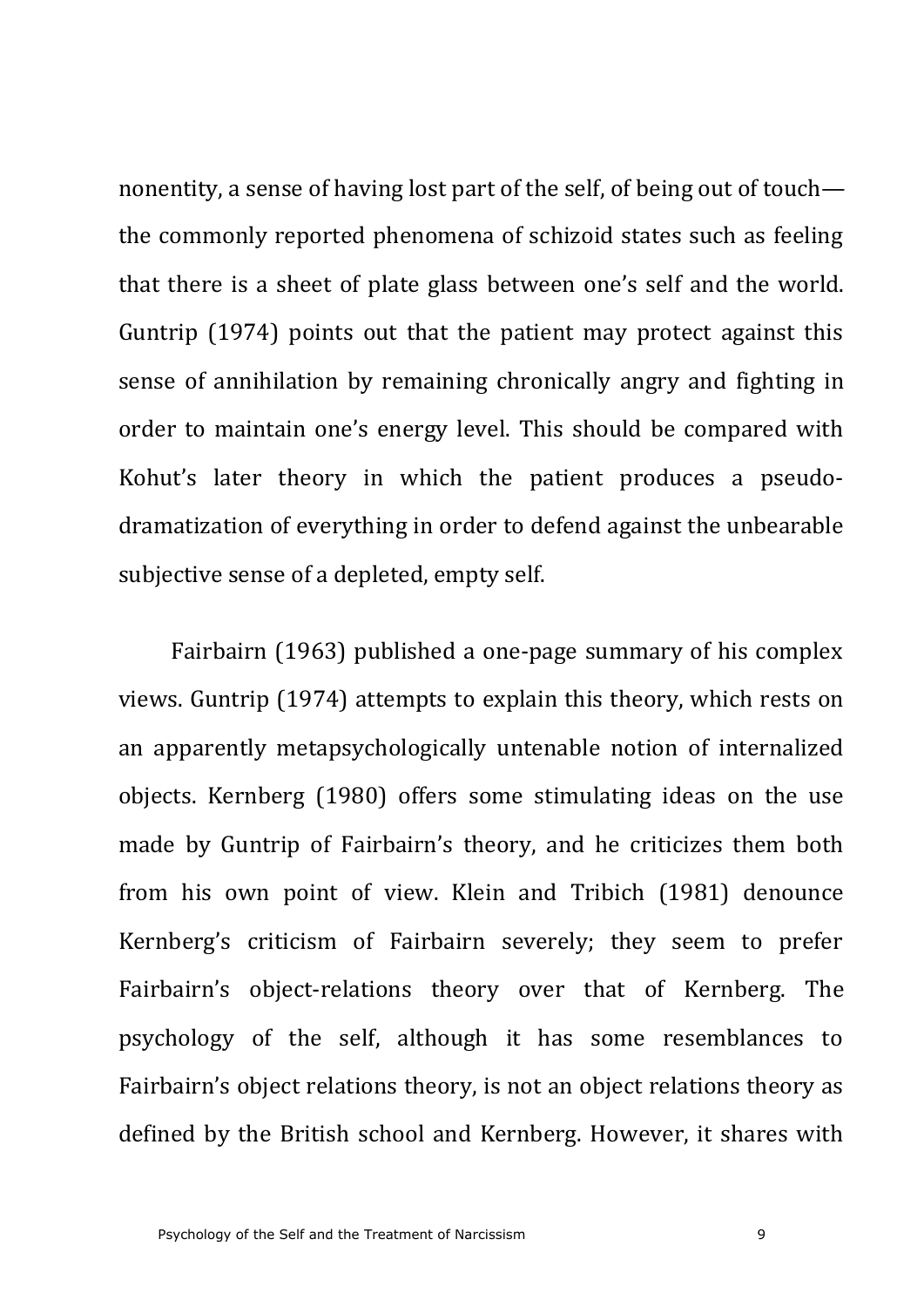Fairbairn, Balint, and Winnicott their central emphasis on the mother $inf$  infant interaction ambience as crucial to the formation of the basic personality. In that sense it is a "modern" or neo-object relations theory.

Robbins (1980) reviews the current controversy in object relations theory, pointing out the striking resemblance between the views of Kohut and the ideas of Fairbairn. Robbins contrasts the views of Fairbairn and Kohut with those of Klein and Kernberg, which he feels are also closely related to each other.

According to Robbins, Fairbairn's terminology is confusing because Fairbairn uses the ego ambiguously to signify a primary self rather than simply an intrapsychic structure. Robbins criticizes Fairbairn because the latter's theory assumes capacities to differentiate among part-objects and affects, and to introject, segregate, and structure experience, all of which may be beyond the capacity of the infant. He adds:

His core ideas are harbingers of Kohut, particularly his deemphasis of libido, his conception of aggression as a disintegration product and his focus on the primary relationship between the self as a dynamic structure, and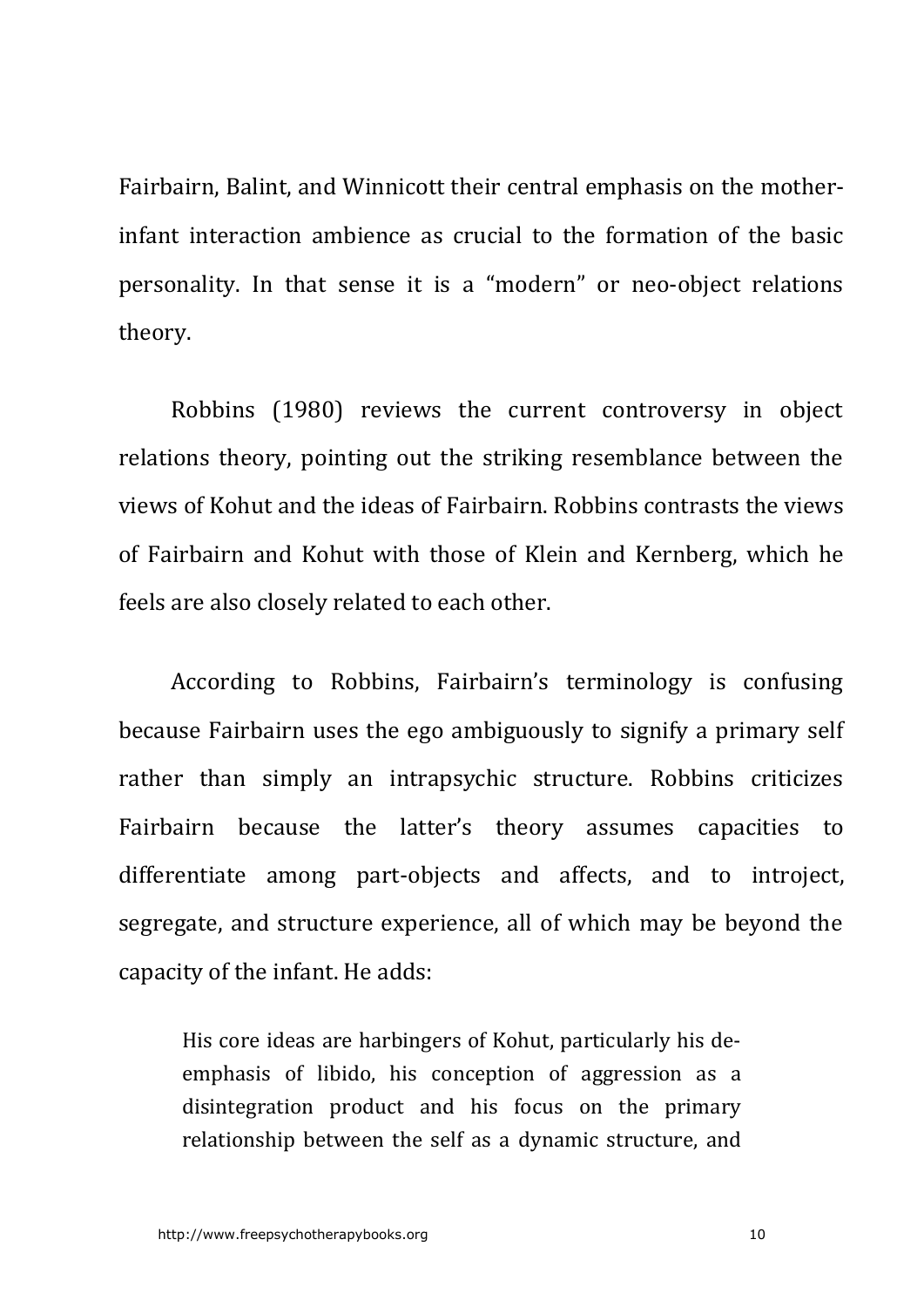an empathic self-object. When such a relationship fails or disappoints, both Fairbairn and Kohut describe the expression of rage, the development of perverse, autoerotic phenomena, and an overall picture of detachment and apathy,  $(p. 484)$ 

#### **The Views of Winnicott**

D. W. Winnicott (1896-1971) was a magnificent, intuitive clinician who used questionable and confusing terminology, for example, "ego-orgasm." He emphasized the difference between oedipal patients who require psychoanalysis and preoedipal cases requiring "management" or what he called an ego-adaptive environment of holding. Among his most important concepts are those of the true and false self associated with his notions of "the transitional object" and "the facilitating environment" (Winnicott 1953, 1958, 1965).

The false self develops in response to early non-empathic mothering and has to do with learning to be compliant, never exploring one's own authentic self and its needs. Kohut (1984) mentions repeatedly that continued compliance on the part of the patient in psychoanalysis is one of the most difficult resistances with which to deal. The false self produces a certain inherent rigidity and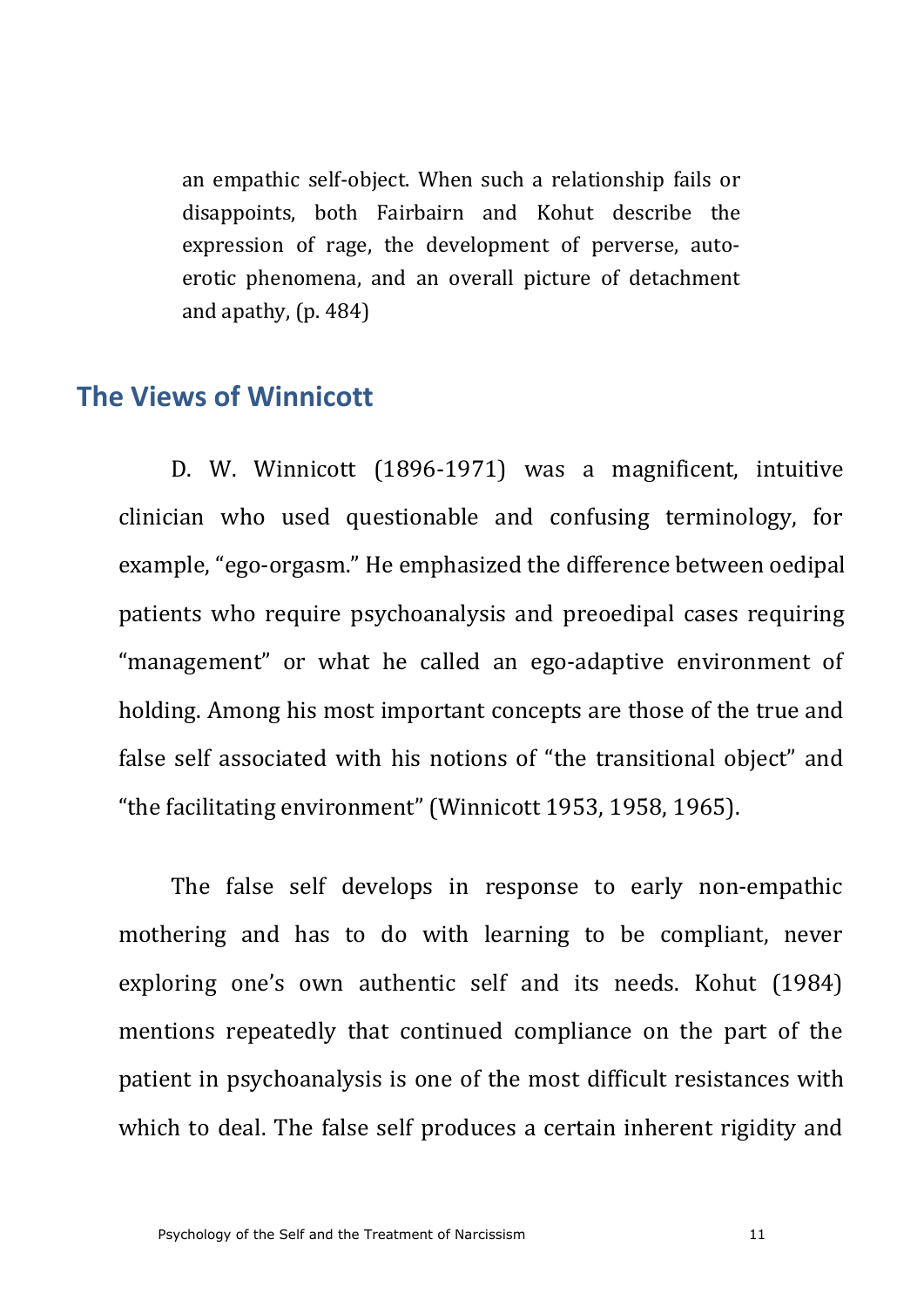lack of autonomy or spontaneous feelings and it functions to keep the true self hidden. The patient is disengaged. For Winnicott this often has to be broken down through therapeutic regression, in order that the pathological false self-compliance can disappear and a real exchange of affect and feeling can emerge in the therapeutic situation. This is a time of regression to deep dependency when it occurs.

Winnicott (1958), before Kohut, writes that the patient makes use of the analyst's failures; these can be used therapeutically and treated as past failures about which the patient can be angry. This concept of the false and true self belongs to what Winnicott calls a schizoid subvariant rather than to borderline patients, who usually do not present compliance as a major problem in psychotherapy. But he describes patients who are split between a true self and a false self in terms very like Kohut's picture of certain narcissistic personality disorders. Winnicott (1965) writes: "Instead of cultural pursuits one observes in such persons extreme restlessness, an inability to concentrate, and a need to collect impingements from external reality so that the living-time of the individual can be filled by reactions to these impingements" (p. 150).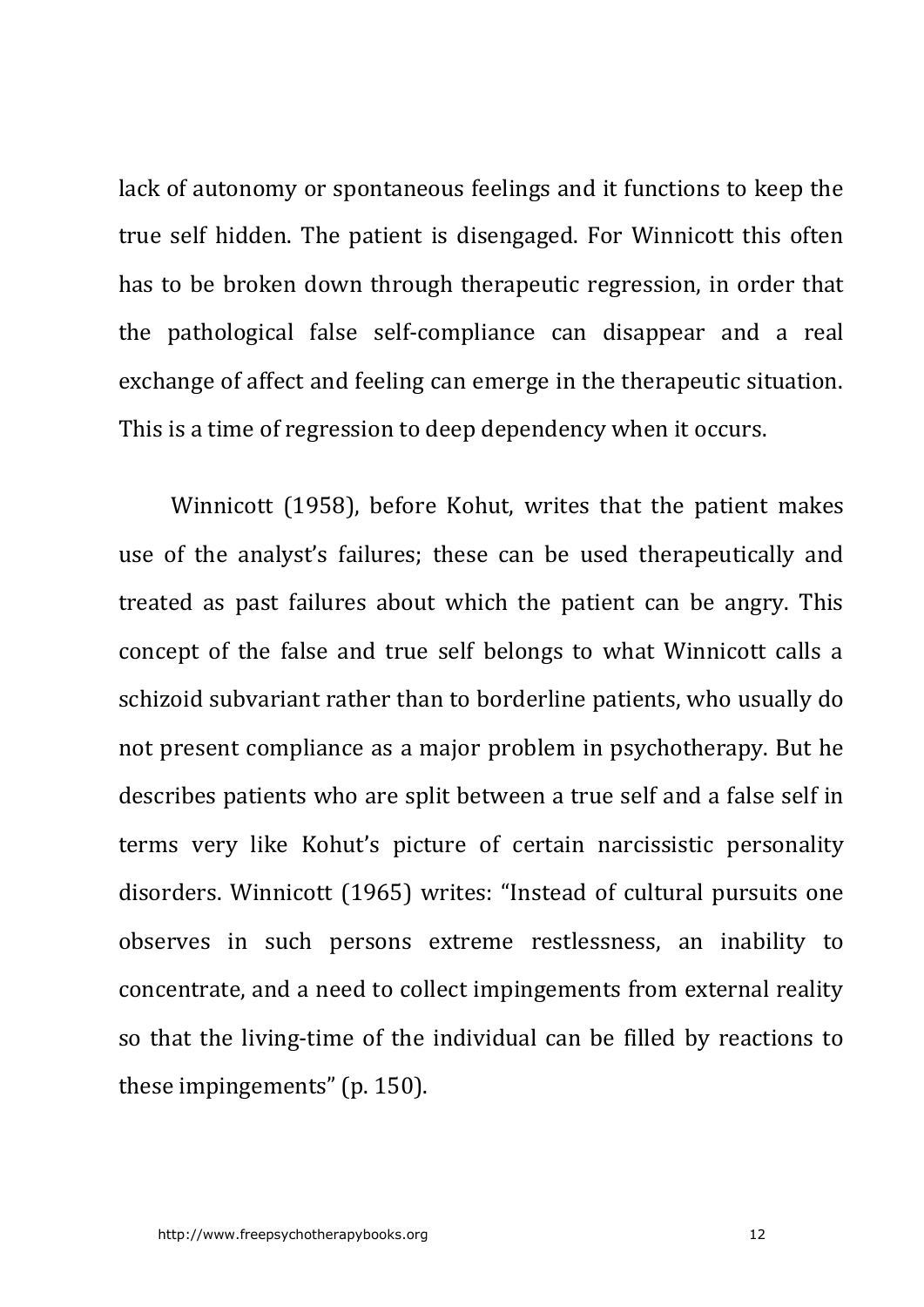With emphasis on the management of preoedipally damaged patients and his concept of good-enough mothering, Winnicott believes that the setting becomes equally or more important than the interpretations used in psychotherapy (Greenberg and Mitchell 1983). For Winnicott, maturation requires and depends upon the quality of the facilitating environment. The infant in this environment creates and recreates the object. According to Winnicott (1965), the object is at first a subjective phenomenon which he labels "the subjective object." Later it becomes an object objectively perceived; this is a function of the formation of an "objective subject," that is to say, "the idea of a self, and the feeling of being real that springs from having an identity." Notice that the self is not the same as the ego for Winnicott, who  $(1971)$  defines the self as "the person who is me, who is only me, who has a totality based on the operation of the maturation process." The key point here is that the quality of maternal holding has the crucial role in the shaping and developing of the self.

Cassimatis (1984) writes that Kohut has "expanded Winnicott's epigrammatic ideas and made a major contribution in showing that analysis of (and respect for) the self needs to precede classical analytic approaches and interpretations" (p. 69). With this issue of the true and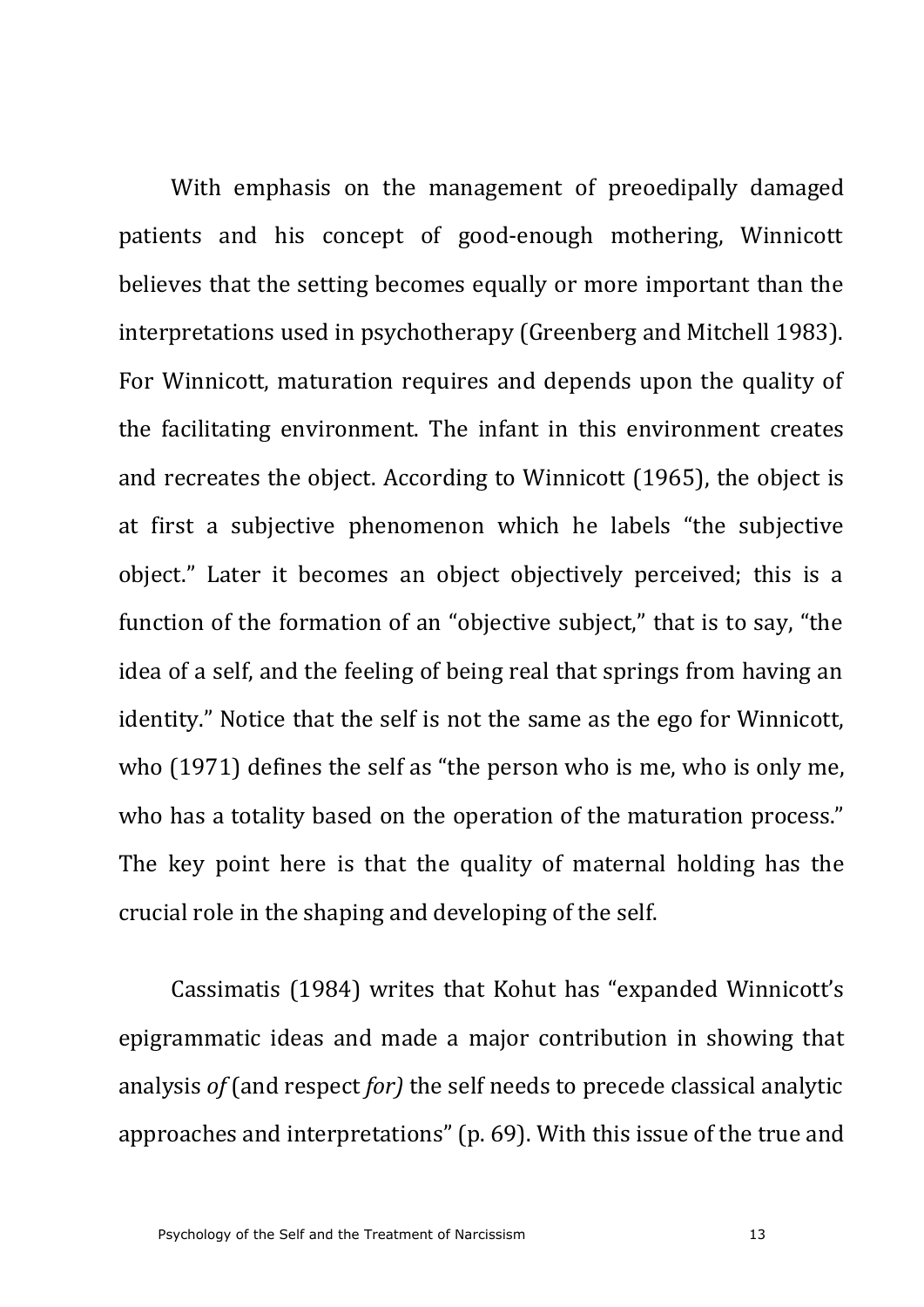false self Winnicott (as does Kohut) introduces "existential" issues into clinical psychotherapy and psychoanalysis according to Cassimatis. He compares their work with that of Kierkegaard (1859) who writes of the desire to be a true self, by which Kierkegaard means an "authentic" individual, with theological overtones.

#### **Primary Narcissism and Secondary Narcissism: Balint**

We can distinguish two basic opposing views about primary narcissism. M. Balint (1896-1970) insisted there is no such thing. Following Fairbairn, he maintained (1953) that the individual is born with "primary object love." Initially, the infant seeks an object that will gratify the person without the person needing to communicate the need to the object first. It is the primal wish for the intuitive, totally empathic, all-loving maternal object. There is no room in the theory of Balint for primary narcissism and he believes development progresses strictly along the line of object relations, moving from primary object relations to mature object love. Eagle (1984) reviews the experimental evidence from work with infants and children that seems to support this view.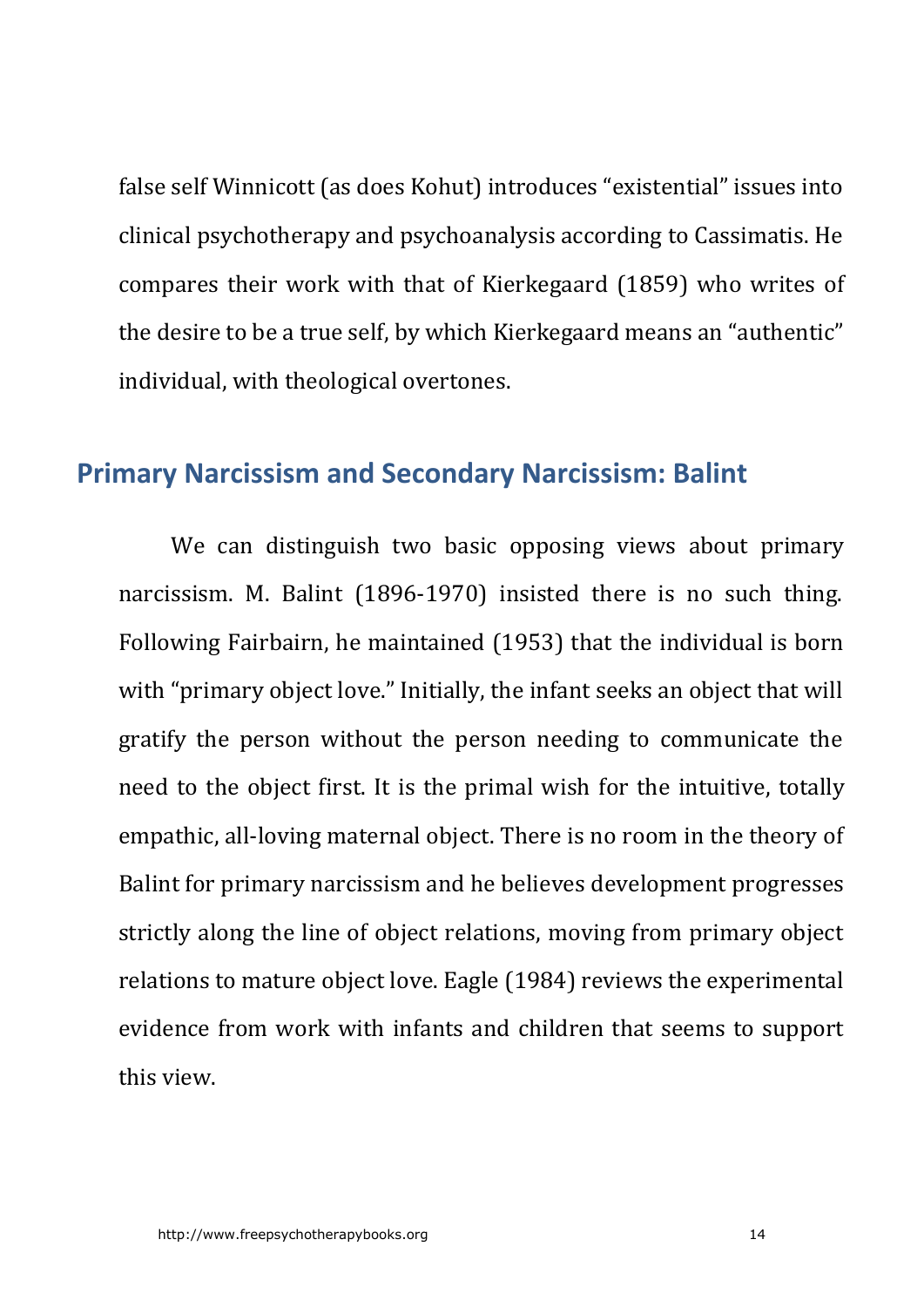Basch (Stepansky and Goldberg 1984) addresses this issue, crediting Ferenczi with founding an approach to human development that culminates in Kohut's crucial assumption of maturation as based not on instinctual frustration and conflict, but on "harmonious interplay between instinctually potentiated genetic patterns and the releaser mechanisms for that potential embodied in the caregiver's empathic response to the infant's affective communications" (p. 12). This concept of human development, argues Basch, is consistent with scientific findings since Freud. Self-psychology has, therefore, "restored psychoanalytic theory to scientific respectability" (p. 37). Note, however, that the self of an infant for Kohut (1977) is a "*virtual*" self (p. 101). It must be described in terms of increase or decrease in tension and *not*, as in Klein, in terms of fantasies that are at least potentially verbalizable. This is a common source of confusion, and Kohut to some extent avoids the pitfall of attributing complex ego functions to the infant.

On the other hand, Freud believed that the infant passed from an initial state of autoerotism, in which there are simply body states prior to the development of any ego nuclei, to a phase of primary narcissism, which begins with the formation of ego nuclei and represents an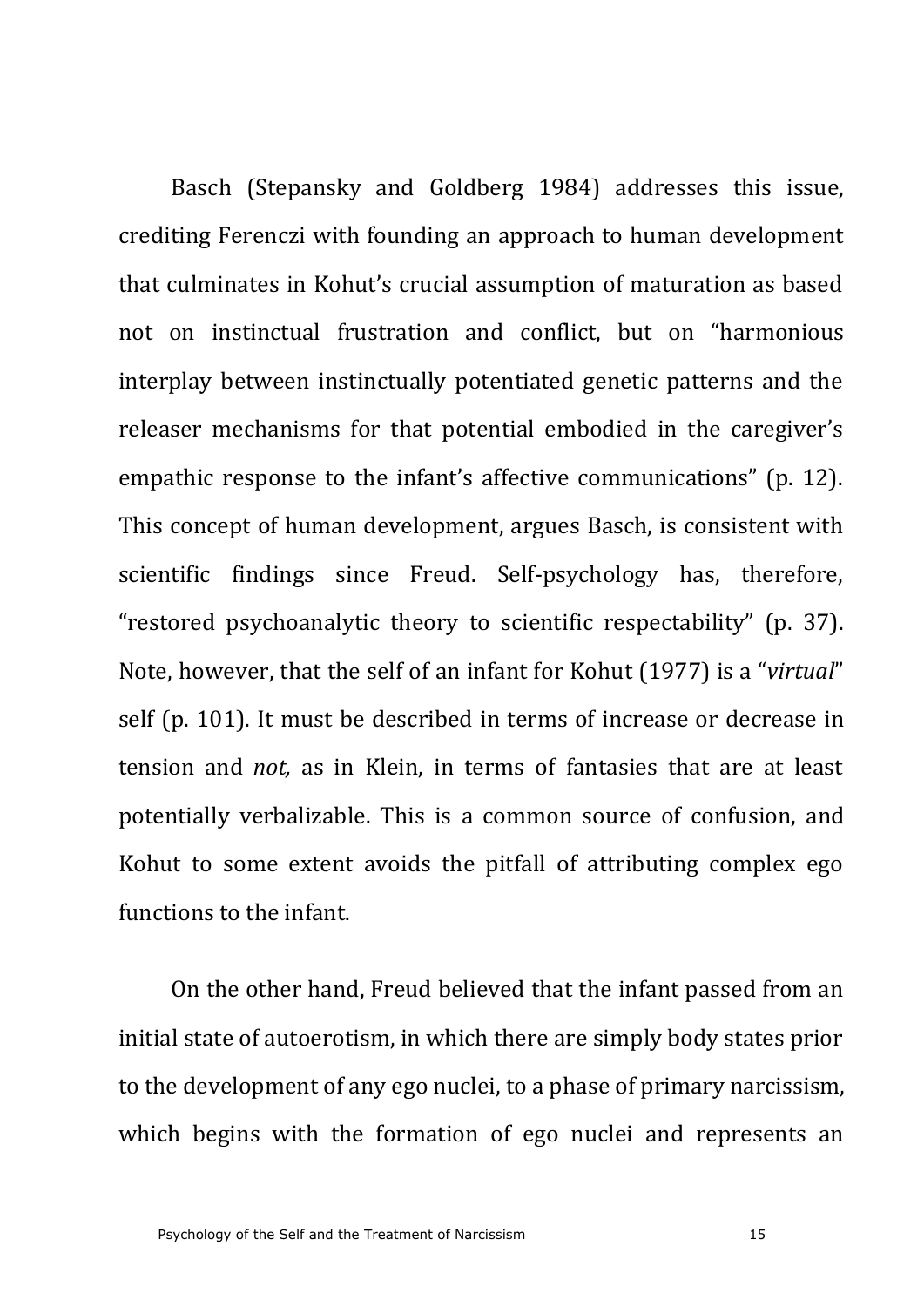overwhelming cathexis of these ego nuclei with libido. Next, a gradual transition from the stage of primary narcissism to the state of object love occurs, as libido is divested from the ego (used interchangeably as self by Freud) and cathected to objects or object representations. Freud is not specific on this matter.

Secondary narcissism is also defined differently by different authors. Freud's secondary narcissism is a defensive withdrawal of libido from objects back to a cathexis of the ego or self, but all secondary narcissism is not just pathological. Some of this withdrawal is normal in terms of the vicissitudes of structure formation, which Mahler et al. (1975) call "sound secondary narcissism." On the other hand, Balint insists that *all* narcissism is secondary narcissism since there is no such thing as primary narcissism. Kohut argues that narcissism follows an independent line of development, entirely discarding the concept of secondary narcissism, and describing transformations of narcissism from primitive to mature forms.

According to Freud, the psychoanalytic treatment of narcissistic disorders is extremely difficult. Patients who have cathected most of their libido to the ego or self do not have libido available to cathect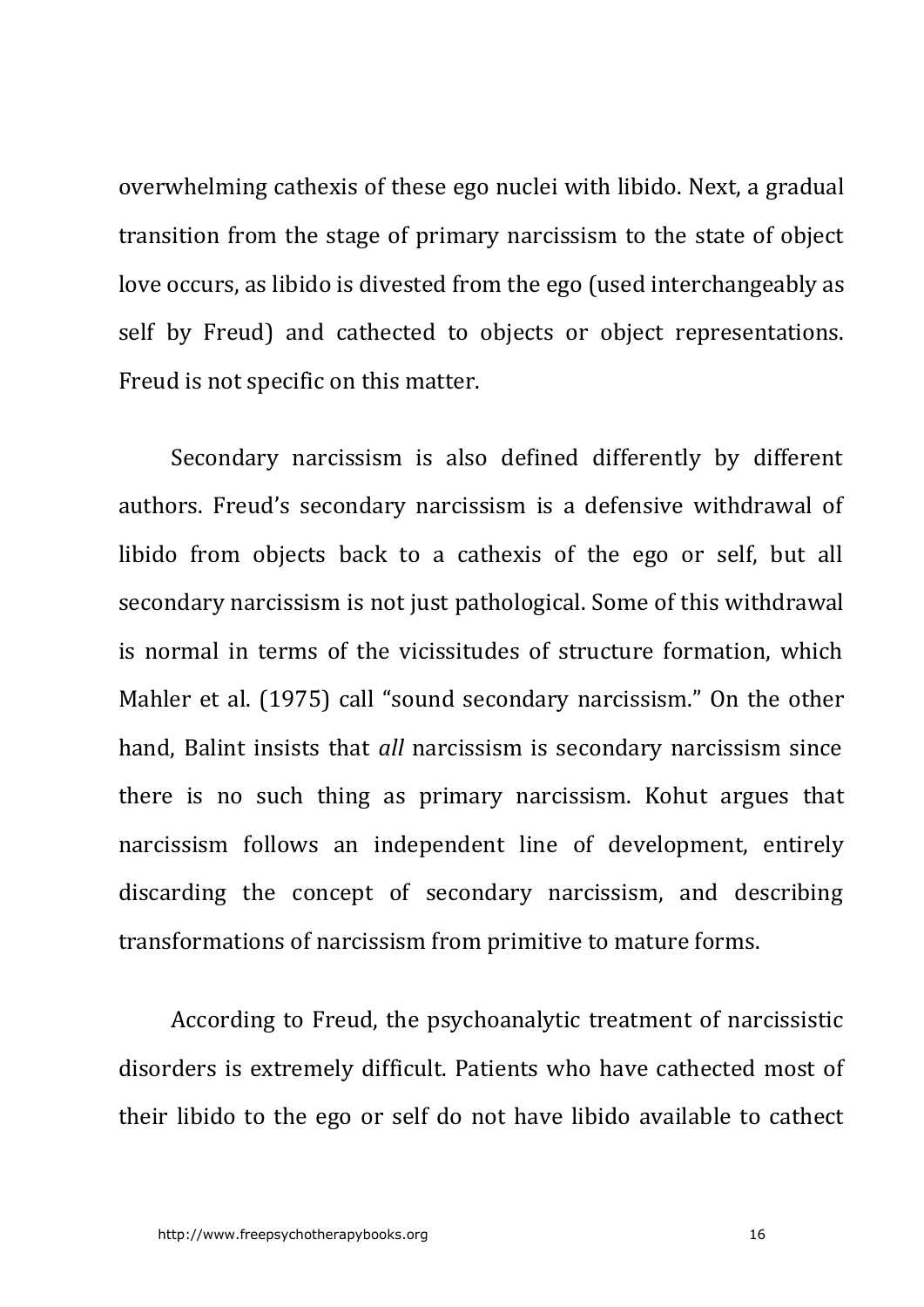objects and therefore no transference can form. These patients are consequently unsuitable for Freud's psychoanalysis, which requires that a transference neurosis develop and be resolved by interpretation. A pejorative gloomy connotation to narcissism is implied.

#### **THE VIEWS OF BALINT**

According to Balint (1968), psychotherapists treating patients who are not classical neurotics, but whose disorders have begun before the consolidation of the repression barrier, must supply a "new beginning" to the patient in order to correct a "basic fault." The therapist attempts to provide an atmosphere that is an emotional experience corrective to the early nonempathic mothering given to the patient. Those who follow Balint emphasize the patient's absolute need for empathy from the therapist and stress the danger of inappropriate verbal interpretations; the empathic interactions described by Balint, rather than interpretations of transference, are essential for the successful treatment of such patients.

In the proper regression in psychoanalysis that Balint  $(1968)$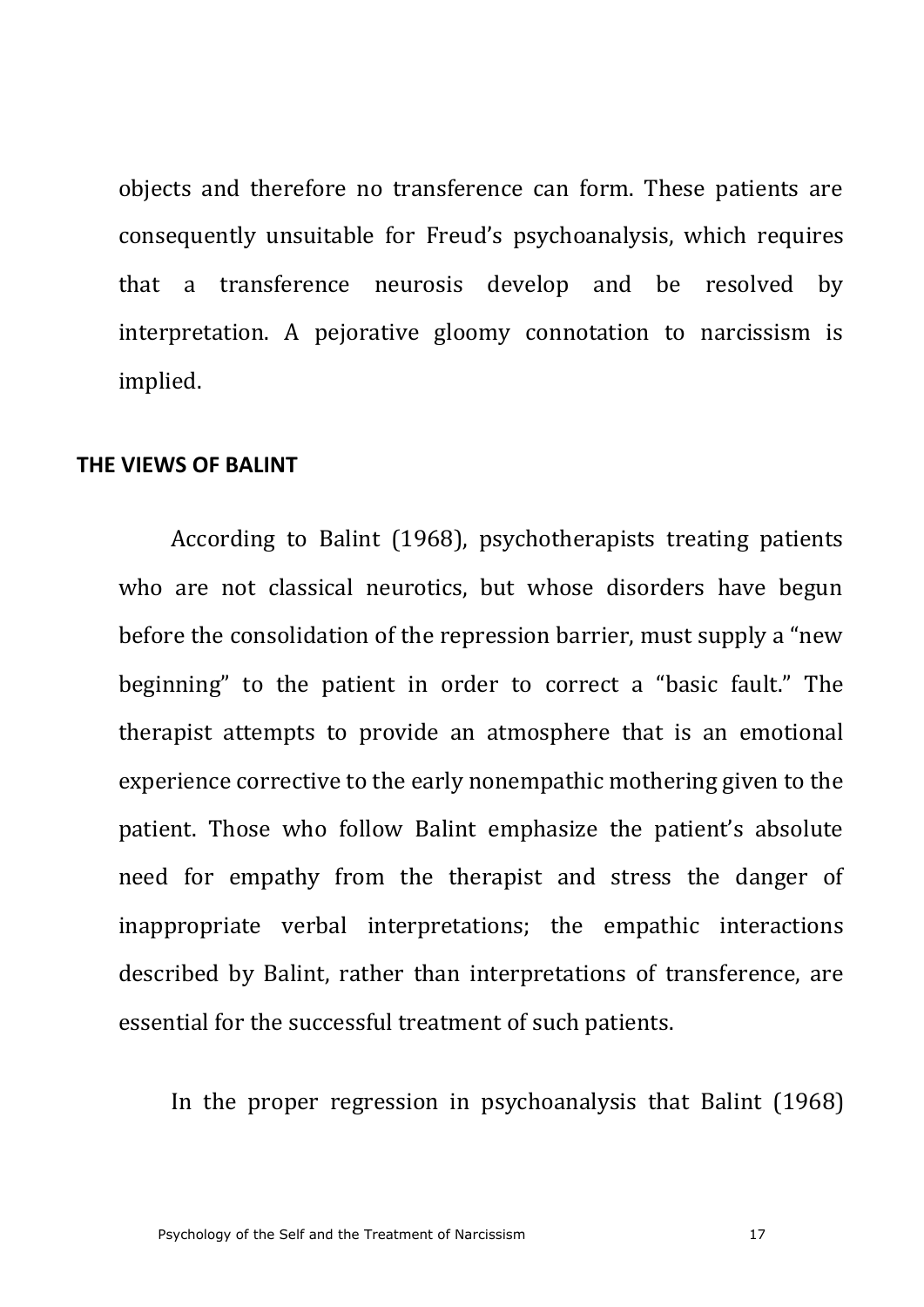calls benign regression—to distinguish it from malignant regression for the sake of gratification, which has the unworkable qualities of despair and passion—the patient reaches what Balint calls the "arglos" state. In this state, the analyst must recognize the patient's needs and longings for satisfaction which are the essence of a "new beginning" and the patient's recovery from the basic fault. The arglos state, which Balint considers to be an absolutely necessary precondition for the new beginning, is explained by the patient's craving for primary love.

The special atmosphere provided during this state has much more to do with recognition than massive gratification. Only token satisfaction of need is provided, and there was a slow evolution of Balint's views so that the tokens of direct gratification were fewer; the recognition of the patient's need and the unobtrusiveness of the therapist are the essential ingredients. Even in this relatively crude precursor to the theories of Kohut, there is a move away from the more unsophisticated views of Balint's teacher Ferenczi, who (1955) advocated that an actual effort be made to gratify the needs of the patient on a massive basis, a procedure that always leads to chaos and destruction, often for the therapist as well as for the patient (Chessick 1974).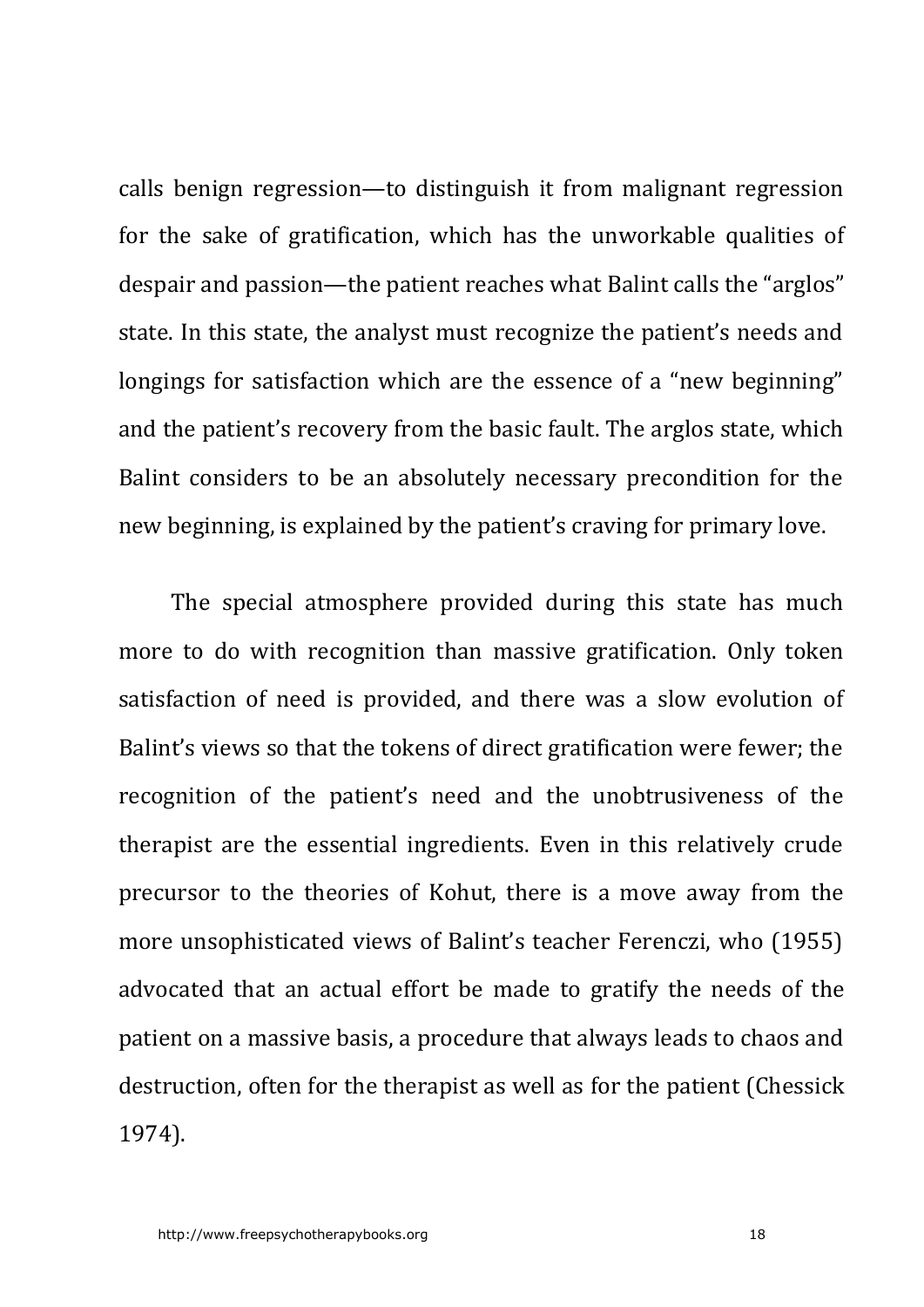In his earliest cases, Balint allowed patients to jump rope or do somersaults before him, with Balint functioning as what Kohut would call a mirroring self-object. He soon realized that even this sort of "corrective emotional experience" was futile except on a temporary basis. Yet, his intuitive recognition and interpretation of the patient's exhibitionistic need was an early step toward the concepts of the psychology of the self.

There are two clinically valuable ways in which the therapist can communicate recognition of the patient's needs and longings in order to enable the patient to make a new beginning. Balint communicates this recognition to the patient by, for example, an explanation or interpretation or perhaps by some token satisfaction of the need. Kohut's way is more subtle: the patient experiences the therapist's empathic recognition of his needs by the ambience of the therapy and the tone, phrasing, and timing of the interpretations. Both Balint and Kohut have been unreasonably criticized and accused of attempting to provide some kind of direct gratification to the patient on a massive basis. Therapists who attempt this are not psychoanalysts or psychoanalytic psychotherapists—such behavior is always an acting out on the part of an insufficiently analyzed therapist.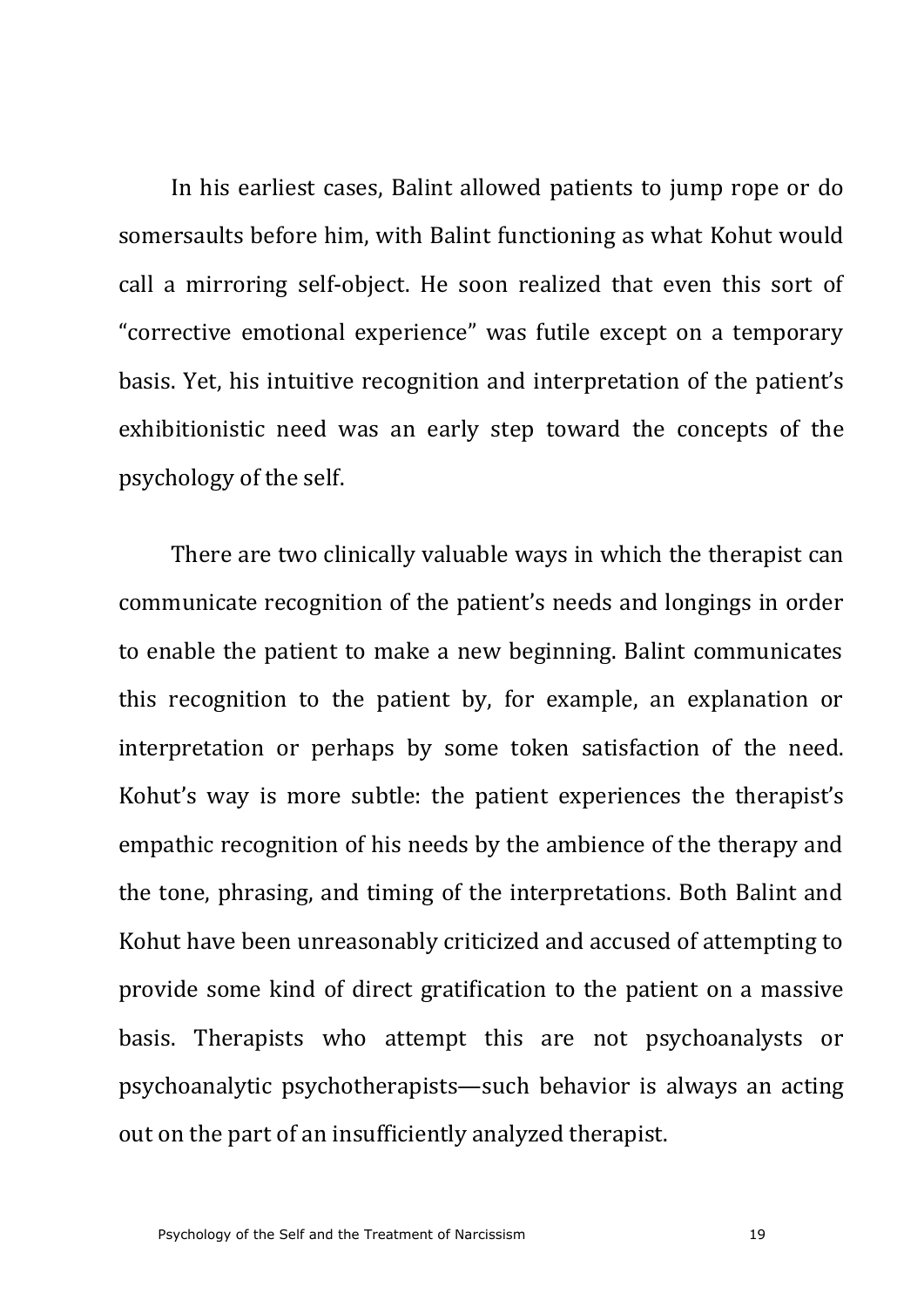Balint and Winnicott introduced the concept of archaic transferences into the treatment of preoedipal disorders. The transference that forms in the regressions of patients with preoedipal disorders does not represent the crossing of a repression barrier of wishes for infantile libidinal need discharges. Instead, certain archaic transference like states develop, which respond not to interpretation at first—interpretations may even interfere—but to the quality of the therapist-patient relationship. The longings involved are more "archaic" and Modell, Little, Kohut, Gedo, and numerous others have attempted to describe these longings. It is difficult to discuss these archaic transferences in terms of classical psychoanalytic theory, and they require a sensitive therapist to understand and treat them. Prior to the work of Kohut, gifted clinicians usually responded to them intuitively.

Little (1981) presents an example of archaic transference in discussing "basic unity": a primary total undifferentiatedness, before symbiosis, before Klein's paranoid-schizoid position, occurring at birth. Premature disruption of basic unity is accompanied by annihilation anxiety; according to Little, basic unity becomes a crucial issue in borderline patients who cannot relegate it only to fantasy.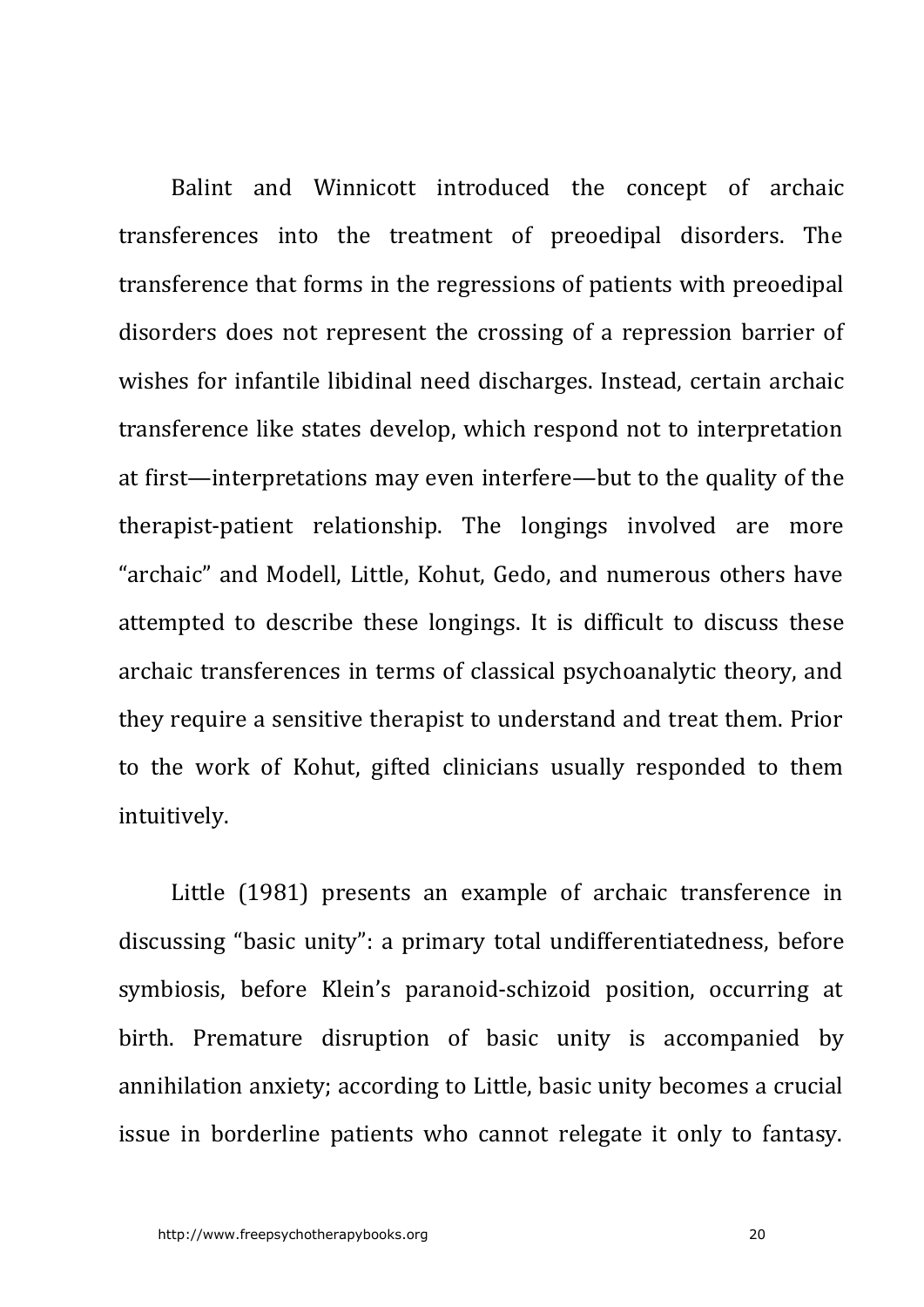They must regress to it with the therapist and rework repeatedly the separation from this basic unity in psychoanalytic psychotherapy. Needless to say, a heavy countertransference strain is placed on the therapist in dealing with this sort of archaic transference.

Unfortunately, theoretical formulations such as those of Balint or Little are based on adultomorphic errors and have a mystical aspect to them. Deliberate attempts to provide a special atmosphere for certain patients are manipulative, overly dramatic, and mystical. All patients (Stone 1961) should be presented with the physicianly vocation and the authentic self of the therapist. It is not clear what special techniques are involved in trying to provide the patient with empathic mothering. This vagueness about the notion of good enough holding pervades the therapeutic suggestions of intuitive clinicians such as Winnicott, Balint, and Little.

In the 1930s, Balint already noted an important theoretical change in the classical conception of psychotherapeutic technique. This change was determined by the increasing importance given to the actual experience or "education" (Freud called it "after-education") that the patient in a benign regression has with the therapist. Such a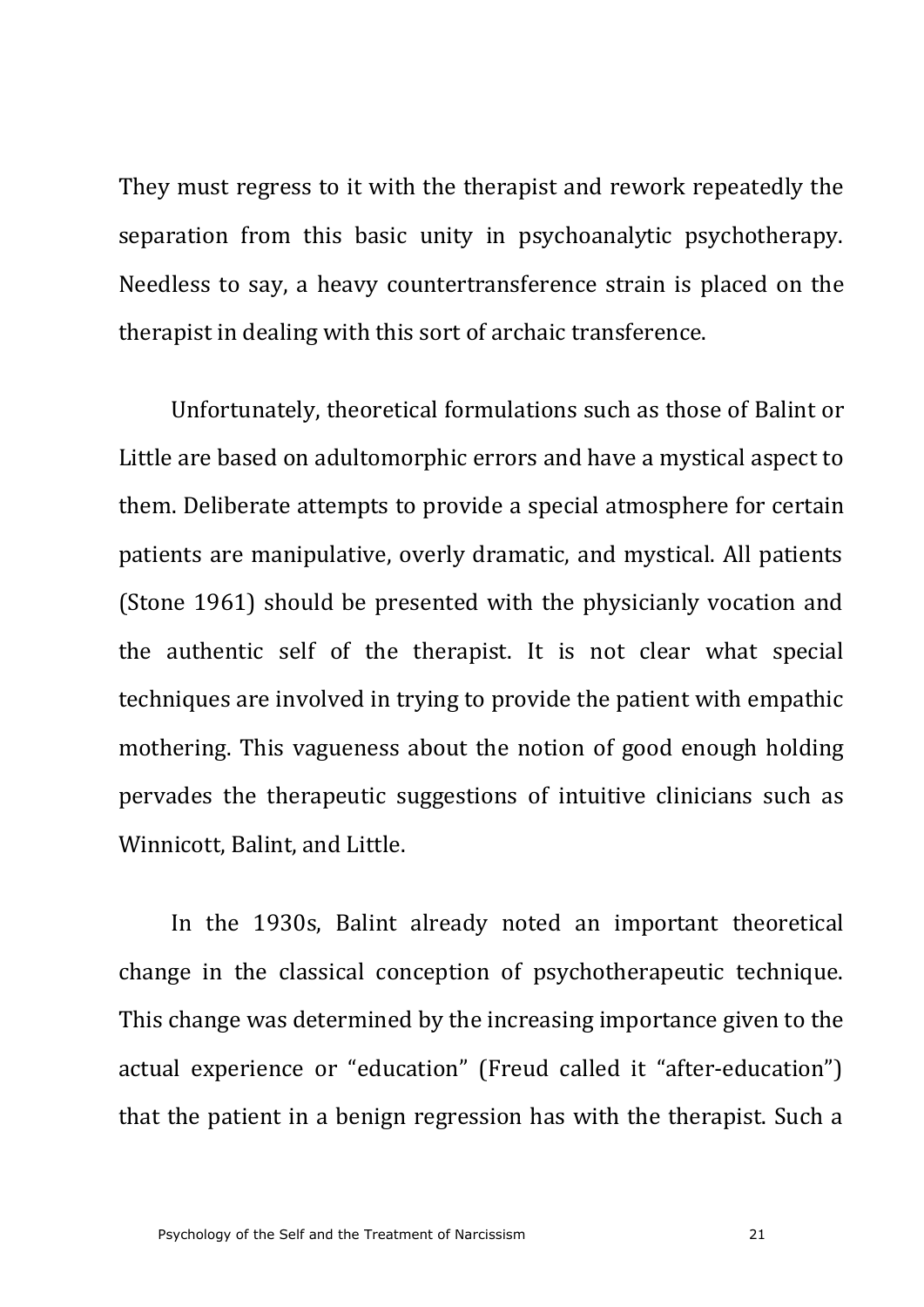treatment is more crucial when dealing with preoedipal borderline or narcissistic disorders than when dealing with the so-called classical neuroses. Balint attempted to divide types of treatment into those for patients at the oedipal level and those for patients at the level of the "basic fault." Whether this is psychoanalysis, intensive psychoanalytic psychotherapy, or psychoanalysis with parameters remains highly controversial even today. As Winnicott states (1965), "Analysts who are not prepared to meet the heavy needs of patients who become dependent in this way must be careful to choose their cases that they do not include False Self types" (p. 151).

#### **Laings "Divided Self'**

To conclude this chapter I wish to review *The Divided Self* by R. D. Laing (1960), in which Laing fuses the work of Winnicott, Fairbairn, and Balint of the so-called British school of psychoanalytic clinicians with existentialist authors such as Sartre and Kierkegaard. For my purposes here I will discuss only Laing's notion of "the divided self" and not his later conceptions of schizophrenia, family and group interaction, or his radical political and antipsychiatry views.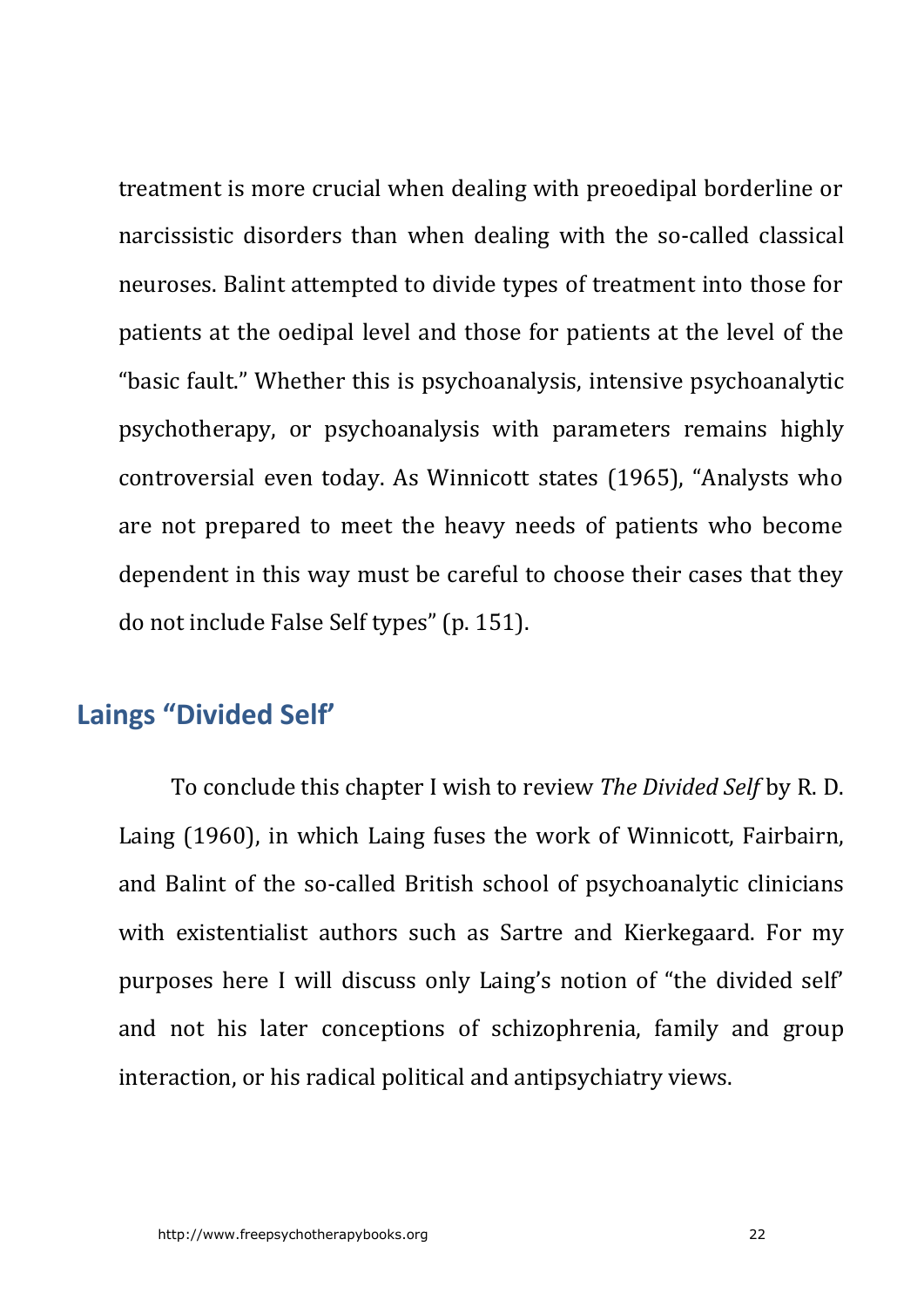As in the work of Sartre, the individual's self as agent is at the center of Laing's conceptions. However, Laing believes splitting of the self is induced in childhood by forces outside the agent's control. whereas Sartre recognizes only the self as a conscious agent with conscious intent and no pre-intentional causal origins (Hunter 1977). Laing (1960) states that organic, biological, and genetic factors influence the formation and splitting of the self along with the politics of the family or family pressures. In Laing's later work he drops this aspect of his conception of schizophrenia, which I believe isolated Laing from the mainstream of psychiatric thinking about schizophrenia.

Laing never explains why some patients develop schizophrenia from a divided self and some do not. Later he does not see schizophrenia as a clinical entity, and believes that "illness" is an unsatisfactory model for mental disorders. Psychotic phenomena are intelligible, says Laing, and he believes that there are no criteria for the term schizophrenia and that it is a scientifically unsound concept. To understand "madness," one must study the family and not only the individual. People who are dissident members of a family or political group are often incorrectly classified as mad, and statistical normality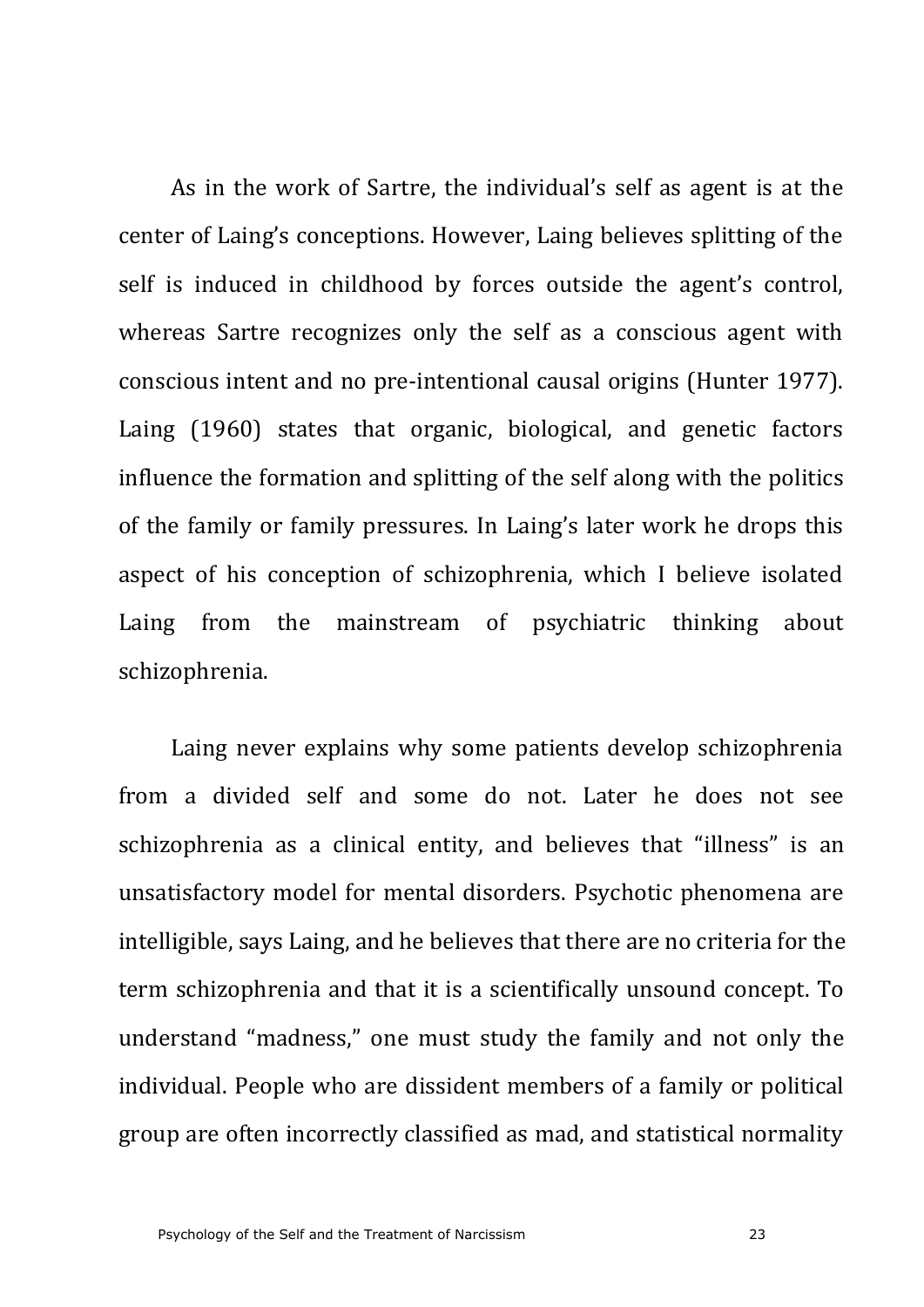is not necessarily preferable to madness. Thus, concepts of sanity and madness are socially relative, and he came to believe that madness can even be naturally curative (Collier 1977).

In his early work Laing presents what he calls the existentialphenomenological foundation of a science of persons. The schizoid individual has experiences split in two ways: with respect to the world, the individual is not at home in the world, is alone; and with respect to the self, the individual feels divided with only a tenuous link to the body, prompting the individual to speak of parts of the body in the third person. This leads to what Laing calls "human tragedy," which is not far removed from Kohut's concept of Tragic Man and is rooted in a double alienation of the person from the world, and from the false self and the body. This is the patient's way of being in the world, which we must understand by Laing's existentialphenomenological method; it resembles Kohut's effort through empathy or vicarious introspection to grasp what the other's world is and the other's way of being in it, although their methods rest on totally different epistemological foundations (Chessick 1980b). Laing, in contrast to Sartre, does not reject the unconscious, but uses it only in an adjectival sense and not as a realm with special laws of "primary"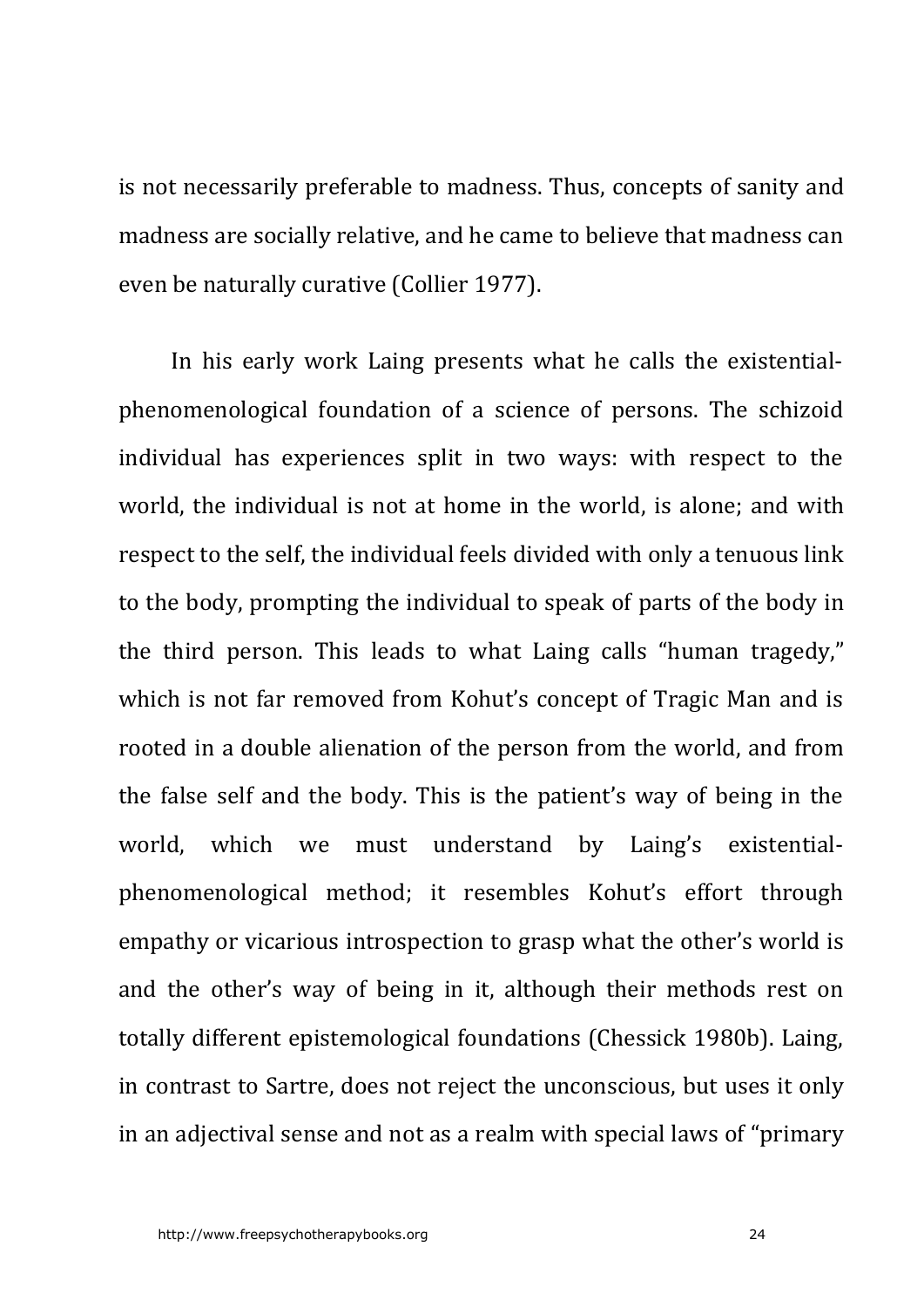process." Kohut's use of the unconscious is much closer to that of Freud.

Laing introduces the theoretically untenable term "ontological insecurity" to characterize an important clinical phenomenon, the individual who is unable to maintain a sense of continuity and cohesion of self. The patient with Kohut's cohesive self closely resembles the patient with Laing's ontological security. The patient with Kohut's fragmenting self resembles the patient with Laing's ontological insecurity. This coincidence continues in Laing's statement that patients with ontological security wish primarily for gratification of themselves. Thus, such patients are ready to enter libidinal and oedipal phases of development. In Kohut's terms (1978, p. 163) patients with a cohesive self seek satisfaction; those with selfpathology seek reassurance.

The patient with ontological insecurity wishes to preserve the self and suffers from three forms of anxiety: *engulfment*, the fear of being overwhelmed, which requires strenuous desperate activity to preserve the self and uses isolation as the main defense; *implosion*, the fear that reality will crash in and obliterate the empty self (thus reality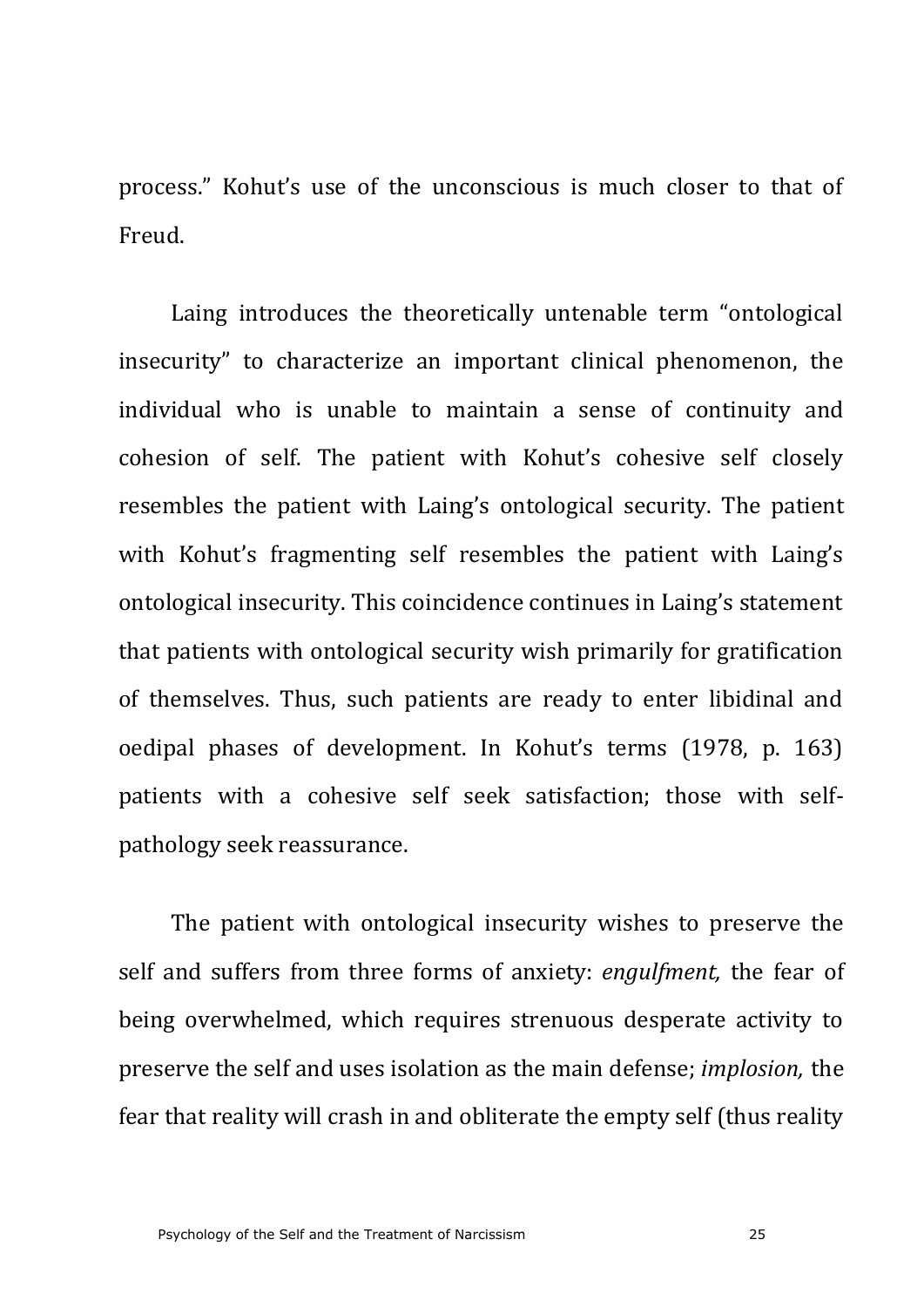becomes the persecutor); and *petrifaction*, the fear of becoming an automaton or object, in Sartre's terms. The latter often is accompanied by *depersonalization*, which occurs when another individual becomes tiresome or disturbing, and the patient stops responding.

A coincidence of thought runs from Sartre in Part 3 of *Being and Nothingness* through Laing, through Kohut, in the concept that another individual can either enliven one's self or deaden an already impoverished self. When there is "ontological dependency" (Laing 1960) on the other person instead of genuine mutuality, there is an oscillation between isolation and merger with that other person. In normal mutuality, the oscillation is between separation and relatedness. In pre-Kohutian terms, Laing points out that if there is no mirroring there will be no "ontological autonomy" and the patient will not have a problem in the traditional sense of conflicts—Freud's unconscious pressing for expression and defended against by the ego  $-$ but the patient will need to seek ontological security. This disorder cannot be described by conflicts and drives in the Freudian sense but is "beyond the pleasure principle" as Laing puts it.

In the case of Mrs. R., described by Laing, the symptomatic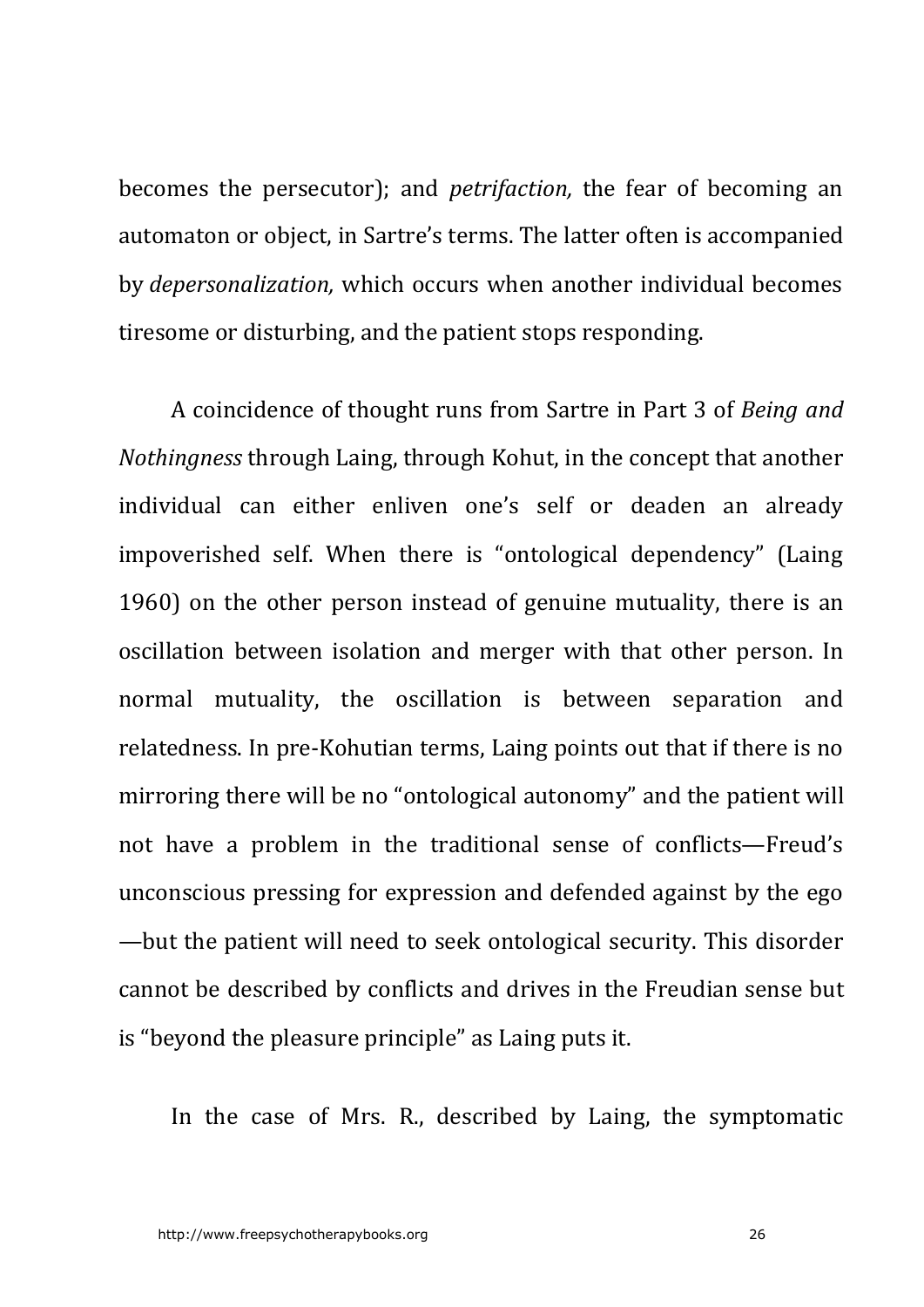difficulty was agoraphobia. Her parents were always too engrossed in each other for either of them to take notice of her; she longed to be important and significant to someone else.

In a manner similar to Kohut, Laing points out that Mrs. R.'s incestuous fantasies were a defense against the dread of being alone. He concludes. "Her sexual life and fantasies were efforts, not primarily to gain gratification, but to seek first ontological security. In lovemaking an illusion of this security was achieved, and on the basis of this illusion gratification was possible"  $(p. 61)$ .

Laing distinguishes between the normal "embodied self' and cases manifesting the pathologically split off "unembodied self." In these pathological cases, a true unembodied self is split off from a defensively formed compliant false self which is attached to the body. Thus a detached, disembodied, inner true self looks on with tenderness, amusement, but usually hatred at the false self attached to the body. Laing explains how the unembodied self becomes hyperconscious, attempts to posit its own imagos, and develops a possibly complex relationship with itself and with the body.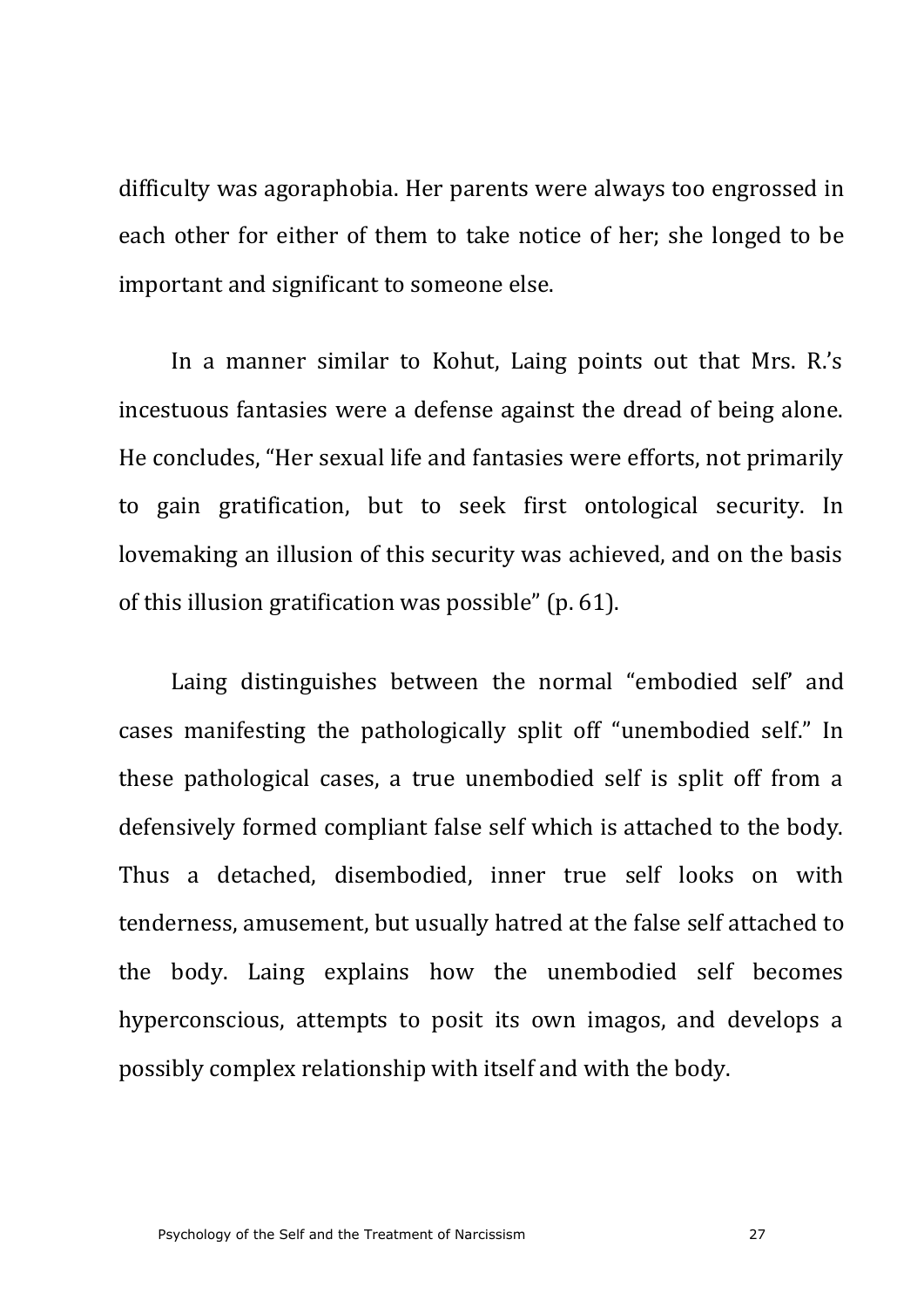Laing  $(1960, pp. 101-102)$  distinguishes between three false selfsystems:

In the normal false self-system, some of our behavior is mechanical, but it does not encroach on spontaneity and has no subjective feel of an autonomous foreign body forcing itself on the individual, no sense of compulsivity; nor do we have a sense of being lived by something within us.

- 1. The hysteric false self-system is a way of life aimed at gratification and characterized by pretending consciously or preconsciously—a form of disavowal related to Sartre's concept of bad faith.
- 2. The schizoid false self-system is starved and ungratified, a system that aims at preservation, not gratification.
- 3. The compulsive compliance or "being good" of the schizoid patient involves hatred and a sense of persecution. The self-consciousness of the schizoid patient gives the assurance that the patient exists and represents an apprehensive awareness in the face of danger which is felt to be everywhere in the world.

Laing points out: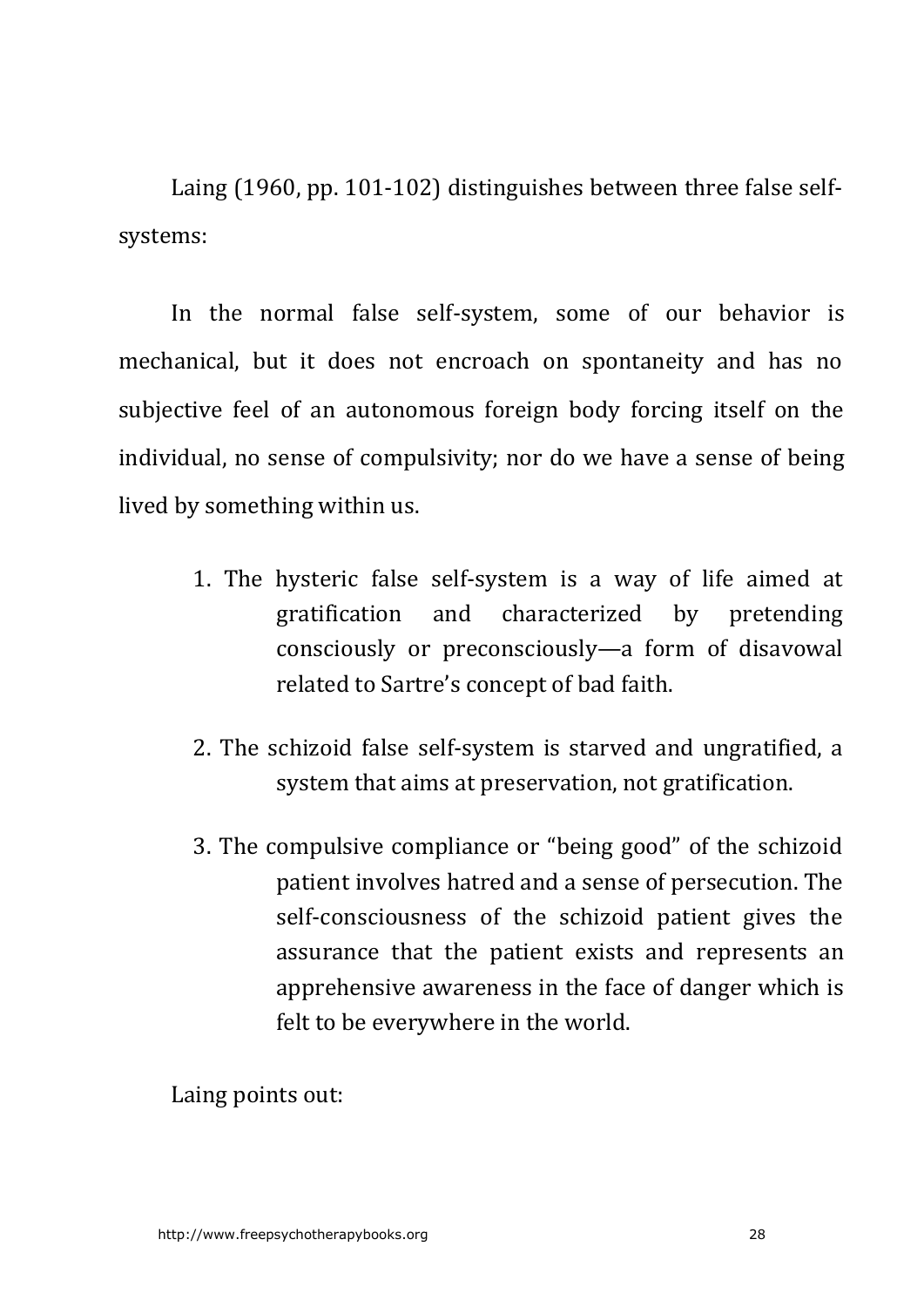The mother, however, is not simply a *thing* which the child can see, but a *person* who sees the child. Therefore, we suggest that a necessary component in the development of the self is the experience of oneself as a person under the loving eye of the mother. . . . It may be that *a. failure of responsiveness* on the mother's part to one or other aspect of the infant's being will have important consequences, (p. 125)

Laing's theories are highly metaphorical, but his explanation of the schizoid personality is the first to attempt to employ the concept of the subjective sense of self that allows us to place ourselves empathically within the experiences of the individual that we diagnostically label schizoid. This method, even in Laing's poetic form, allows us to better understand the bizarre behavior of schizoid individuals, and the self-defeating nature of schizoid defenses.

Laing had an intuitive genius for understanding schizoid and schizophrenic communications. In a dramatic passage (pp. 29-31) he reviews Kraepelin's classic 1905 lecture describing a patient with catatonic excitement, in which Kraepelin finds the patient inaccessible and impossible to understand, thus diagnosing the patient as psychotic. Yet Laing's review of the patient's actual material demonstrates that the patient is presenting a dialogue between a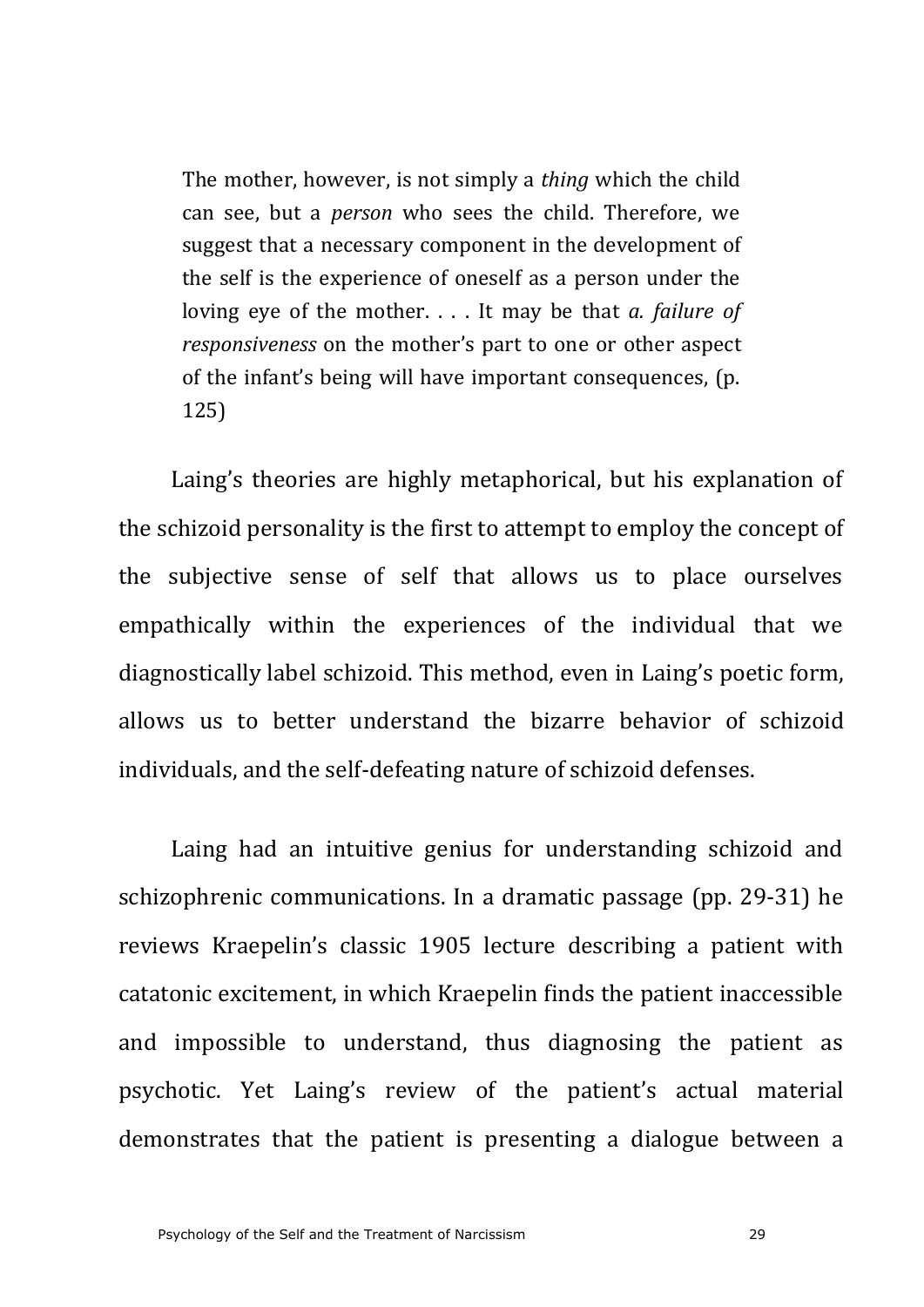<span id="page-29-1"></span><span id="page-29-0"></span>parodied version of Kraepelin and the patient's defiant, rebelling self. The rise in popularity of the psychology of the self is based on its analogous potential to make behavior, symptoms, and communications, previously labeled as those of a "bad" patient, intelligible and amenable to the process of intensive psychotherapy or psychoanalysis.

#### *NOtes*

- 1 The use of manifest dream content to illustrate intrapsychic or self states by Fairbairn, Guntrip, and later allegedly by Kohut has been much criticized by traditional psychoanalysts. This is discussed in Chapters 11 and 19.
- 2 The currently unresolved issue of to what extent and why Guntrip distorted the theories of Fairbairn is beyond the scope of this book.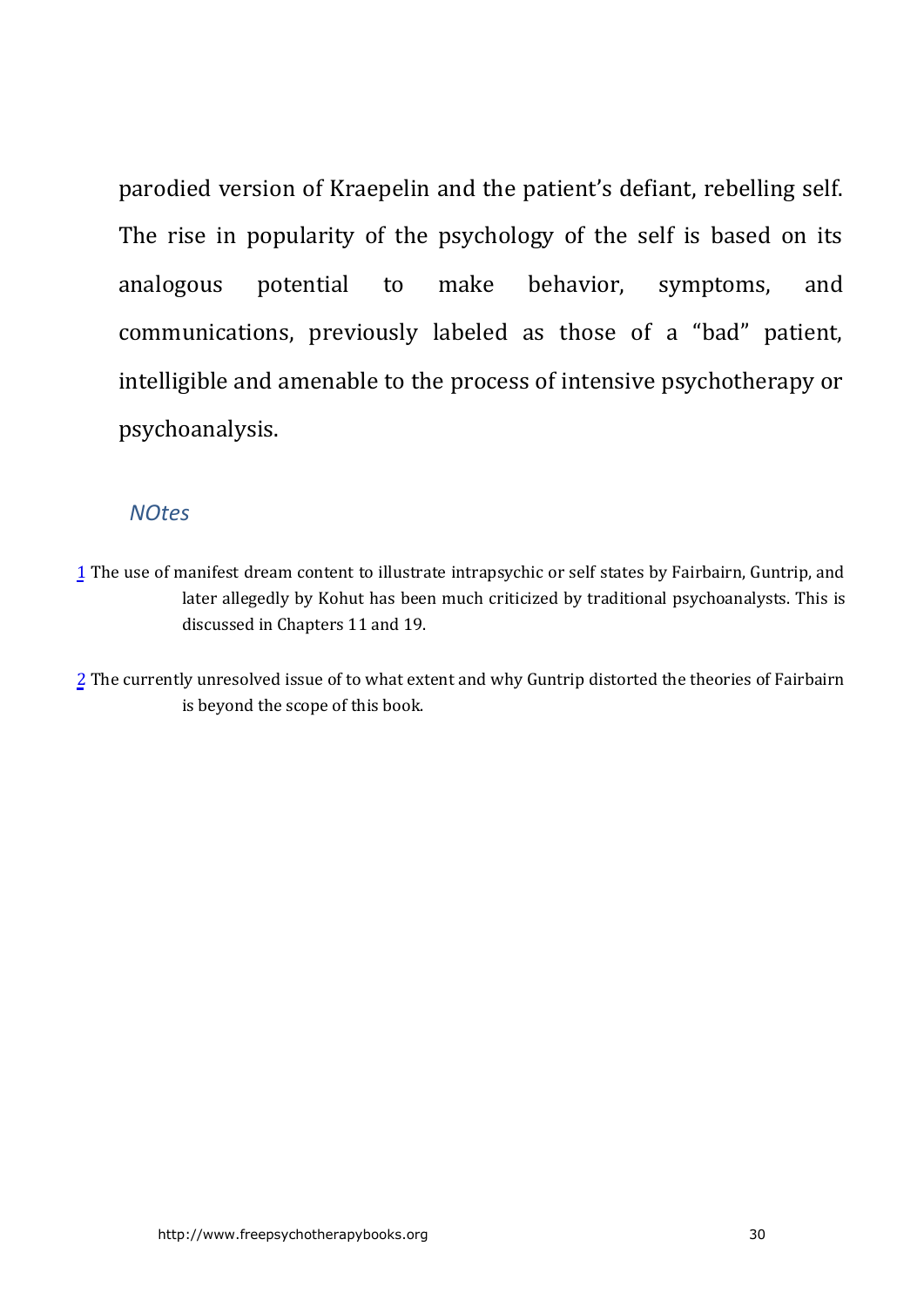#### **References**

- Abend, S., Porder, M., and Willick, M. (1983). *Borderline Patients: Psychoanalytic Perspectives.* New York: International Universities Press.
- Abraham, K. (1919). A particular form of neurotic resistance against the psychoanalytic method. In *Selected Papers on Psychoanalysis.* London: Hogarth Press, 1949.
- Adler, G. (1981). The borderline-narcissistic personality disorder continuum. *American Journal of Psychiatry* 138:1-50.
- Aichorn, A. (1955). *Wayward Youth.* New York: Meridian Books.
- Akhtar, S., and Thomson, J. (1982). Overview: Narcissistic personality disorder. *American Journal of Psychiatry* 139:1-20.
- Alexander, F. (1950). *Psychosomatic Medicine*. New York: Norton.
- Amis, M. (1985). Money: A Suicide Note. New York: Viking.
- Appels, A., Pool, J., and vander Does, E. (1979). Psychological prodromata of myocardial infarction. *Journal of Psychosomatic Research* 23: 405-421.
- Arlow, J., and Brenner, C. (1984). *Psychoanalytic Concepts and the Structural Theory.* New York: International Universities Press.
- Arnold, M. (1869). *Culture and Anarchy*, ed. R. Super. Ann Arbor: University of Michigan Press, 1980.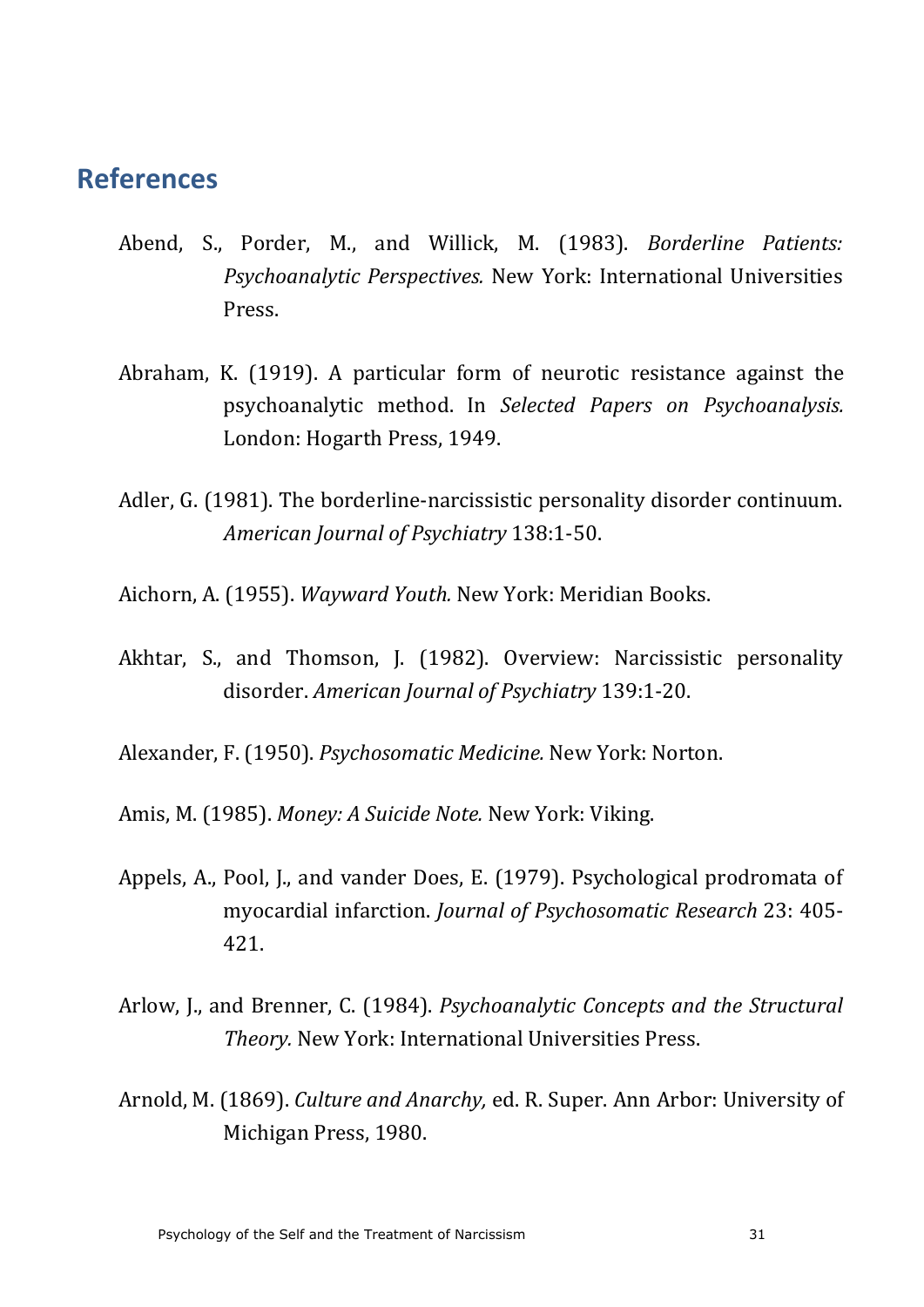- Bach, S. (1975). Narcissism, continuity and the uncanny. *International Journal of Psycho-Analysis* 56:77-86.
- ---- (1977). On the narcissistic state of consciousness. *International Journal of Psycho-Analysis* 58:209-233.
- ---- (1977a). On narcissistic fantasies. *International Review of Psycho-Analysis* 4:281-293.
- Bak, B. (1973). Being in love and object loss. *International Journal of Psycho-Analysis* 54:1-8.
- Balint, M. (1953). *Primary Love and Psycho-Analytic Technique.* New York: Liveright.
- ---- (1968). *The Basic Fault: Therapeutic Aspects of Regression.* London: Tavistock.
- Barnes, H. (1980-1981). Sartre's concept of the self. *Review of Existential Psychology and Psychiatry* 17:41-66.
- Basch, M. (1980). *Doing Psychotherapy.* New York: Basic Books.
- ---- (1981). Self-object disorders and psychoanalytic theory: A historical perspective. *Journal of the American Psychoanalytic Association* 29: 337-351.
- ---- (1983). Empathic understanding: A review of the concept and some theoretical considerations. *Journal of the American Psychoanalytic Association* 31:101-126.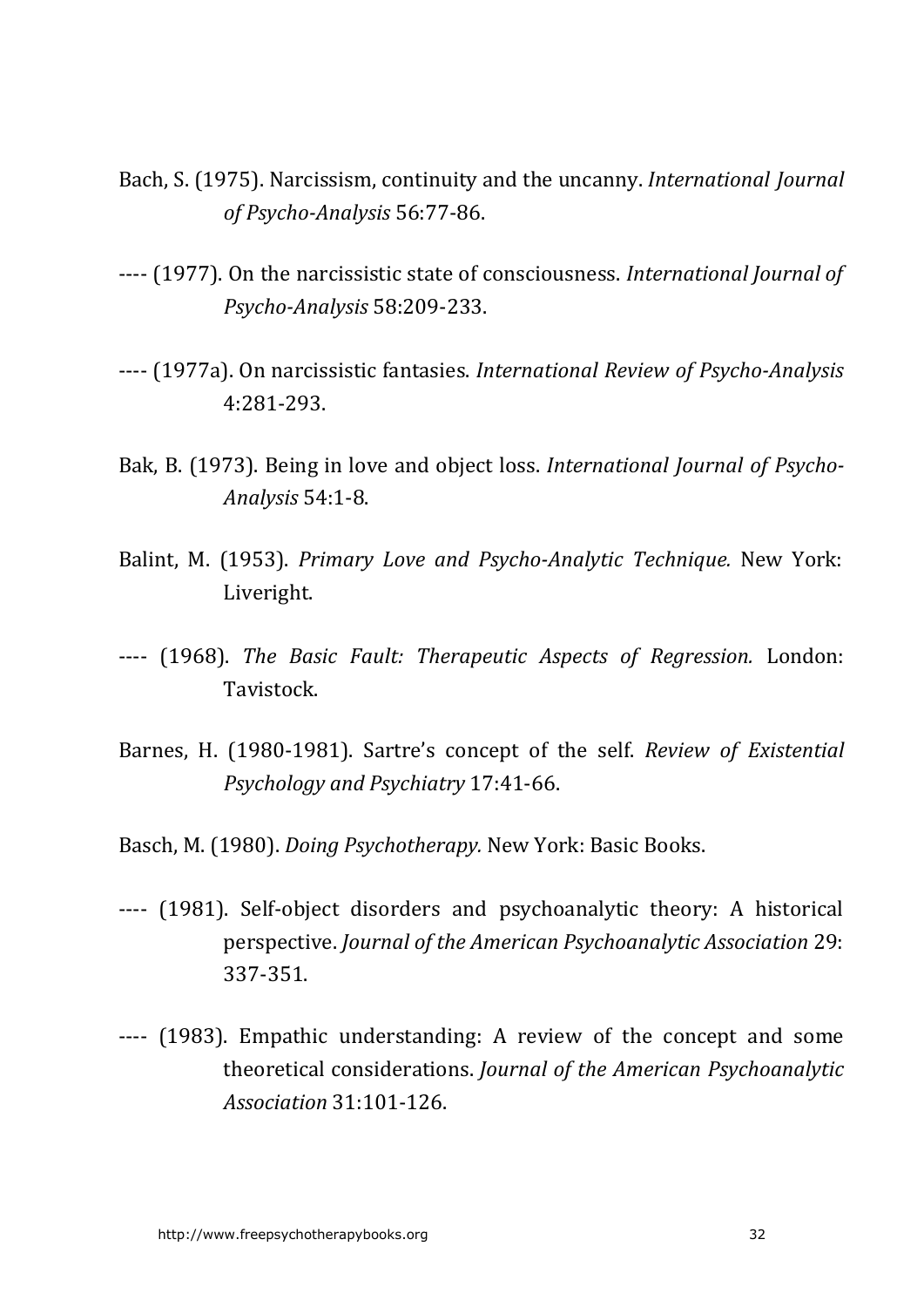Bettelheim, B. (1982). *Freud and Man's Soul.* New York: Knopf.

- Bick, E. (1968). The experience of the skin in early object-relations. *International Journal of Psycho-Analysis* 49:484-486.
- Bion, W. (1963). *Elements of Psycho-Analysis*. New York: Basic Books.
- ---- (1967). Second Thoughts: Selected Papers on Psycho-Analysis. London: Heinemann.
- Blanck, G., and Blanck, R. (1973). *Ego Psychology*. New York: Columbia University Press.
- ---- (1979). *Ego Psychology*, vol. II. New York: Columbia University Press.
- Bornstein, M. (1984). Commentaries on Merton Gills's Analysis of Transference. *Psychoanalytic Inquiry* 4:391-392, 446.
- Breu, G. (1979). Medics: Heinz Kohut. *People Weekly* 11:60-63.
- Breuer, I., and Freud, S. (1893-1895). Studies on Hysteria. *Standard Edition* 2:1-305.
- Broad, C. (1978). *Kant: An Introduction.* Cambridge: Cambridge University Press.
- Brown, L., and Hausman, A. (1981). Intentionality and the unconscious: A comparison of Sartre and Freud. In *The Philosophy of Jean-Paul Sartre,* ed. P. Schilpp. La Salle, 111.: Open Court.

Bruch, H. (1973). *Eating Disorders.* New York: Basic Books.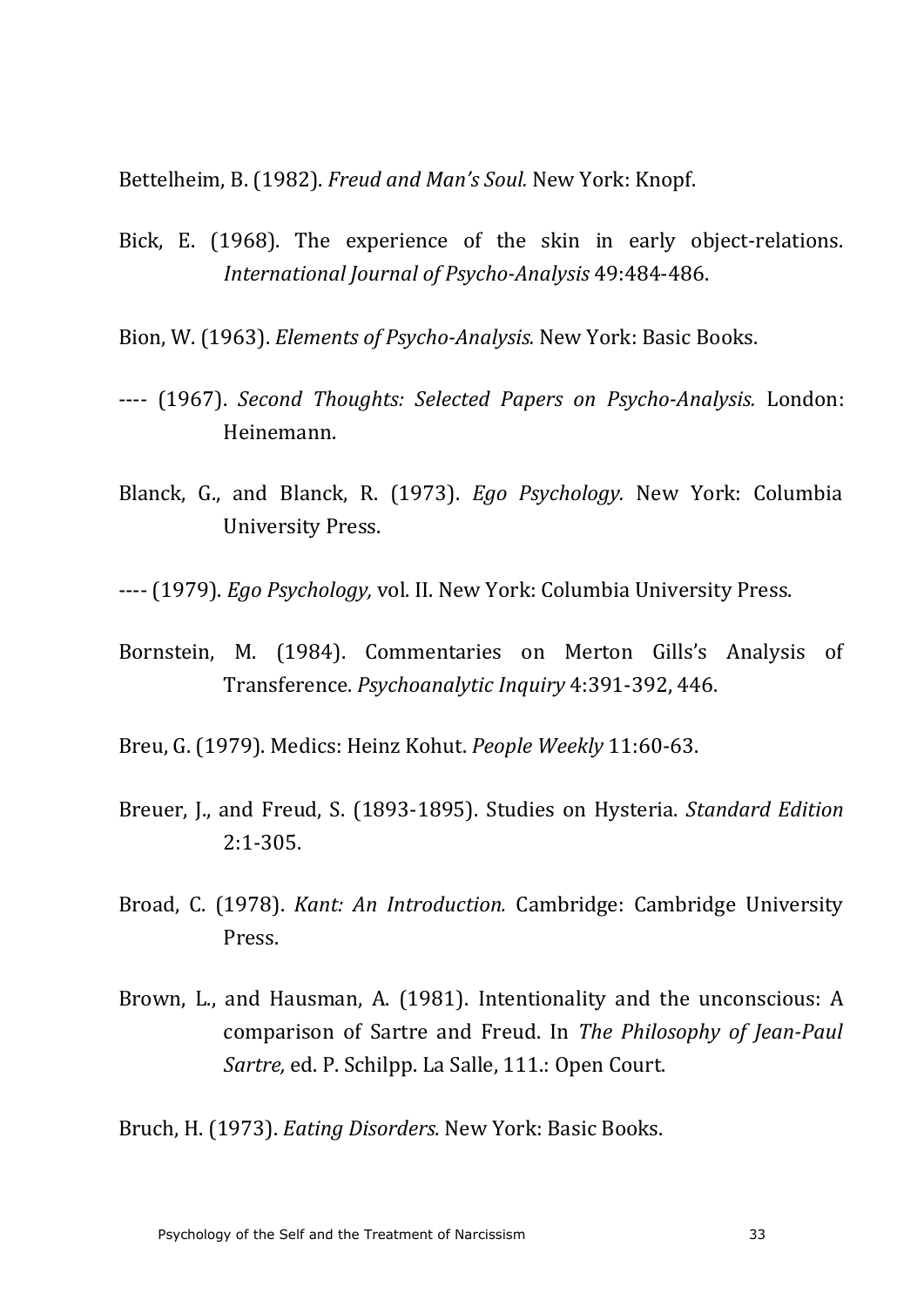---- (1974). *Learning Psychotherapy.* Cambridge: Harvard University Press.

- ---- (1975). Anorexia nervosa. In *American Handbook of Psychiatry*. 2<sup>nd</sup> ed., vol. IV, ed. S. Arieti. New York: Basic Books.
- ---- (1979). *The Golden Cage*. New York: Vintage Books.
- ---- (1982). Anorexia nervosa: Therapy and theory. *American Journal of Psychiatry* 139:1531-1538.
- Buie, D. (1981). Empathy: Its nature and limitations. *Journal of the American Psychoanalytic Association* 29:281-308.
- Butler, C. (1984). Commentary. In *Hegel: The Letters*, trans. C. Butler and C. Seiler. Bloomington: Indiana University Press.
- Calder, K. (1980). An analyst's self-analysis. *Journal of the American Psychoanalytic Association* 28:5-20.
- Calef, V., and Weinshel, E. (1979). The new psychoanalysis and psychoanalytic revisionism. *Psychoanalytic Quarterly* 48:470-491.
- Cannon, W. (1953). *Bodily Changes in Pain, Hunger, Fear and Rage. Boston:* Branford.
- Cantwell, D., Sturzenberger, S., Burroughs, J., Salkin, B., and Breen, J. (1977). Anorexia nervosa: An affective disorder. *Archives of General Psychiatry* 34:1087-1096.

Carruthers, M. (1974). *The Western Way of Death.* New York: Pantheon Books.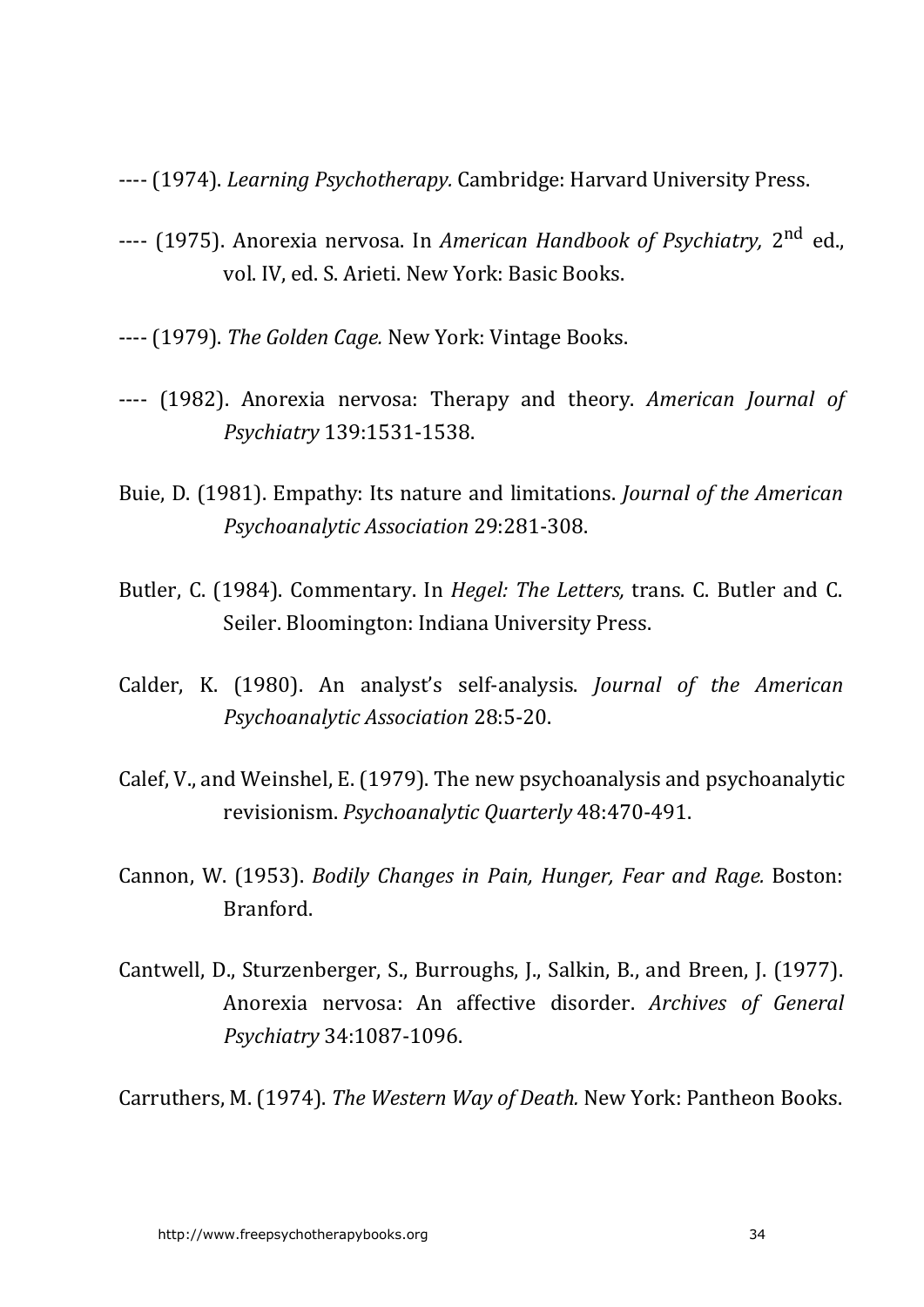- Casper, R.  $(1983)$ . On the emergence of bulimia nervosa as a syndrome. *International Journal of Eating Disorders* 2:3-16.
- ----, and Davis, J. (1977). On the course of anorexia nervosa. *American Journal of Psychiatry* 134:974-978.
- ----, Halmi, K., Goldberg, S., Eckart, E., and Davis, J. (1979). Disturbances in body image estimation as related to other characteristics and outcome in anorexia nervosa. *British Journal of Psychiatry* 134: 60-66.
- ----, Offer, D., and Ostrov, J. (1981). The self-image of adolescents with acute anorexia nervosa. *Journal of Pediatrics* 98:656-661.
- Cassimatis, E. (1984). The "false self": Existential and therapeutic issues. *International Review of Psychoanalysis* 11:69-77.
- Chessick, R. (1960). The "pharmacogenic orgasm" in the drug addict. *Archives of General Psychiatry* 3:545-556.
- ---- (1965). Empathy and love in psychotherapy. *American Journal of Psychotherapy* 19:205-219.
- ---- (1966). Office psychotherapy of borderline patients. *American Journal of Psychotherapy* 20:600-614.
- ---- (1968). The "crucial dilemma" of the therapist in the psychotherapy of borderline patients. *American Journal of Psychotherapy* 22:655-666.
- ---- (1969). *How Psychotherapy Heals.* New York: Science House.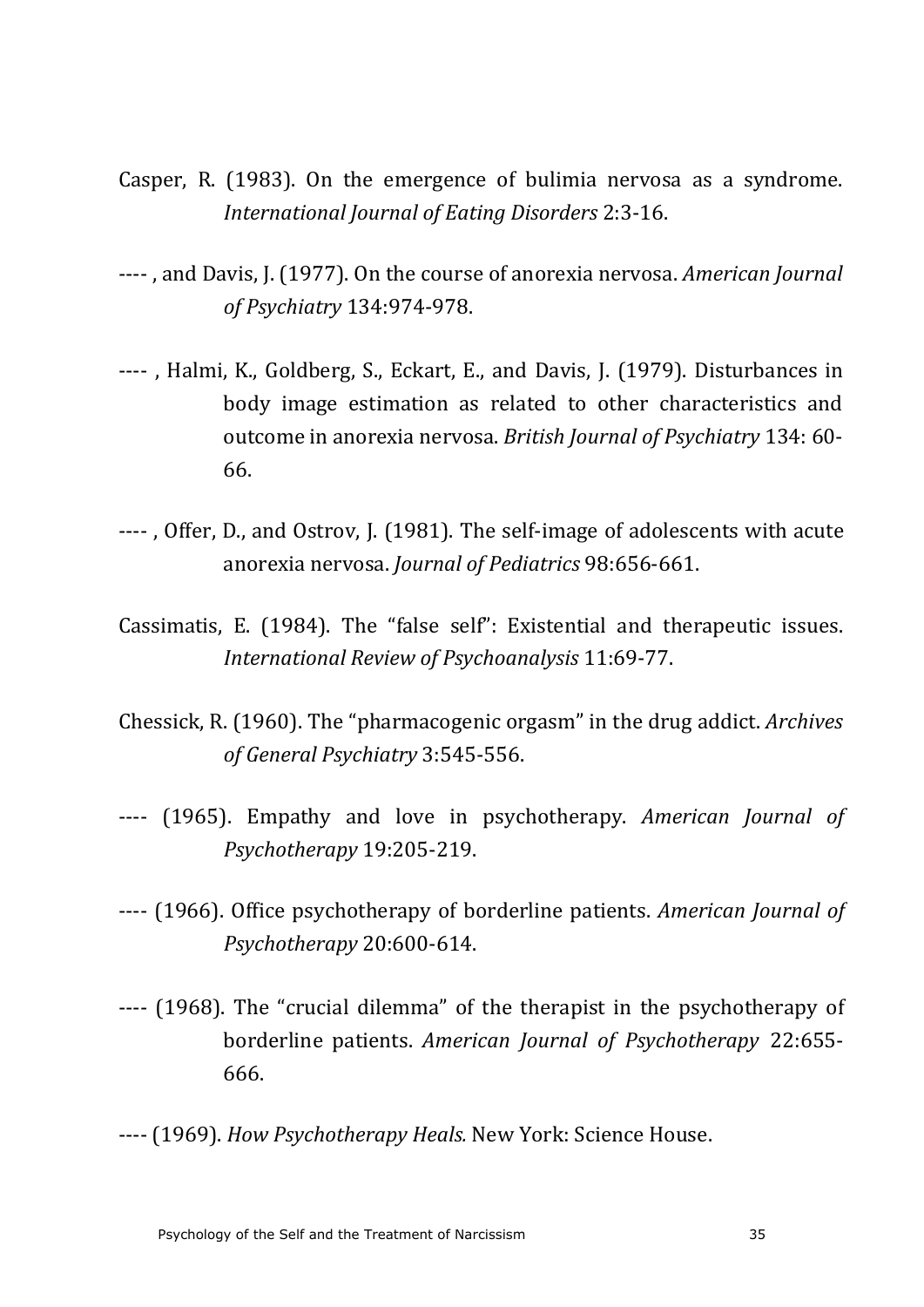---- (1971). *Why Psychotherapists Fail.* New York: Science House.

- ---- (1971a). The use of the couch in psychotherapy of borderline patients. *Archives of General Psychiatry* 26:306-313.
- ---- (1972). The development of angiospastic retinopathy during the intensive psychotherapy of a borderline patient. *Archives of General Psychiatry* 27:241-244.
- ---- (1972a). Externalization and existential anguish. *Archives of General Psychiatry* 27:764-770.
- ---- (1973). Contributions to ego psychology from the treatment of borderline patients. *Medikon* 2:20-21.
- ---- (1974). *The Technique and Practice of Intensive Psychotherapy.* New York: **Jason Aronson.**
- ---- (1974a). Defective ego feeling and the quest for Being in the borderline patient. *International Journal of Psychoanalytic Psychotherapy* 3: 73-89.
- ---- (1974b). The borderline patient. *In American Handbook of Psychiatry*, 2nd ed., vol. 3, ed. S. Arieti. New York: Basic Books.
- ---- (1976). *Agonie: Diary of a Twentieth Century Man.* Ghent, Belgium: European Press.
- ---- (1977). *Intensive Psychotherapy of the Borderline Patient*. New York: Jason Aronson.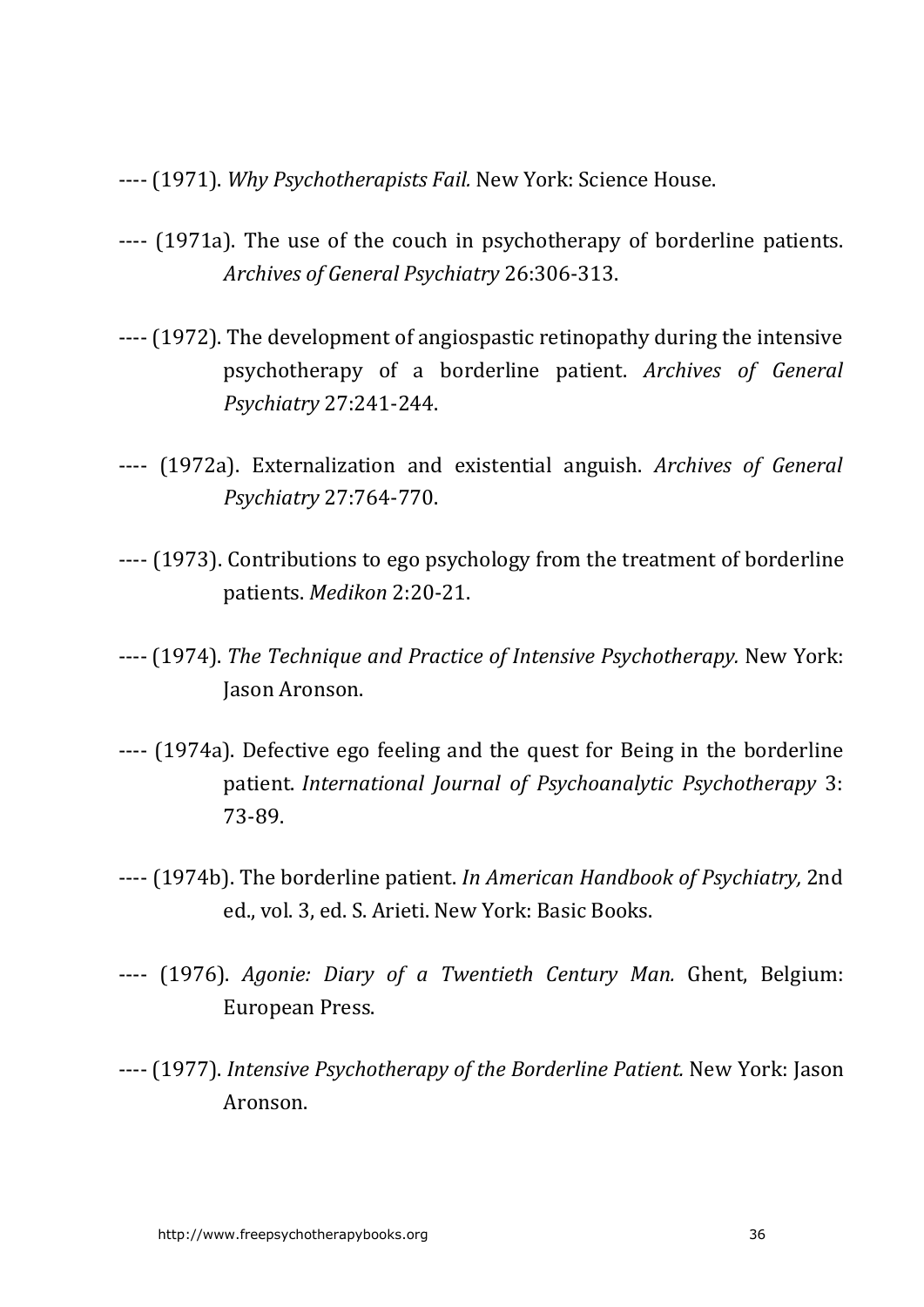---- (1977a). *Great Ideas in Psychotherapy.* New York: Jason Aronson.

- ---- (1978). Countertransference crises with borderline patients. *Current Concepts in Psychiatry* 4:20-24.
- ---- (1979). A practical approach to the psychotherapy of the borderline patient. *American Journal of Psychotherapy* 33:531-546.
- ---- (1980). *Freud Teaches Psychotherapy.* Indianapolis: Hackett.
- ---- (1980a). The problematical self in Kant and Kohut. *Psychoanalytic Quarterly* 49:456-473.
- ---- (1980b). Some philosophical assumptions of intensive psychotherapy. *American Journal of Psychotherapy* 34:496-509.
- ---- (1982). Intensive psychotherapy of a borderline patient. *Archives of General Psychiatry* 39:413-422.
- ---- (1982a). Psychoanalytic listening: With special reference to the views of Langs. *Contemporary Psychoanalysis* 18:613-634.
- ---- (1983). A *Brief Introduction to the Genius of Nietzsche*. Washington, D.C.: University Press of America.
- ---- (1983a). Problems in the intensive psychotherapy of the borderline patient. *Dynamic Psychotherapy* 1:20-32.
- ---- (1983b). Marilyn Monroe: Psychoanalytic pathography of a preoedipal disorder. *Dynamic Psychotherapy* 1:161-176.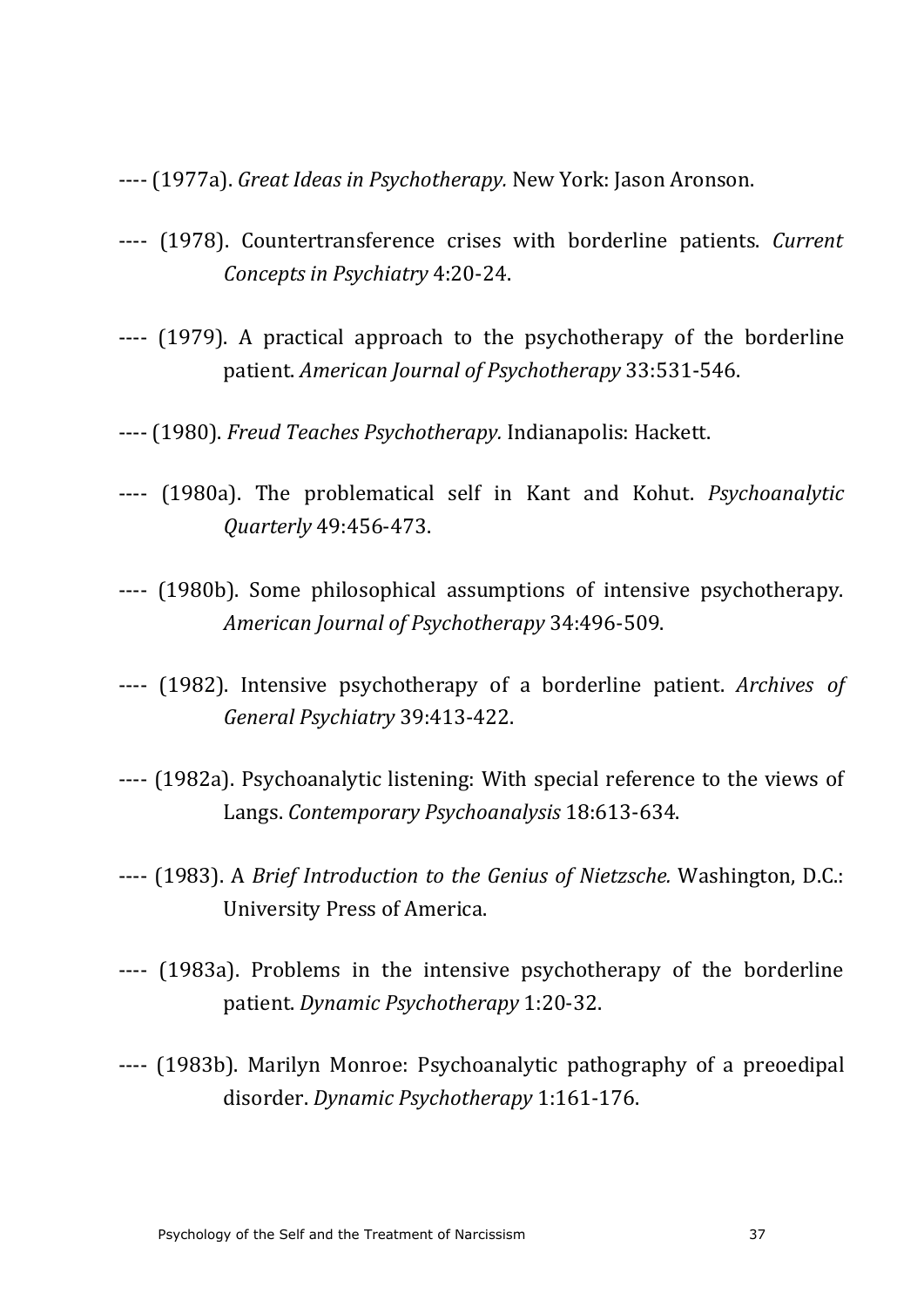- ---- (1983c). *The Ring:* Richard Wagner's dream of preoedipal destruction. *American Journal of Psychoanalysis* 43:361-374.
- ---- (1984). Sartre and Freud. *American Journal of Psychotherapy* 38: 229-238.
- ---- (1984a). Was Freud wrong about feminine psychology? *American Journal of Psychoanalysis* 44:355-368.
- ---- (1984b). A failure in psychoanalytic psychotherapy of a schizophrenic patient. *Dynamic Psychotherapy* 2:136-156.
- ---- (1984c). Matthew Arnold, the death instinct, and the future of man. *Cogito* 2:31-48.
- ---- (1985). Prolegomena to the study of Paul Ricoeur's "Freud and Philosophy." In press.
- ---- (1985a). The search for the authentic self in Bergson and Proust. In. *Psychoanalytic Perspectives in Literature and Film, eds. I. Rep-pen* and M. Charney. Madison, N.J.: Farleigh Dickinson University Press.
- ---- (1985b). Clinical notes towards the understanding and intensive psychotherapy of adult eating disorders. *Annual of Psychoanalysis* 13:301-322.
- ---- (1985c). Psychoanalytic listening II. *American Journal of Psychotherapy* 39:30-48.
- ---- (1986). Transference and countertransference revisited. *Dynamic Psychotherapy.* In press.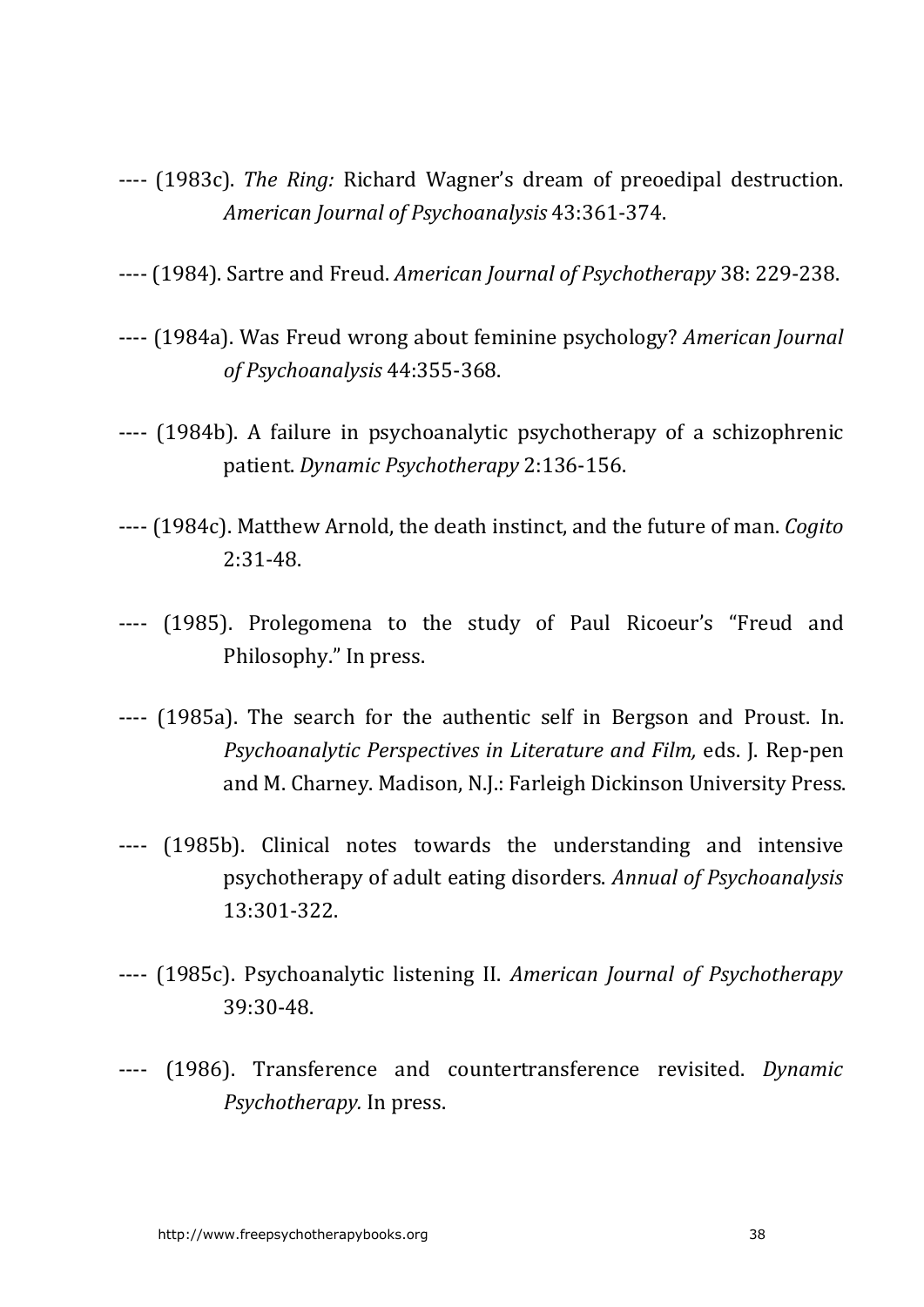- ---- (1986a). Heidegger for psychotherapists. *American Journal of Psychotherapy.* In press.
- ---- (1986b). Kohut and the contemporary continental tradition: A comparison of Kohut with Lacan and Foucault. *Dynamic Psychotherapy: Theoretical and Clinical Contributions,* ed. P. Buirski. New York: Brunner/Mazel. In press.
- ----, and Bassan, M. (1968). Experimental approaches to the concept of empathy in psychotherapy. In *An Evaluation of the Results of Psychotherapy, ed.* S. Lesse. Springfield, Ill.: Charles C Thomas.
- Clement, C. (1983). *The Lives and Legends of Jacques Lacan*, trans. A. Goldhammer, New York: Columbia University Press.
- Clements, C. (1982). Misusing psychiatric models: The culture of narcissism. *Psychoanalytic Review* 69:283-295.
- Collier, A. (1977). *R. D. Laing: The Philosophy and Politics of Psychotherapy.* Hassocks, England: Harvester Press.
- Crease, R., and Mann, C. (1984). How the universe works. *Atlantic Monthly*, 254:66-93.
- Crews, F. (1980). Analysis terminable. *Commentary* 70:25-34.
- Dally, P. (1969). *Anorexia Nervosa.* New York: Grune & Stratton.
- Darwin, C. (1965). *The Expression of Emotion in Man and Animals.* Chicago: University of Chicago Press.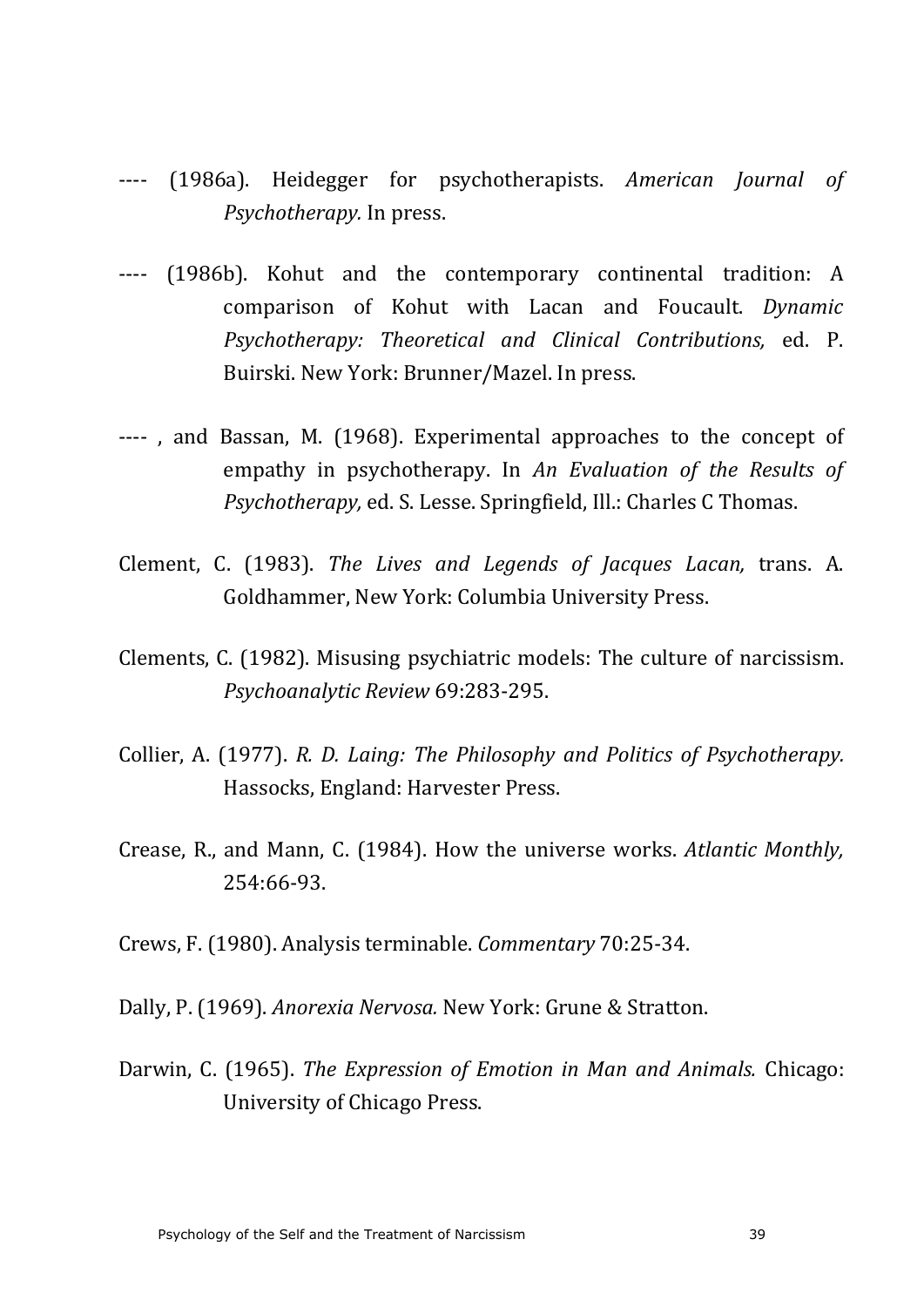- Davis, G. (1976). Depression: Some updated thoughts. *Journal of the Academy of Psychoanalysis* 4:411-424.
- De Beauvoir, S. (1984). *Adieux: A Farewell to Sartre.* New York: Pantheon Books.
- Dembroski, T., MacDougall, J., Williams, R., Haney, T., and Blumenthal, J. (1985). Components of Type A, hostility, and anger-in: Relationship to angiographic findings. *Psychosomatic Medicine* 47:219-233.
- De Wald, P. (1964). *Psychotherapy.* New York: Basic Books.
- Dorpat, T. (1974). Internalization of the patient-analyst relationship in patients with narcissistic disorders. *International Journal of Psycho-Analysis* 55:183-188.
- Dreyfus, H., and Rabinow, P. (1982). *Michel Foucault: Beyond Structuralism and Hermeneutics.* Chicago: University of Chicago Press.
- Dryud, I. (1984). Sartre and psychoanalysis: What can we learn from a lover's quarrel?. *Contemporary Psychoanalysis* 20:230-244.
- Eagle, M. (1984). *Recent Developments in Psychoanalysis*. New York: McGraw-Hill.
- Edel, L. (1969). *Henry James: The Treacherous Years: 1895-1901.* Philadelphia: Lippincott.
- Edelson, M. (1984). *Hypothesis and Evidence in Psychoanalysis*. Chicago: University of Chicago Press.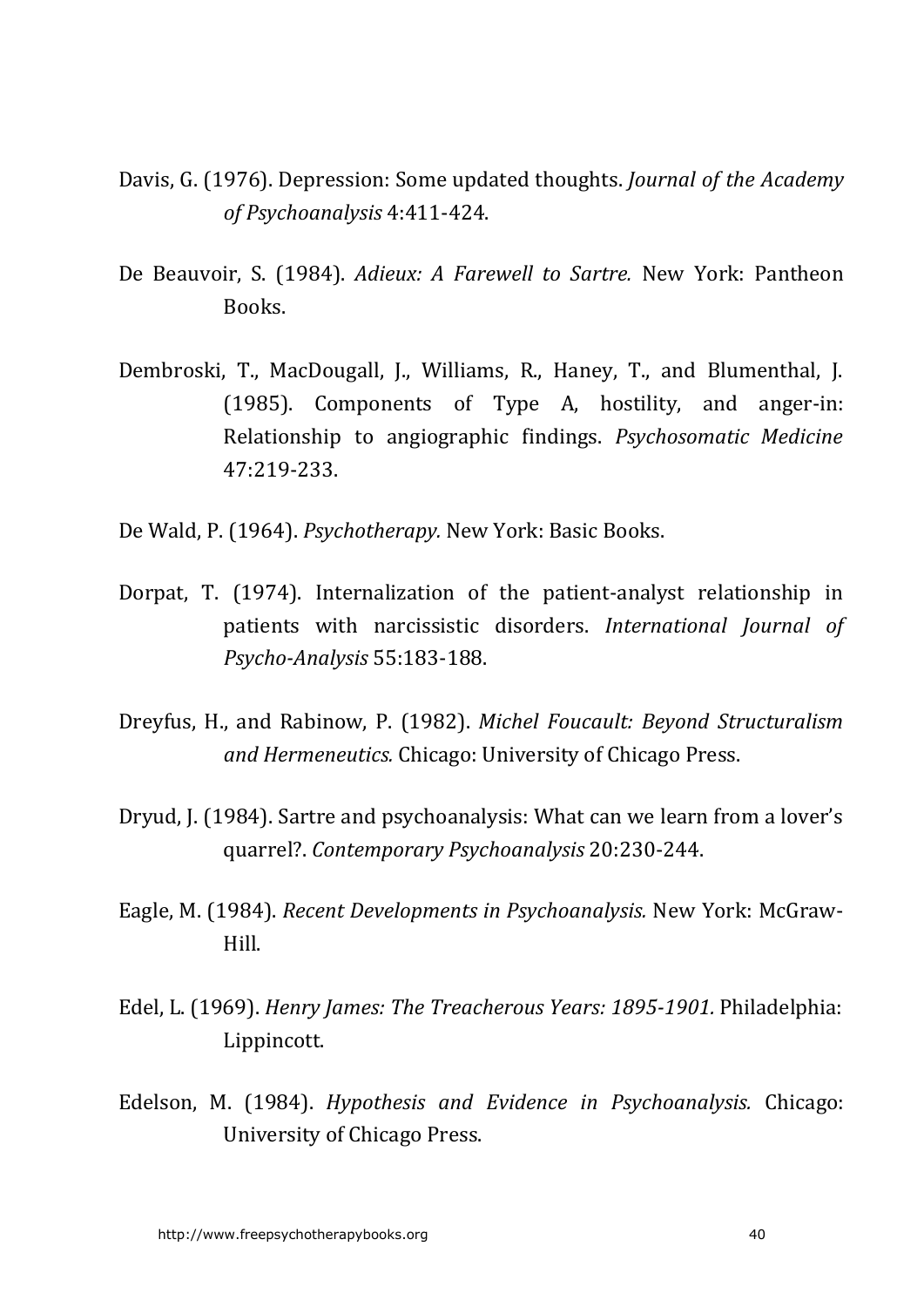- Eissler, K.  $(1953)$ . The effect of the structure of the ego on psychoanalytic technique. *Journal of the American Psychoanalytic Association* 1:104-143.
- ---- (1971). Death drive, ambivalence, and narcissism. *Psychoanalytic Study of the Child* 26:25-78.
- ---- (1975). The fall of man. *Psychoanalytic Study of the Child* 30:589-646.
- Ellenberger, H. (1970). *The Discovery of the Unconscious: The History and Evolution of Dynamic Psychiatry.* New York: Basic Books.
- Ellis, H. (1898). Auto-erotism: A psychological study. *Alienist and Neurologist* 19:260-299.
- Ewing, A. (1967). A *Short Commentary on Kant's "Critique of Pure Reason."* Chicago: University of Chicago Press.
- Fairbairn, W. (1963). Synopsis of an object-relations theory of the personality. *International Journal of Psycho-Analysis* 44:224-225.
- Fairlie, H. (1977). Sloth or acedia. *New Republic*, October 29, 1977, pp. 20-33.
- Federn, P. (1947). Principles of psychotherapy in latent schizophrenia. *American Journal of Psychotherapy* 2:129-147.

Fenichel, O. (1945). *The Psychoanalytic Theory of Neurosis*. New York: Norton.

Ferenczi, S. (1955). *Selected Papers. Volume III: Final Contributions to the Problems and Methods of Psychoanalysis.* New York: Basic Books.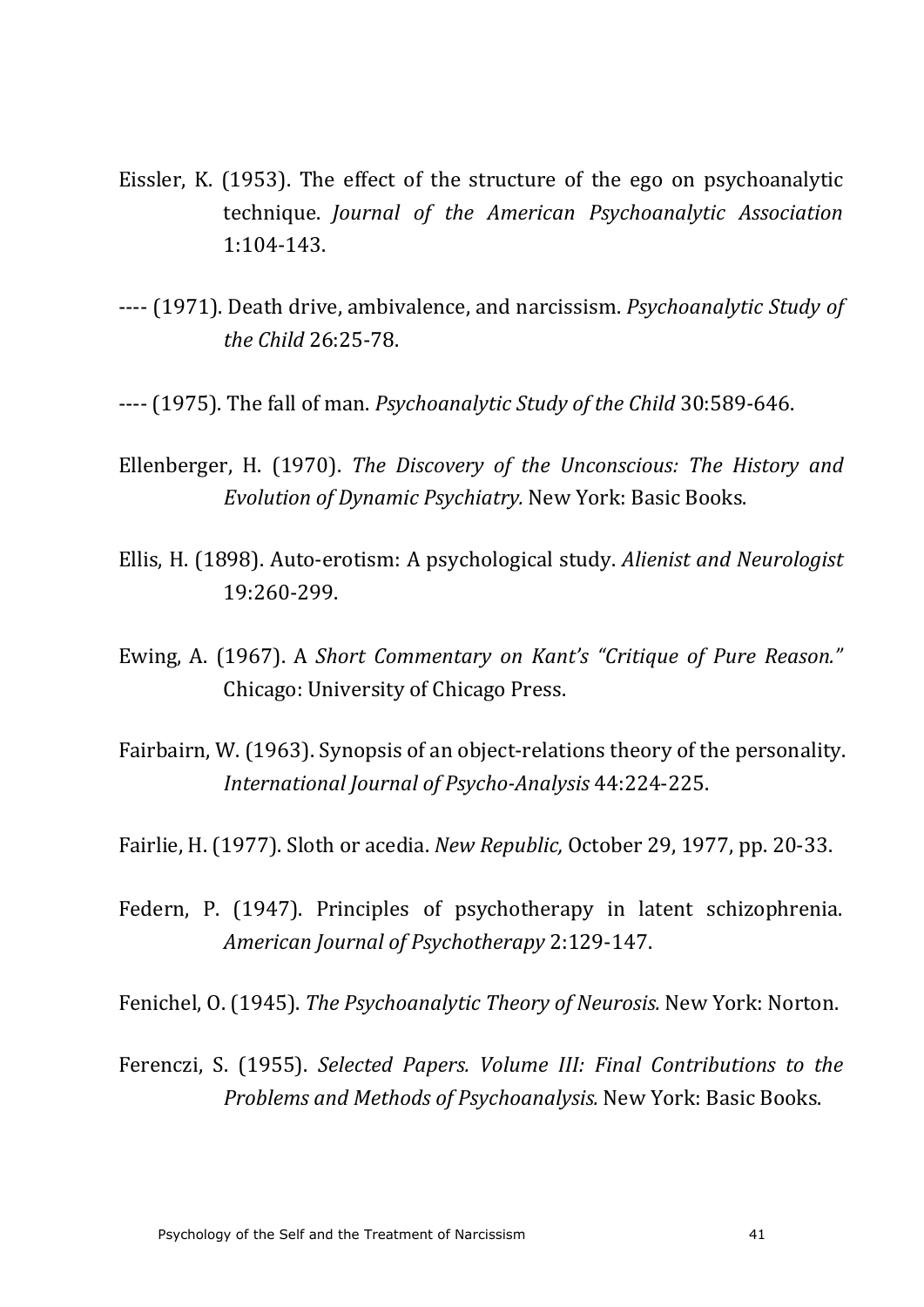- Ferguson, M. (1981). Progress and theory change: The two analyses of Mr. Z. *Annual of Psychoanalysis* 9:133-160.
- Finlay-Jones, R. (1983). Disgust with life in general. *Australian New Zealand Journal of Psychiatry* 17:149-162.
- Fliess, R. (1942). The metapsychology of the analyst. *Psychoanalytic Quarterly* 2:211-227.
- Foucault, M. (1972). *The Archaeology of Knowledge*, trans. A. Smith. New York: Pantheon Books.
- ---- (1973). *Madness and Civilization*, trans. A. Smith. New York: Vintage.
- ---- (1973a). *The Order of Things.* New York: Vintage.
- ---- (1980). *Power/Knowledge: Selected Interviews and Other Writings, ed. C.* Gordon. New York: Pantheon Books.
- ---- (1980a). *The History of Sexuality*, vol. I, trans. R. Hurley. New York: Vintage.
- Fox, R. (1984). The principle of abstinence reconsidered. *International Review of Psychoanalysis* 11:227-236.
- French, T., and Fromm, E. (1964). *Dream Interpretation*. New York: Basic Books.
- Freud, A. (1971). Difficulties in the path of psychoanalysis: A confrontation of past with present viewpoints. In *The Writings of Anna Freud, vol.* VII. New York: International Universities Press.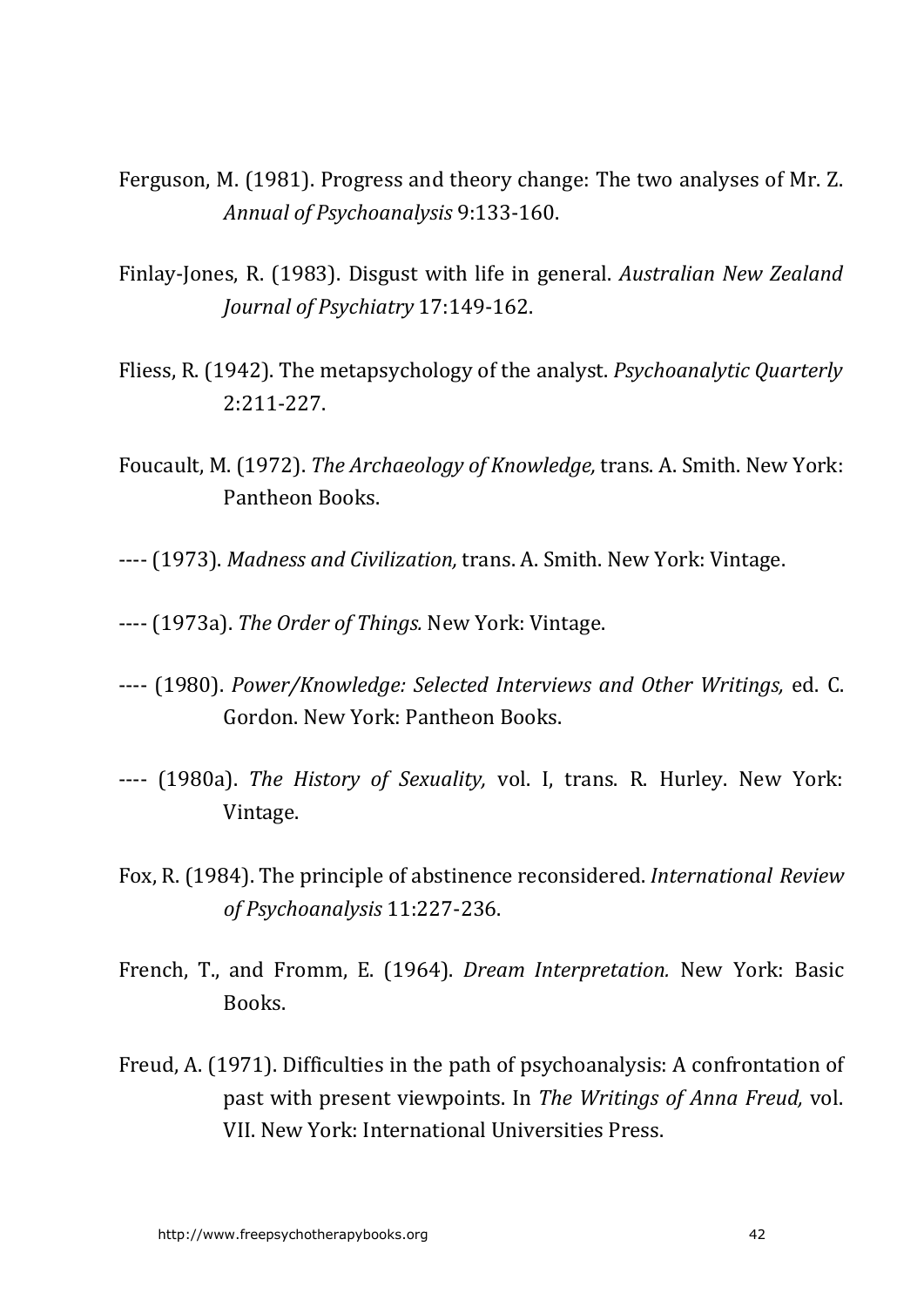- Freud, S. (1905). Three essays on the theory of sexuality. *Standard Edition* 7:125-248.
- ---- (1905a). Fragment of an analysis of a case of hysteria. *Standard Edition* 7:3-124.
- ---- (1911). Psycho-analytic notes on an autobiographical account of a case of paranoia (dementia paranoides). *Standard Edition* 12:3-84.
- ---- (1912). Recommendations to physicians practicing psycho-analysis. *Standard Edition* 12:109-120.
- ---- (1914). On narcissism: An introduction. *Standard Edition* 14:67-104.
- ---- (1914a). On the history of the psycho-analytic movement. *Standard Edition* 14:1-66.
- ---- (1917). Mourning and melancholia. *Standard Edition* 14:237-258.
- ---- (1920). Beyond the pleasure principle. *Standard Edition* 18:3-66.
- ---- (1921). Group psychology and the analysis of the ego. *Standard Edition* 18:67-144.
- ---- (1923). The ego and the id. *Standard Edition* 19:3-68.
- ---- (1926). Inhibitions, symptoms and anxiety. *Standard Edition* 20: 77-178.
- ---- (1930). Civilization and its discontents. *Standard Edition* 21:59-148.
- ---- (1933). New introductory lectures on psychoanalysis. *Standard Edition*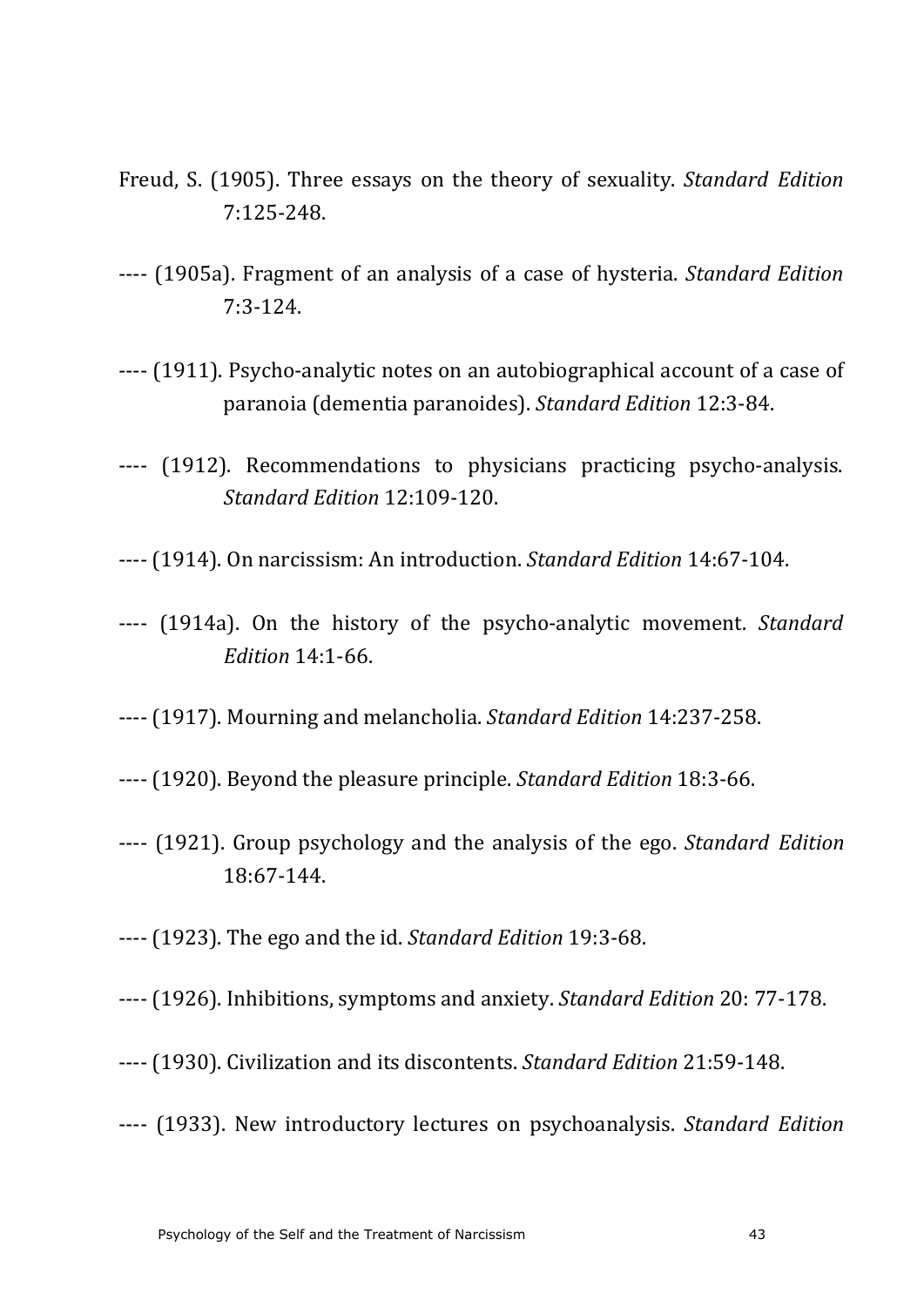22:3-184.

- ---- (1937). Analysis terminable and interminable. *Standard Edition* 23:209-254.
- ---- (1940). Splitting of the ego in the process of defense. *Standard Edition* 23:273-278.
- ---- (1940a). An outline of psycho-analysis. *Standard Edition* 23:141-208.
- Friedman, E., and Hellerstein, H. (1973). Influence of psychosocial factors on coronary risk and adaptation to a physical fitness evaluation program. In *Exercise Testing and Exercise Training in Coronary Heart Disease, ed. J. Naughton and H. Hellerstein. New York:* Academic Press.
- Friedman, L. (1978). Trends in the psychoanalytic theory of treatment. *Psychoanalytic Quarterly* 47:524-567.
- ---- (1980). Kohut: A book review essay. *Psychoanalytic Ouarterly* 49: 393-422.
- Friedman, M. (1969). *Pathogenesis of Coronary Artery Disease*. New York: McGraw-Hill.
- ----, and Rosenman, R. (1974). *Type-A Behavior and Your Heart*. New York: Knopf.
- ----, and Ulmer, D. (1984). *Treating Type-A Behavior and Your Heart.* New York: Knopf.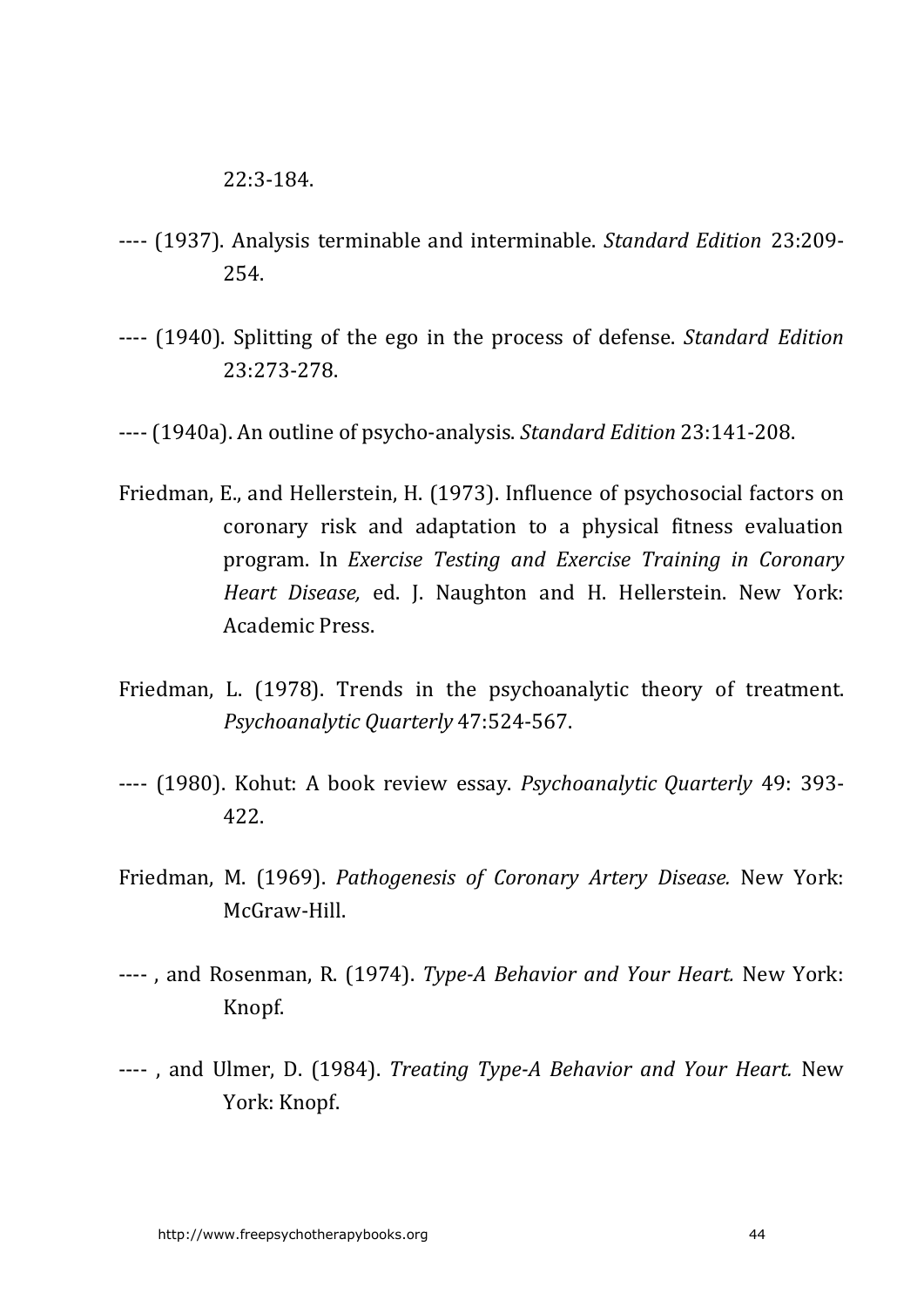- Fromm-Reichmann, F. (1950). *Principles of Intensive Psychotherapy.* Chicago: University of Chicago Press.
- Frosch, J. (1977). The relation between acting out and disorders of impulse control. *Psychiatry* 40:295-314.
- Garner, D., Garfinkel, P., Stancer, H., and Moldofsky, H. (1976). Body image disturbances in anorexia nervosa and obesity. *Psychosomatic Medicine* 38:327-336.
- Gediman, H. (1975). Reflection on romanticism, narcissism, and creativity. *Journal of the American Psychoanalytic Association* 23:407-423.
- Gedo, J. (1977). Notes on the psychoanalytic management of archaic transferences. *Journal of the American Psychoanalytic Association* 25:787-803.
- ---- (1979). Theories of object relations: A metapsychological assessment. *Journal of the American Psychoanalytic Association* 27:361-374.
- ---- (1980). Reflections on some current controversies in psychoanalysis. *Journal of the American Psychoanalytic Association* 28:363-384.
- ---- (1984). *Psychoanalysis And Its Discontents.* New York: Guilford Press.
- ----, and Goldberg, A. (1973). *Models of the Mind: A Psychoanalytic Theory.* Chicago: University of Chicago Press.
- Gill, M. (1982). *Analysis of Transference*, vol. I. New York: International Universities Press.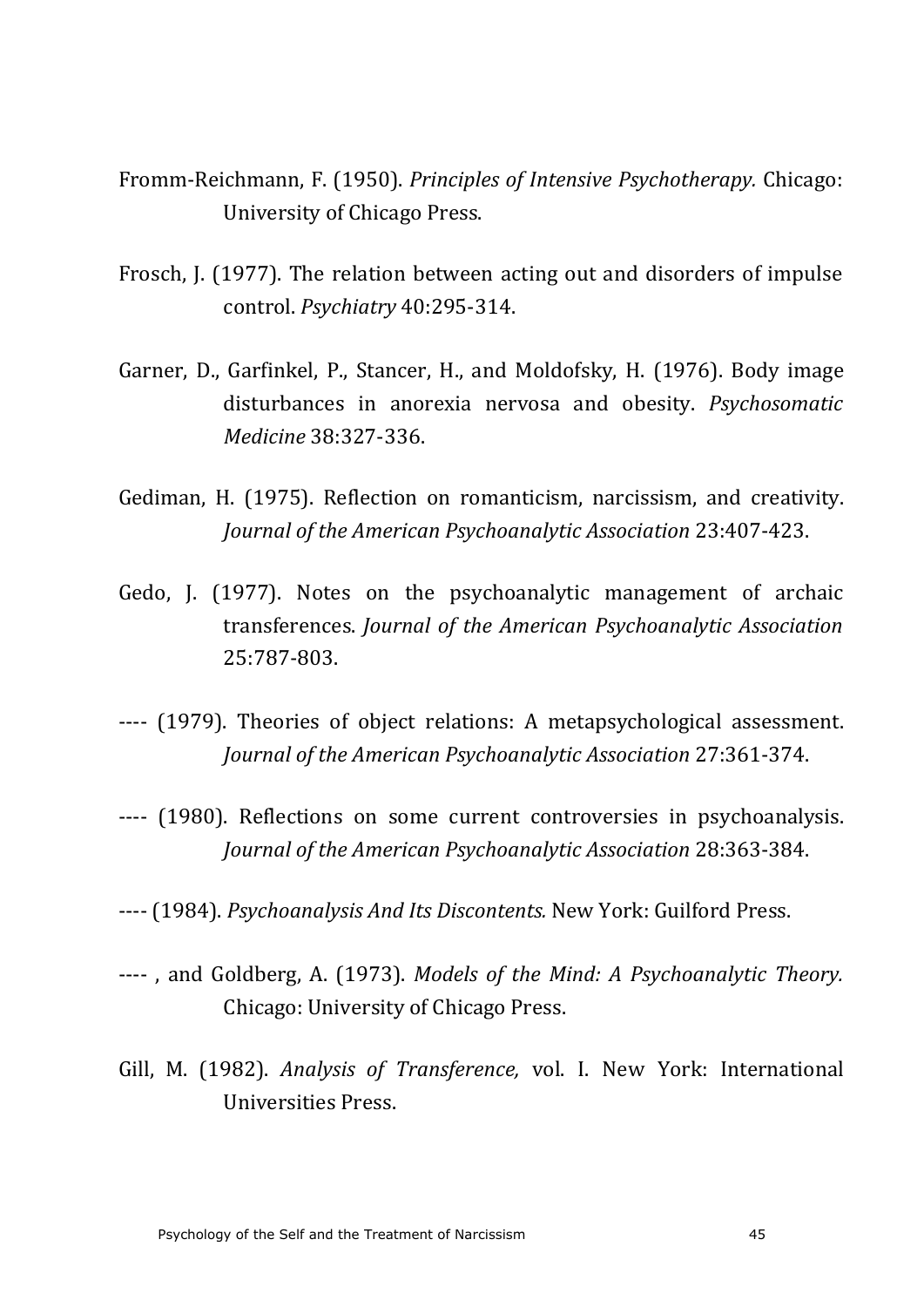- Giovacchini, P. (1977). A critique of Kohut's theory of narcissism. *Adolescent Psychiatry* 5:213-239.
- ---- (1978). Discussion in symposium on Kohut's "Restoration of the Self." *Psychoanalytic Review* 65:617-620.
- ---- (1979). *Treatment of Primitive Mental States.* New York: Jason Aronson.
- ---- (1982). *A Clinician's Guide to Reading Freud.* New York: Jason Aronson.
- Gitelson, M.  $(1952)$ . The emotional position of the analyst in the psychoanalytic situation. *International Journal of Psycho-Analysis*  $33.1 - 10$
- Glenn, J. (1984). Review of "Practice And Precept In Psychoanalytic Technique: Selected Papers of Rudolph M. Loewenstein." *Psychoanalytic Quarterly* 53:315-322.
- Glover, E. (1956). *On the Early Development of Mind.* New York: International Universities Press.
- Goethe, J. von (1774). *The Sufferings of Young Werther*, trans. B. Morgan. New York: Ungar, 1954.
- Goldberg, A. (1975). The evolution of psychoanalytic concepts of depression. In *Depression and Human Existence*, ed. E. Anthony and T. Benedek. Boston: Little, Brown.
- ---- (1976). A discussion of the paper by C. Hanly and J. Masson. *International Journal of Psycho-Analysis* 57:67-70.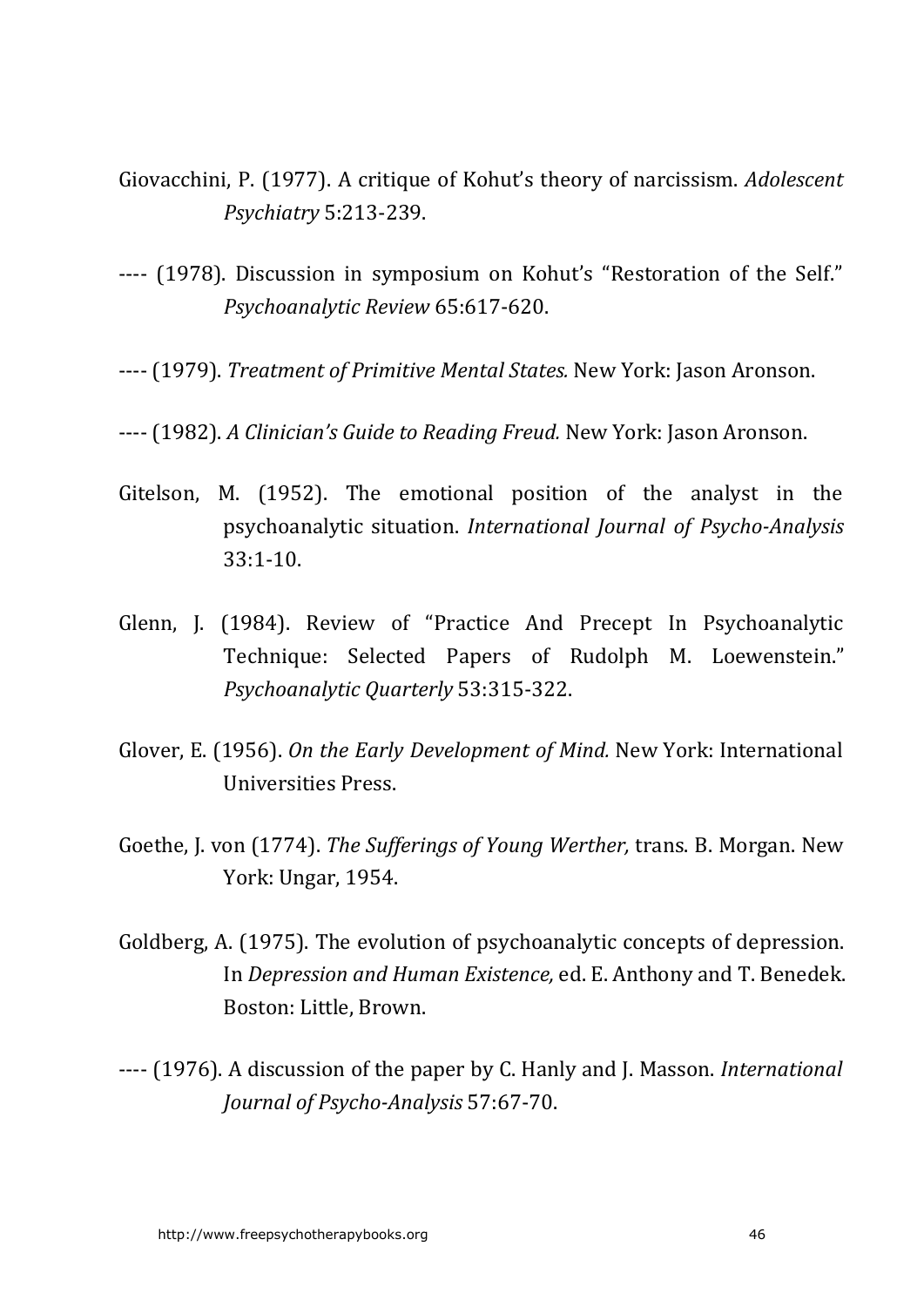- ---- (ed.) (1978). *The Psychology of the Self: A Casebook*. New York: International Universities Press.
- ---- (ed.) (1980). *Advances in Self Psychology*. New York: International Universities Press.
- ---- (1980a). Letter to the editor. *International Journal of Psycho-Analysis* 61:91-92.
- ---- (1982). Obituary: Heinz Kohut. *International Journal of Psycho- Analysis* 63:257-258.
- ---- (ed.) (1983). *The Future of Psychoanalysis*. New York: International Universities Press.
- ---- (1983a). On the scientific status of empathy. *Annual of Psychoanalysis* 11:155-159.
- Goldberg, D. (1985). Panel: On the concept "object" in psychoanalysis. *Journal of the American Psychoanalytic Association* 33:167-186.
- Goodsitt, A. (1985). Self-psychology and the treatment of anorexia nervosa. In *Handbook of Psychotherapy for Anorexia Nervosa and Bulimia,* ed. D. Garner and P. Garfinkel. New York: Guilford Press.
- Graves, R. (1955). *The Greek Myths*, vol. I. Baltimore: Penguin.
- Greenberg, ]., and Mitchell, S. (1983). *Object Relations in Psychoanalytic Theory.* Cambridge: Harvard University Press.

Greene, M. (1984). The self-psychology of Heinz Kohut. *Bulletin of the*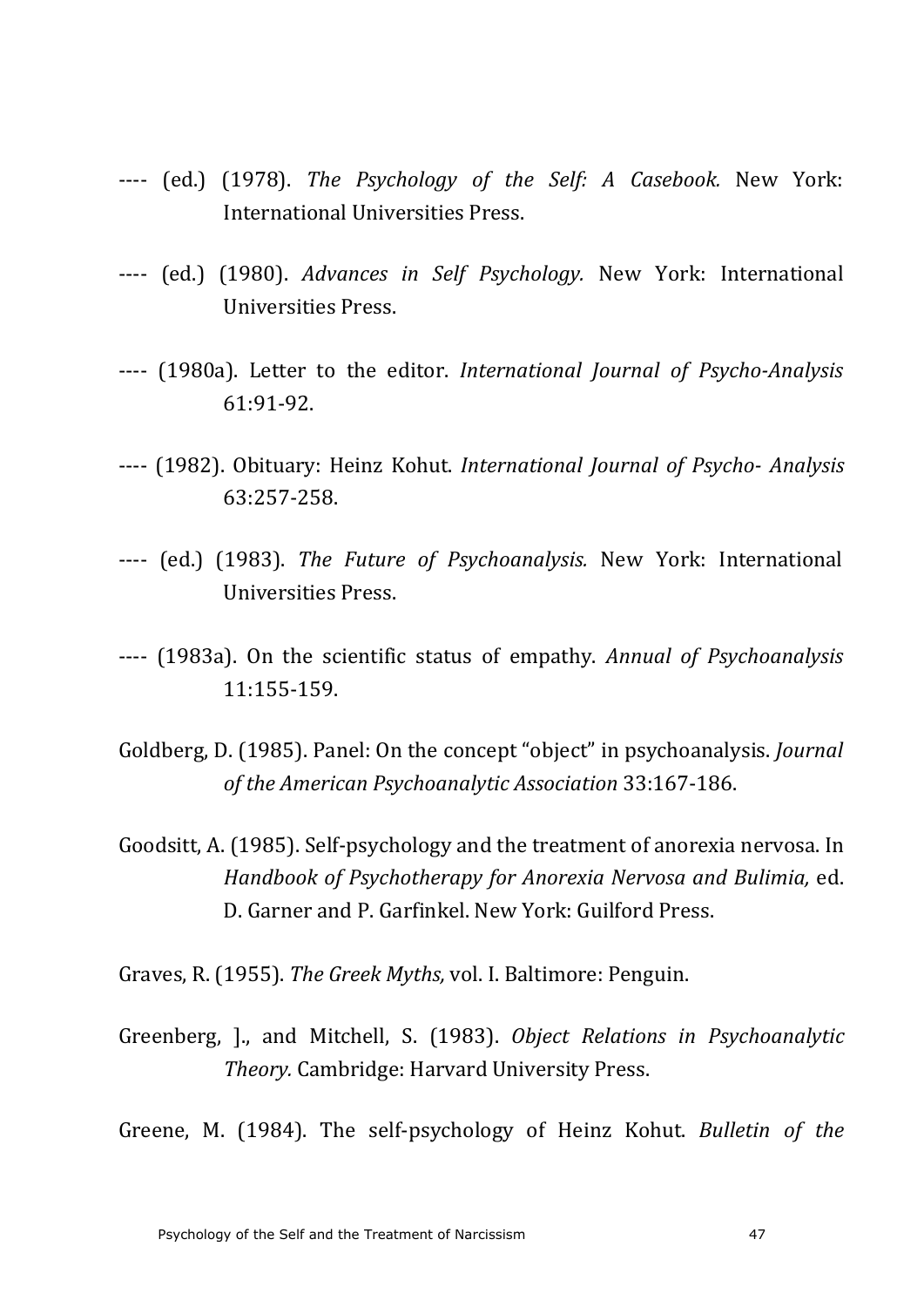*Menninger Clinic* 48:37-53.

- Greenson, R. (1960). Empathy and its vicissitudes. *International Journal of Psychoanalysis* 41:418-424.
- Grinker, R., and Werble, B. (1975). *The Borderline Patient*. New York: Jason Aronson.
- Grünbaum, A. (1983). Freud's theory: the perspective of a philosopher of science. *Proceedings of the American Philosophical Association* 57:5-31.
- ---- (1984). *The Foundations of Psychoanalysis*. Berkeley: University of California Press.
- Gunther, M. (1976). The endangered self: A contribution to the understanding of narcissistic determinants of countertransference. Annual of *Psychoanalysis* 4:201-224.
- Guntrip, H. (1974). Psychoanalytic object relations theory: The Fairbairn-Guntrip approach. In *American Handbook of Psychiatry*, 2nd ed., vol. 1, ed. S. Arieti. New York: Basic Books.
- ---- (1975). My experience of analysis with Fairbairn and Winnicott. *International Review of Psychoanalysis* 2:145-156.
- Hamburger, W. (1951). Emotional aspects of obesity. *Medical Clinics of North America* 35:483-499.
- Hanly, C. (1979). *Existentialism and Psychoanalysis*. New York: International Universities Press.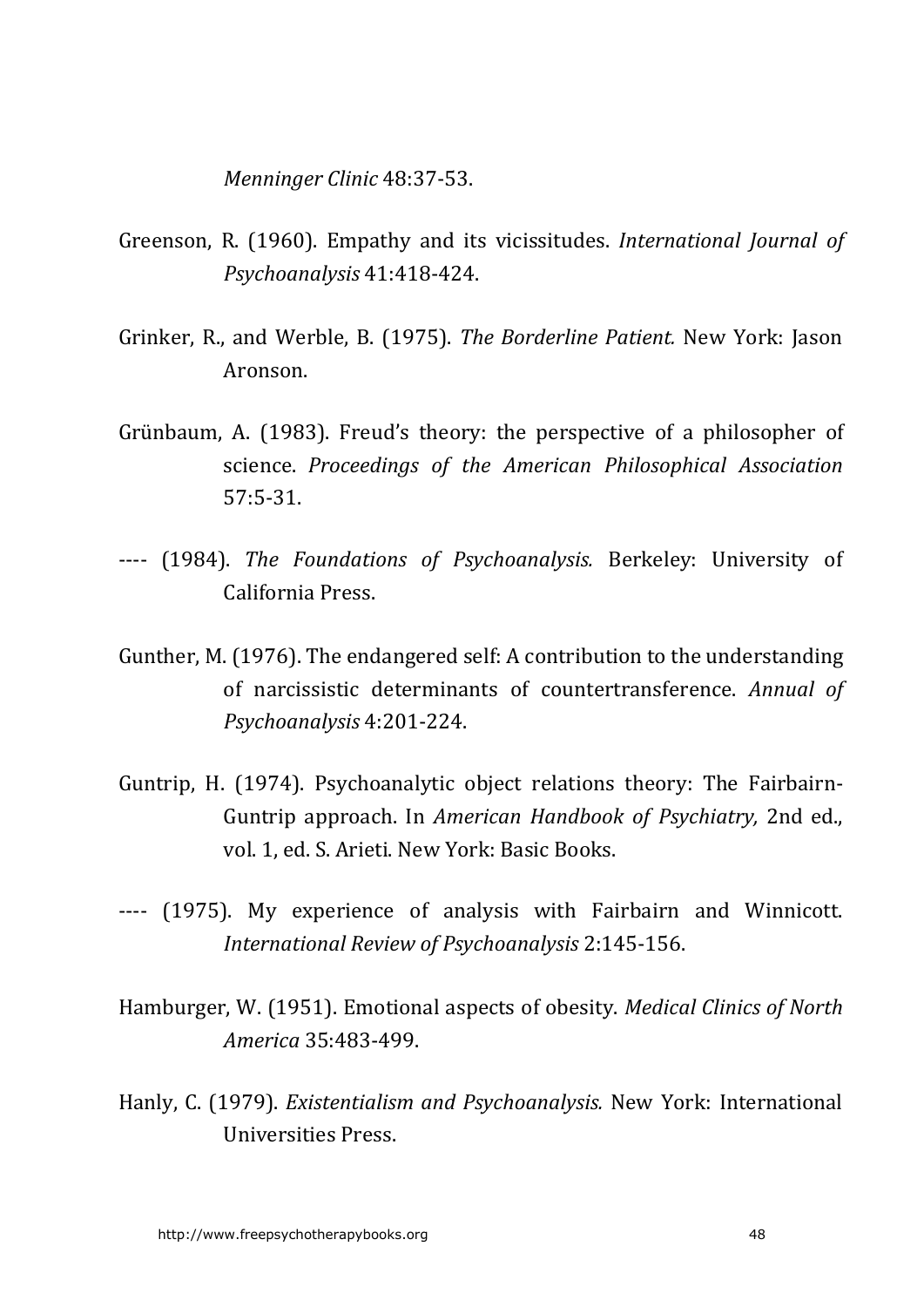- ----, and Masson, J. (1976). A critical examination of the new narcissism. *International Journal of Psycho-Analysis* 57:49-66.
- Hartmann, H. (1927). Understanding and explanation. In *Essays on Ego Psychology.* New York: International Universities Press, 1964.
- ---- (1950). Comments on the psychoanalytic theory of the ego. In *Essays on Ego Psychology.* New York: International Universities Press, 1964.
- Heimann, P. (1966). Comment on Dr. Kernberg's paper. *International Journal of Psycho-Analysis* 47:254-260.
- Hoffman, N. (1984). Meyer Friedman: Type A behavior cardiovascular research continues. *Journal of the American Medical Association* 252:1385-1393.
- Holzman, P. (1976). The future of psychoanalysis and its institutes. *Psychoanalytic Quarterly* 45:250-273.
- Hunter, P. (1977). Sartre's existential humanism and Freud's existential naturalism. *Psychoanalytic Review* 64:289-298.
- Hurst, J., Logue, R., Schlant, R., and Wenger, N., eds. (1974). *The Heart: Arteries and Veins.* New York: McGraw-Hill.
- Husserl, E. (1913). *Ideas: General Introduction to Pure Phenomenology*, trans. W. Gibson. New York: Macmillan, 1952.
- Imber, R. (1984). Reflections on Kohut and Sullivan. *Contemporary Psychoanalysis* 20:363-380.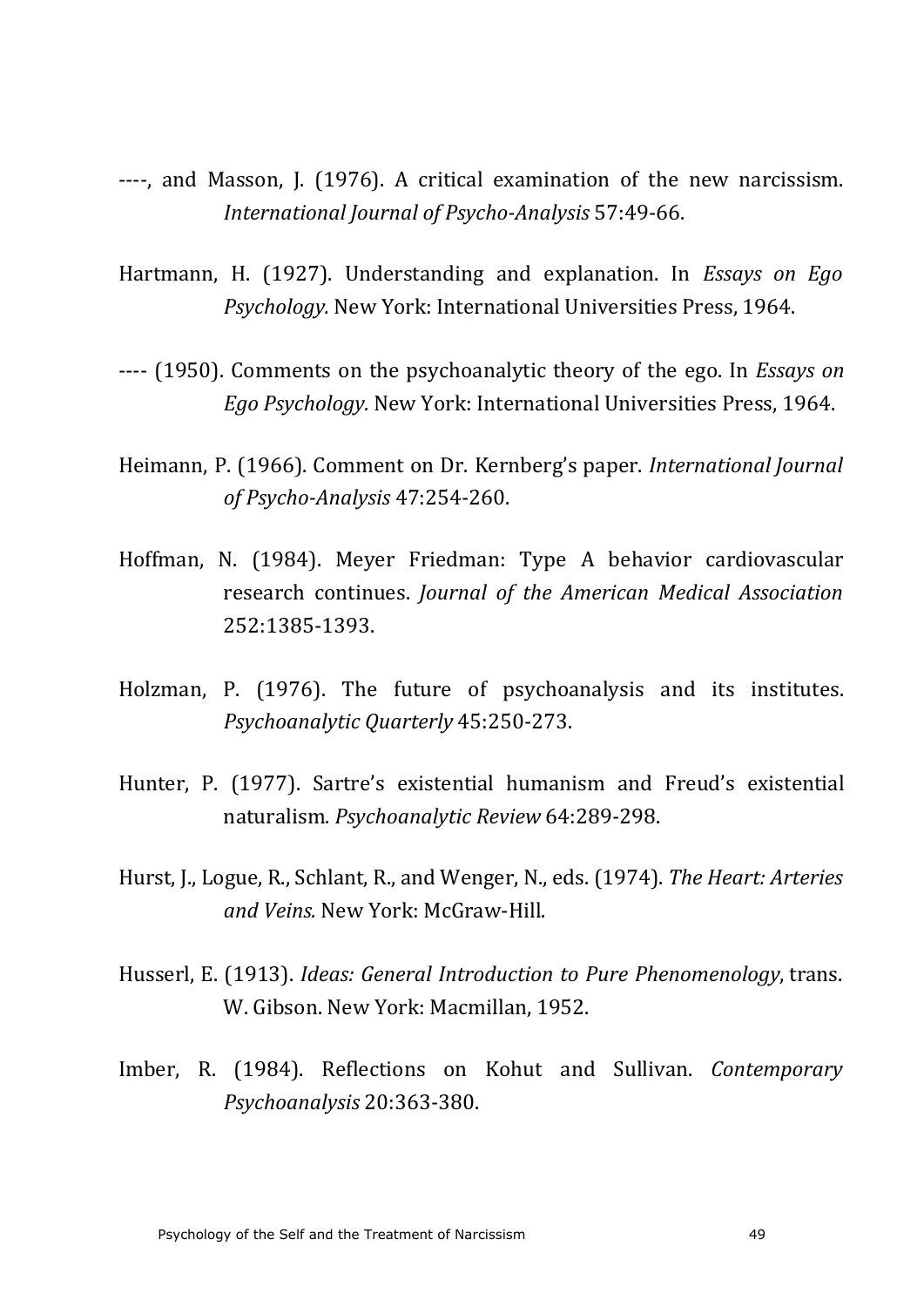- Ingram, D. (1976). Psychoanalytic treatment of the obese person. *American Journal of Psychoanalysis* 36:227-235.
- Innaurato, A. (1977). *The Transfiguration of Benno Blimpie*. London: T. O. Publications.
- Jacobson, E. (1964). *The Self and the Object World*. New York: International Universities Press.
- James, M. (1973). Review of *The Analysis of the Self. International Journal of Psycho-Analysis* 54:363-368.
- Janik, A., and Toulmin, S. (1973). *Wittgenstein's Vienna*. New York: Simon and Schuster.
- Jaspers, K. (1972). *General Psychopathology*. Chicago: University of Chicago Press.
- Jenkins, C. (1971). Psychological and social precursors of coronary disease. *New England Journal of Medicine* 28:244-255, 307-317.
- ---- (1976). Recent evidence supporting psychological and social risk factors for coronary disease. *New England Journal of Medicine* 294:987-994, 1033-1038.
- Jones, E. (1955). *The Life and Work of Sigmund Freud,* vol. 2. New York: Basic Books.
- Joseph, E., and Wallerstein, R., eds. (1982). *Psychotherapy: Impact on Psychoanalytic Training.* New York: International Universities Press.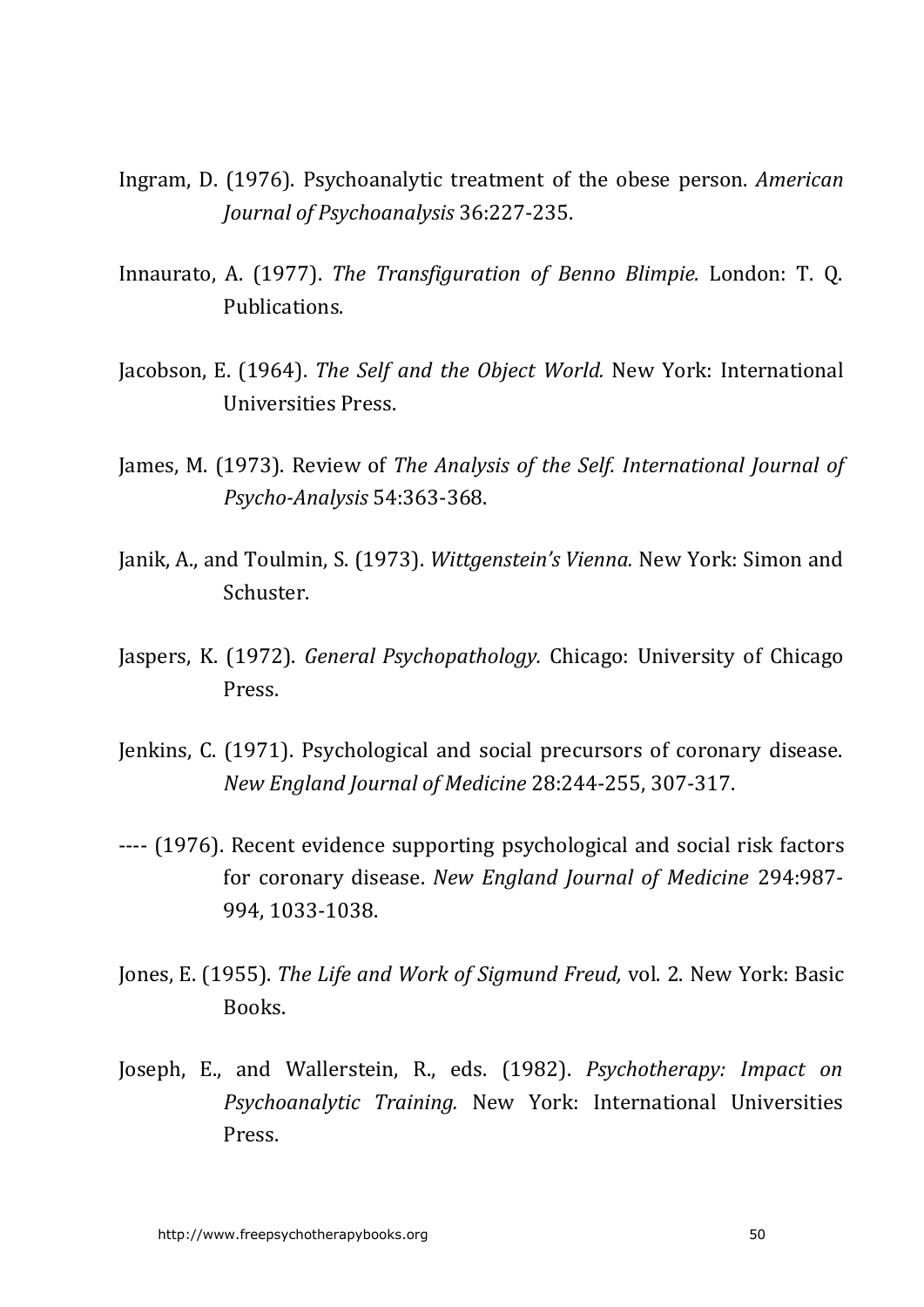Jung, C. (1933). *Modern Man in Search of a Soul.* New York: Harcourt Brace.

- Kainer, R. (1984). From "evenly-hovering attention" to "vicarious introspection": Issues of listening in Freud and Kohut. *American Journal of Psychoanalysis* 44:103-114.
- Kant, E. (1781). *Critique of Pure Reason*, trans. N. Smith. New York: St. Martin's Press, 1965.
- Kaplan, H., Freedman, A., and Sadock, B. (1980). *Comprehensive Textbook of Psychiatry*, 3rd ed. Baltimore: Williams and Wilkins.
- Katz, R. (1963). *Empathy, Its Nature and Uses.* New York: Glencoe Free Press.

Kaufmann, W. (1980). *Discovering the Mind.* New York: McGraw-Hill.

- Kernberg, O. (1972). Critique of the Kleinian school. In *Tactics and Techniques in Psychoanalytic Therapy,* ed. P. Giovacchini. New York: Science House.
- ---- (1974). Contrasting viewpoints regarding the nature and psychoanalytic treatment of narcissistic personalities: a preliminary communication. *Journal of the American Psychoanalytic Association* 22:255-267.
- ---- (1974a). Further contributions to the treatment of narcissistic personalities. *International Journal of Psycho-Analysis* 55:215-240.
- ---- (1975). *Borderline Conditions and Pathological Narcissism*. New York: Jason Aronson.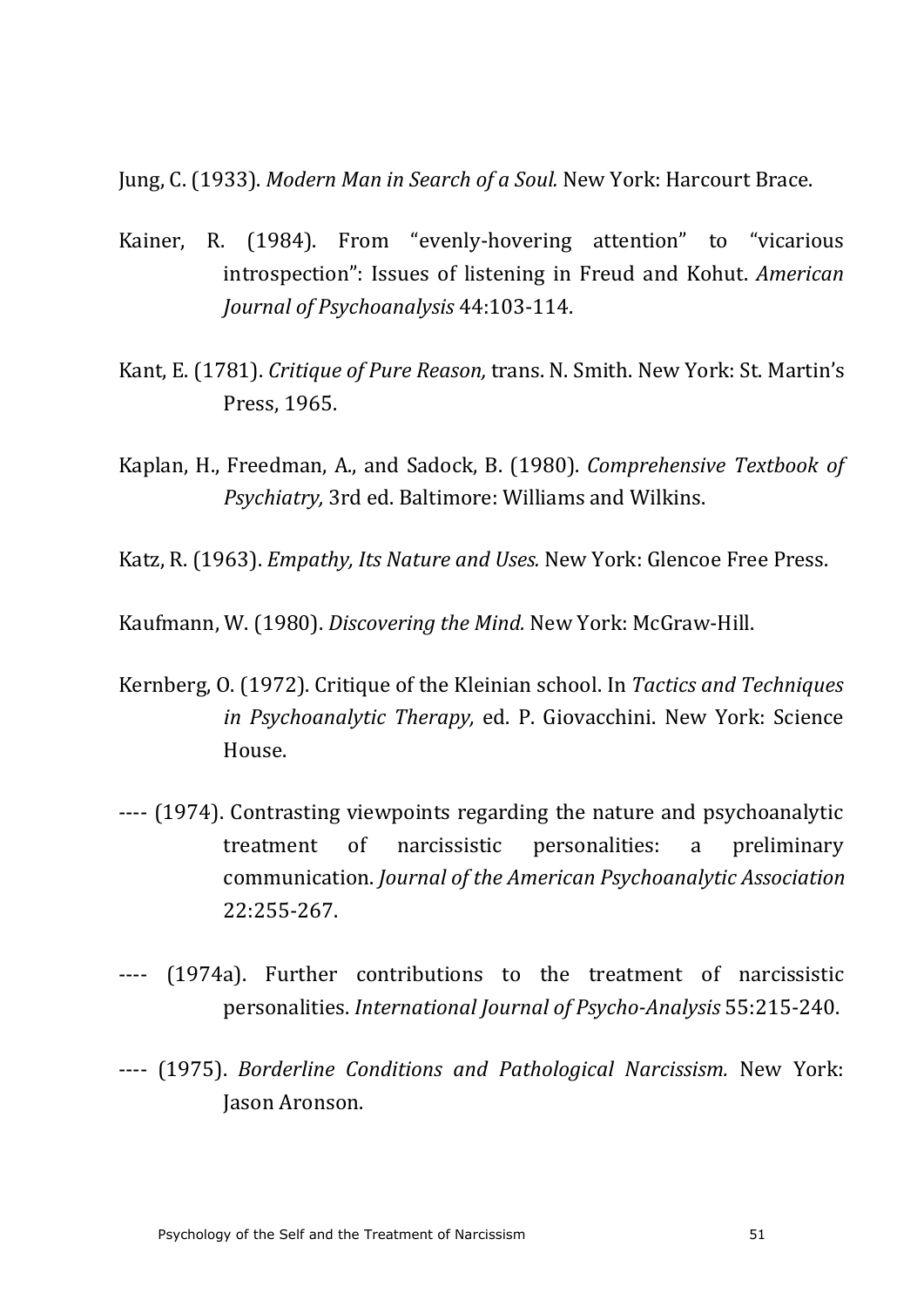- ---- (1975a). Further contributions to the treatment of narcissistic personalities: A reply to the discussion by Paul H. Ornstein. *International Journal of Psycho-Analysis* 56:245-248.
- ---- (1976). *Object Relations Theory and Clinical Psychoanalysis*. New York: Jason Aronson.
- ---- (1980). *Internal World and External Reality*. New York: Jason Aronson.
- ---- (1980a). Melanie Klein. In *Comprehensive Textbook of Psychiatry*, 3rd ed., ed. H. Kaplan, A. Freedman, and B. Sadock. Baltimore: Williams and Wilkins.
- ---- (1982). Self, ego, affects and drives. *Journal of the American Psychoanalytic Association* 30:893-917.
- ---- (1982a). Review of *Advances In Self Psychology. American Journal of Psychiatry* 139:374-375.
- Kierkegaard, S. (1859). *The Point of View for My Work as an Author: A Report* to *History*, trans. W. Lowrie. New York: Harper and Row, 1962.
- Klein, M. (1975). *Envy and Gratitude and Other Works 1946-1963*. New York: Delta.
- Klein, M., and Tribich, D. (1981). Kernberg's object-relations theory: A critical evaluation. *International Journal of Psycho-Analysis* 62:27-43.
- Kleist, H. (1976). *The Marquise of O—and Other Stories*, trans. M. Greenberg. New York: Ungar.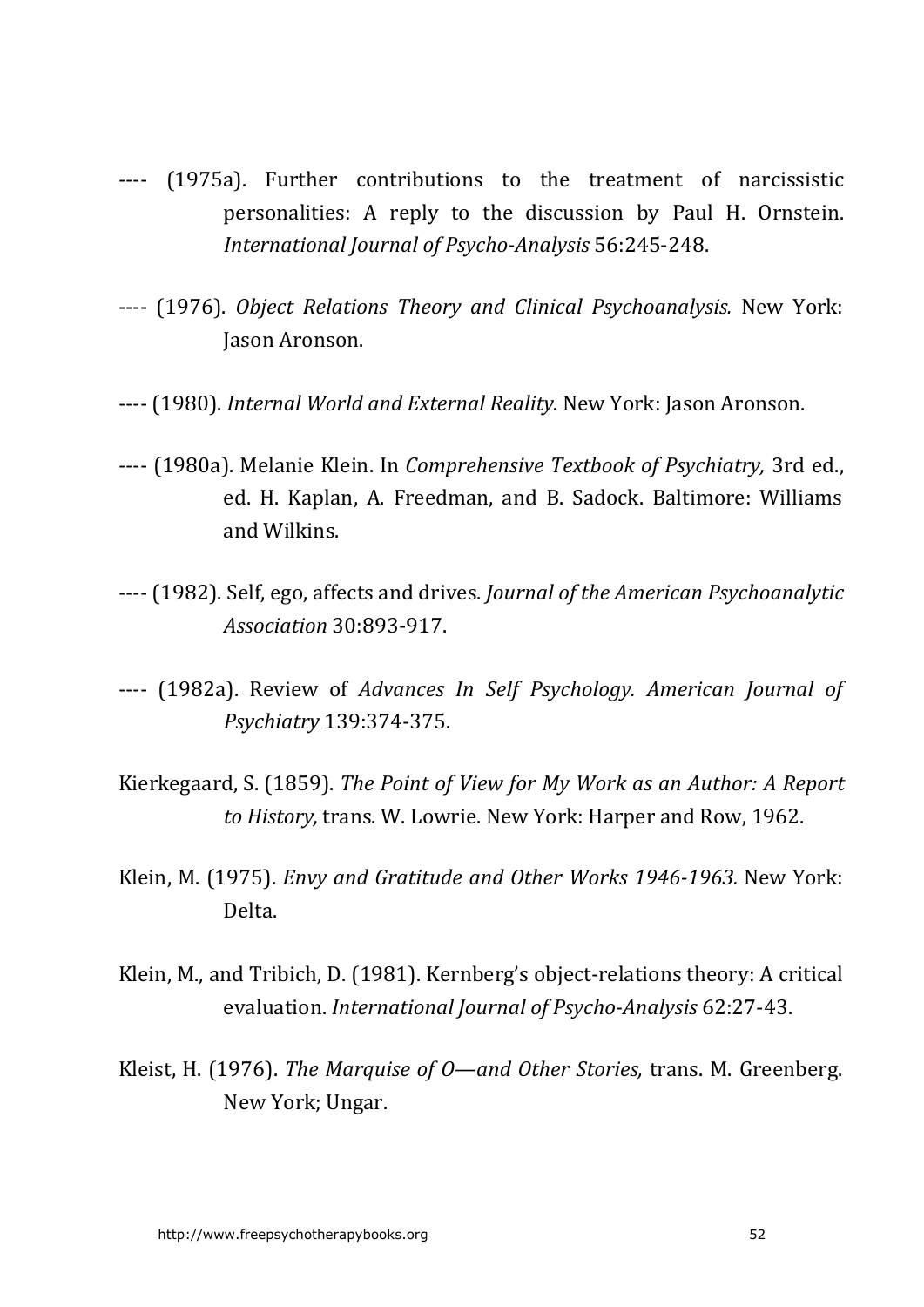- Kohut, H. (1966). Forms and transformations of narcissism. *Journal of the American Psychoanalytic Association* 14:243-272.
- ---- (1968). The psychoanalytic treatment of narcissistic personality disorders. *Psychoanalytic Study of the Child* 23:86-113.
- ---- (1971). *The Analysis of the Self.* New York: International Universities Press.
- ---- (1977). *The Restoration of the Self.* New York: International Universities Press.
- ---- (1978). *The Search for the Self, ed., P. Ornstein. New York: International* Universities Press.
- ---- (1979). The two analyses of Mr. Z. *International Journal of Psycho- Analysis* 60:3-27.
- ---- (1982). Introspection, empathy, and the semi-circle of mental health. *International Journal of Psycho-Analysis* 63:395-407.
- ---- (1984). *How Does Analysis Cure?* Chicago: University of Chicago Press.
- ----, and Wolf, E. (1978) The disorders of the self and their treatment: An outline. *International Journal of Psycho-Analysis* 59:413-425.
- Kolb, L., and Brodie, H. (1982). *Modem Clinical Psychiatry*. Philadelphia: Saunders.
- Krystal, H.  $(1982)$ . Adolescence and the tendencies to develop substance dependence. *Psychoanalytic Inquiry* 2:581-618.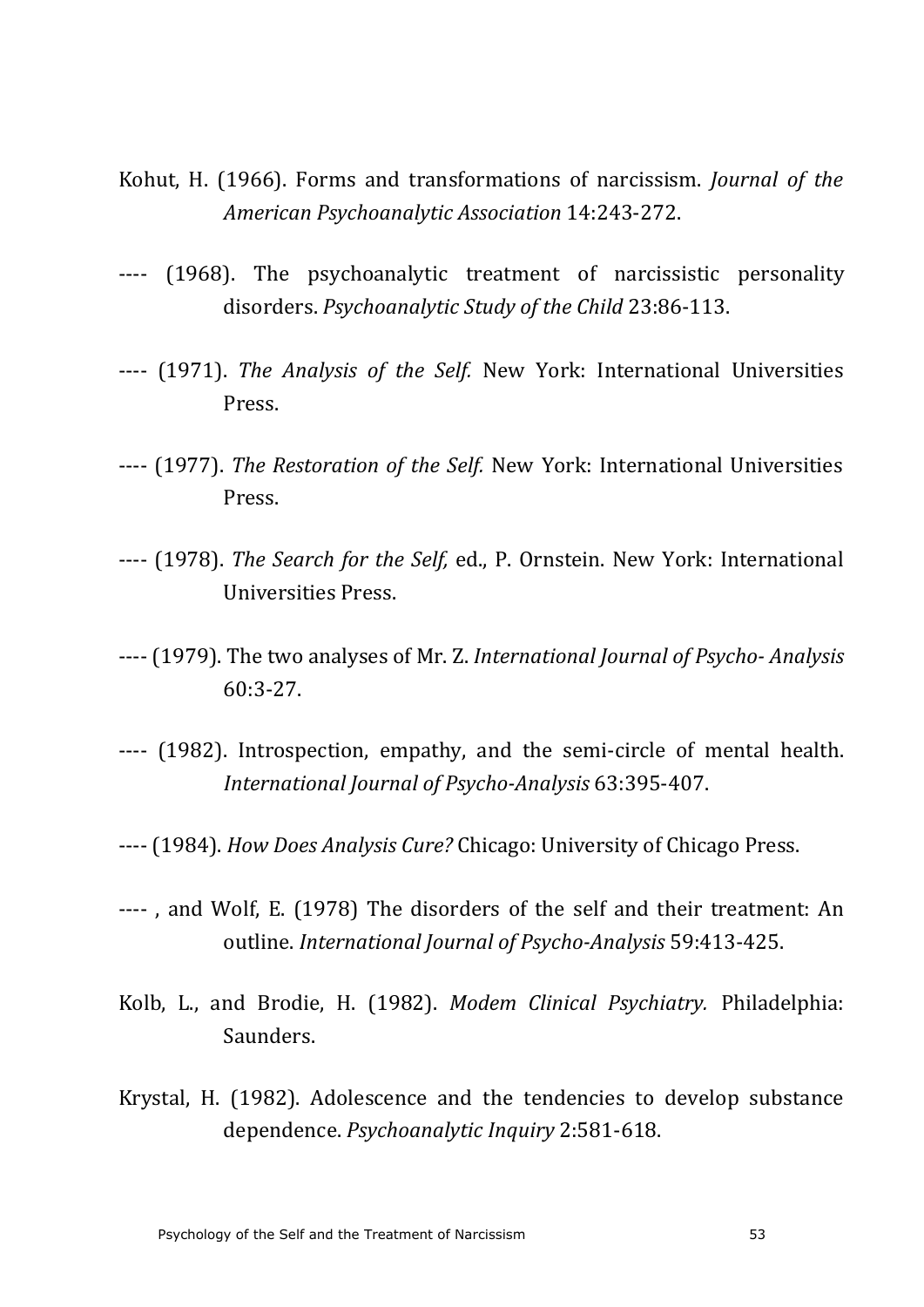- ---- . and Raskin, H. (1970). *Drug Dependence: Aspects of Ego Function*. Detroit: Wayne State University Press.
- Kuhn, T. (1962). *The Structure of Scientific Revolutions*. Chicago: University of Chicago Press.
- ---- (1977). *The Essential Tension: Selected Studies in Scientific Tradition and Change.* Chicago: University of Chicago Press.
- Lacan, J. (1968). *Speech and Language in Psychoanalysis*, trans. A. Wilden. Baltimore: Johns Hopkins University Press.
- ---- (1977). *Écrits: A Selection*, trans. A. Sheridan. New York: Norton.
- ---- (1978). *The Four Fundamental Concepts of Psycho-Analysis*, trans. A. Sheridan. New York: Norton.

Laing, R. (1960). *The Divided Self.* New York: Pantheon Books.

Langs, R. (1981). *Resistances and Interventions.* New York. Jason Aronson.

---- (1982). *Psychotherapy: A Basic Text.* New York: Jason Aronson.

Lasch, C. (1978). *The Culture of Narcissism*. New York: Norton.

- Leavy, S. (1980). *The Psychoanalytic Dialogue.* New Haven: Yale University Press.
- Leider, R. (1983). Analytic neutrality: A historical review. *Psychoanalytic Inquiry* 3:655-674.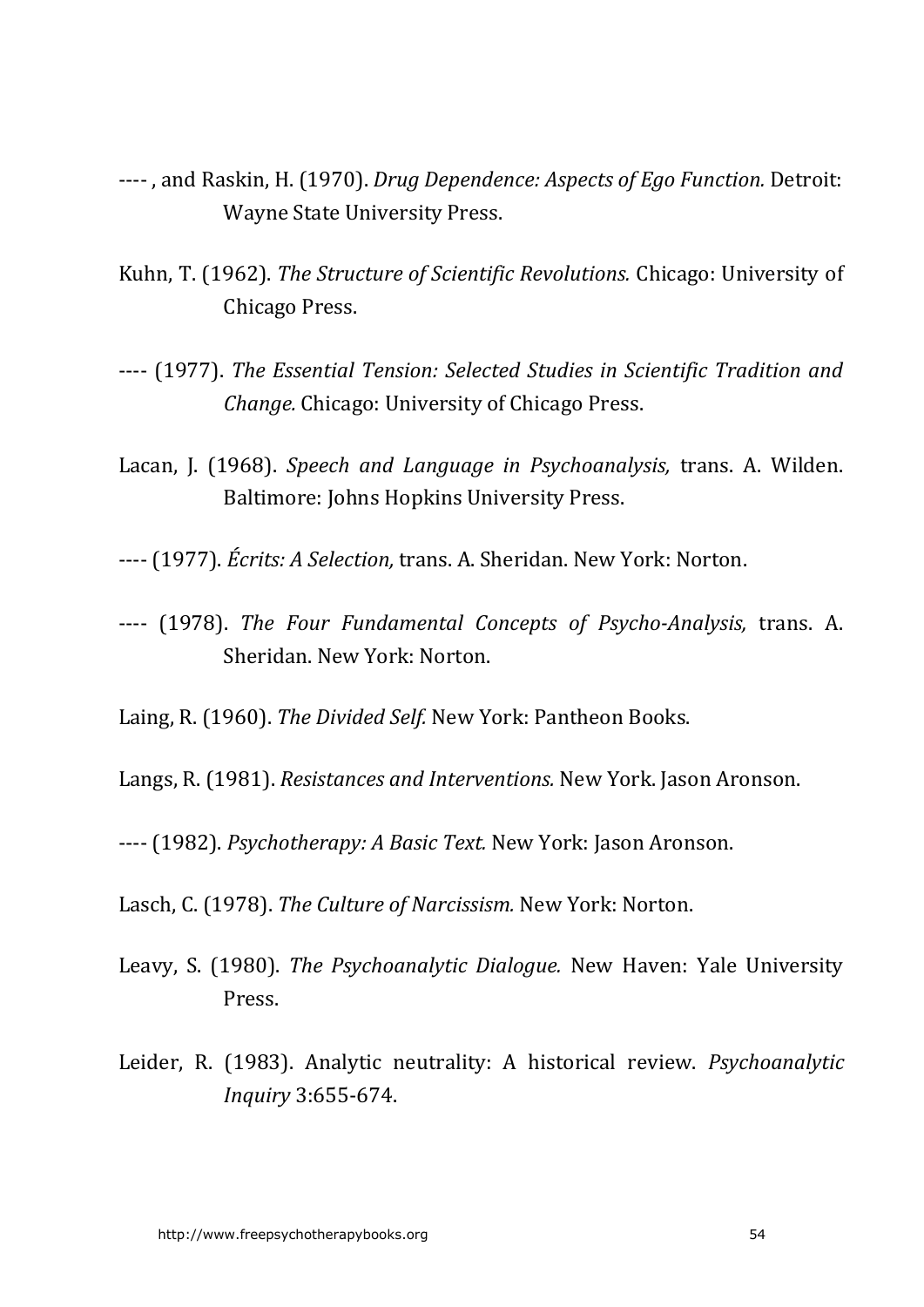---- (1984). Panel report on the neutrality of the analyst in the analytic situation. *Journal of the American Psychoanalytic Association* 32:573-586.

Lemaire, A. (1981). *Jacques Lacan.* London: Routledge and Kegan Paul.

- Leon, G. (1982). Personality and behavioral correlates of obesity. In *Psychological Aspects of Obesity, ed. B. Wolman. New York: Van* Nostrand and Reinhold.
- Levine, M. (1961). Principles of psychiatric treatment. In *The Impact of Freudian Psychiatry,* ed. F. Alexander and H. Ross. Chicago: University of Chicago Press.
- Levy, S. (1985). Empathy and psychoanalytic technique. *Journal of the American Psychoanalytic Association* 33:353-378.
- Lichtenberg, J. (1973). Review of *The Analysis of the Self. Bulletin of the Philadelphia Association of Psychoanalysis* 23:58-66.
- ---- (1978). Is there a line of development of narcissism?. *International Review of Psychoanalysis* 5:435-447.
- ----, and Kaplan, S., eds. (1983). *Reflections on Self Psychology*. Hillsdale, N.J.: Analytic Press.
- ----, Bornstein, M., and Silver, D. (1984). *Empathy*, vol. I. Hillsdale, N.J.: The Analytic Press.
- ----, Bornstein, M., and Silver D. (1984a). *Empathy*, vol. II. Hillsdale, N.J.: The Analytic Press.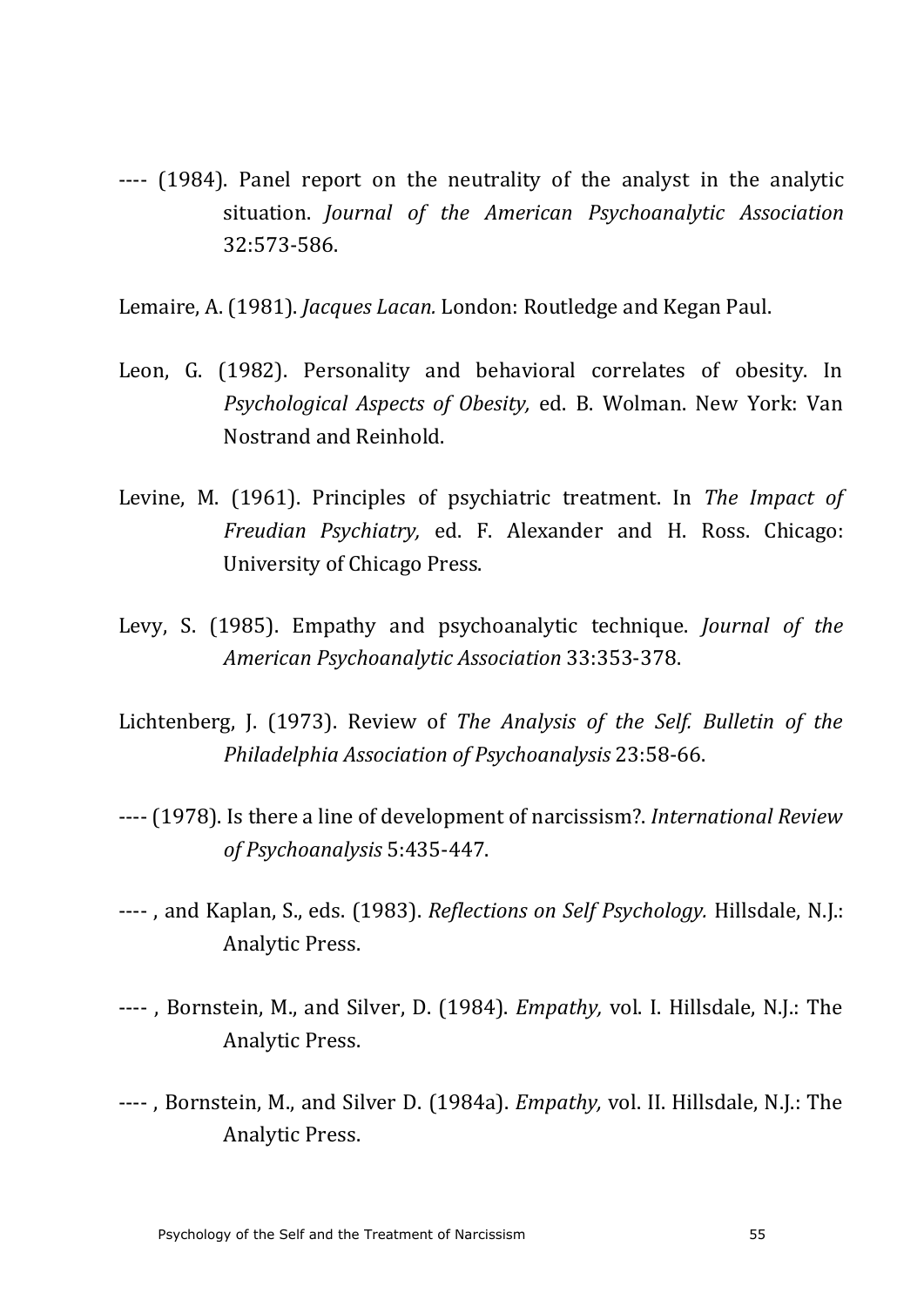- Lipton, S. (1977). The advantages of Freud's technique as shown in his analysis of the Rat Man. *International Journal of Psycho-Analysis* 58: 255-273.
- ---- (1979). An addendum to "The advantages of Freud's technique as shown in his analysis of the Rat Man." *International Journal of Psycho-Analysis* 60:215-216.
- Little, M. (1981). *Transference Neurosis and Transference Psychosis*. New York: Jason Aronson.
- Loewald, H. (1962). Internalization, separation, mourning, and the superego. *Psychoanalytic Quarterly* 31:483-504.
- ---- (1973). Review of *The Analysis of the Self. Psychoanalytic Quarterly* 42:441-451.
- ---- (1980). *Papers on Psychoanalysis*. New Haven: Yale University Press.
- Loewenstein, R., Newman, L., Schur, M., and Solnit, A., eds. (1966). *Psychoanalysis—A General Psychology.* New York: International Universities Press.
- London, N. (1985). An appraisal of self-psychology. *International Journal of Psycho-Analysis* 66:95-108.
- Maass, J. (1983). *Kleist: A Biography.* Trans. A. Manheim. New York: Farrar, Straus and Giroux.
- Maccoby, M. (1976). The Gamesman: The New Corporate Leader. New York: Simon and Schuster.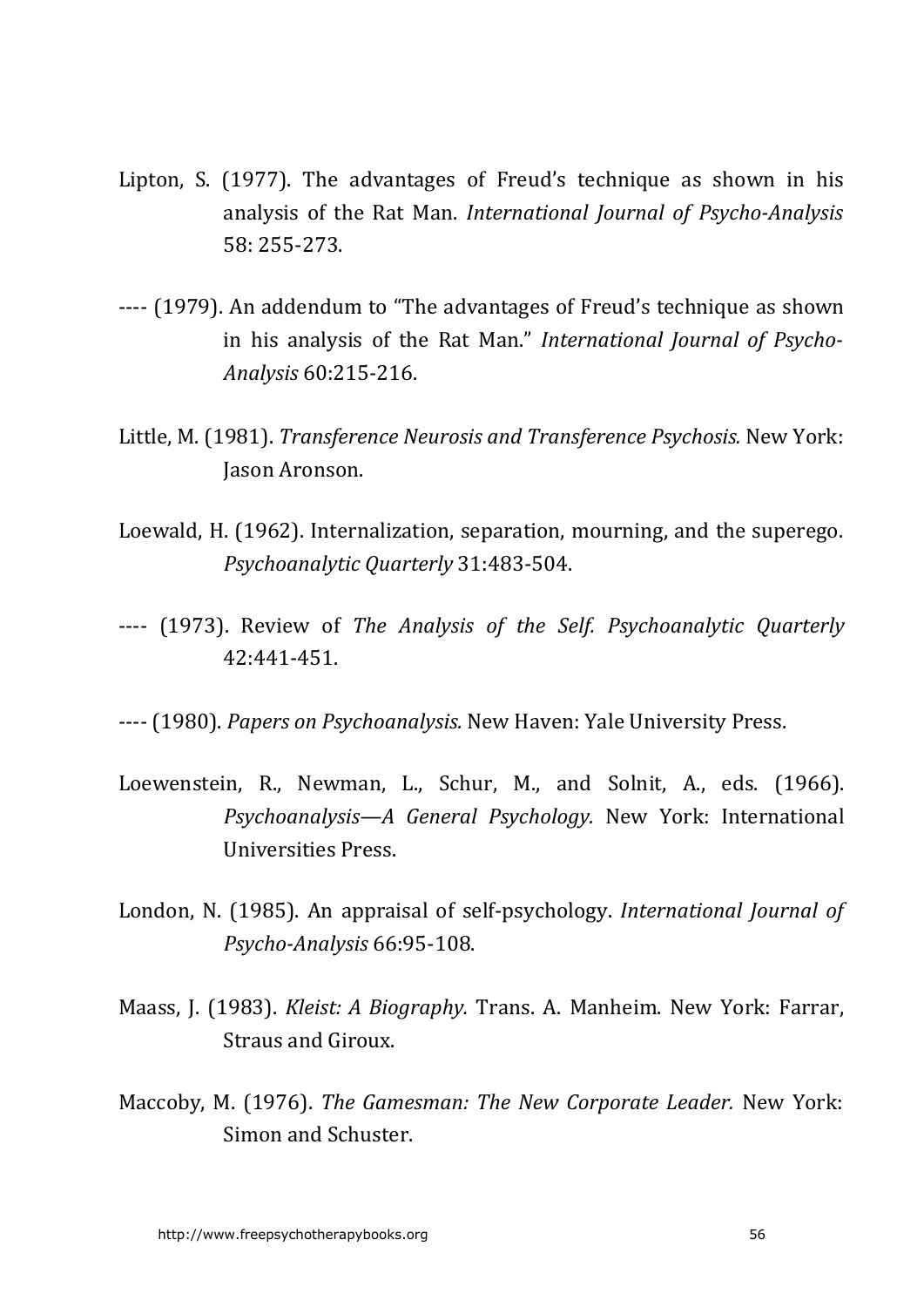- Mahler, M., Pine, F., and Bergman, A. (1975). *The Psychological Birth of the Human Infant.* New York: Basic Books.
- Malcolm, J. (1981). *Psychoanalysis: The Impossible Profession*. New York: Knopf.
- Masson, J. ed. (1985). *The Complete Letters of Sigmund Freud to Wilhelm Fliess:* 1877-1904. Cambridge, MA: Harvard University Press.
- Masterson, J. (1976). *Psychotherapy of the Borderline Adult: A Developmental* Approach. New York: Brunner/Mazel.
- Mead, G. (1962). *Mind, Self, and Society.* Chicago: University of Chicago Press.
- Meissner, W. (1978). Notes on some conceptual aspects of borderline personality organization. *International Review of Psychoanalysis* 5:297-311.
- ---- (1978a). Theoretical assumptions of concepts of the borderline personality. *Journal of the American Psychoanalytic Association* 26:559-598.
- ---- (1978b). *The Paranoid Process.* New York: Jason Aronson.
- ---- (1980). Classical psychoanalysis. In *Comprehensive Textbook of Psychiatry*, 3rd ed., ed. H. Kaplan, A. Freedman, and B. Sadock. Baltimore: Williams and Wilkins.
- ---- (1980a). The problem of internalization and structure formation. *International Journal of Psycho-Analysis* 61:237-248.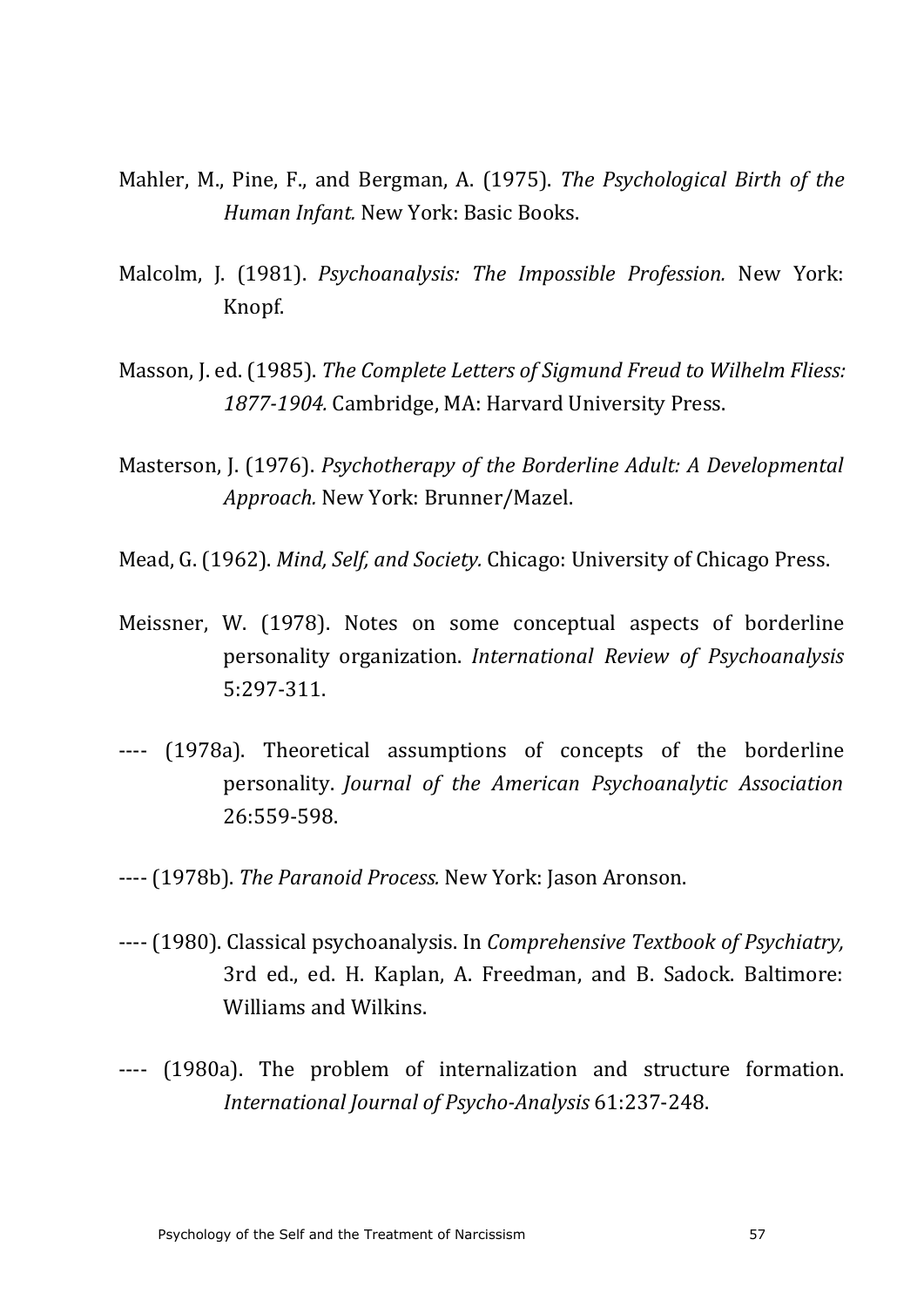---- (1984). *The Borderline Spectrum.* New York: Jason Aronson.

- Menninger, B. (1958). *Theory of Psychoanalytic Technique.* New York: Basic Books.
- Meyers, S. (1981). Panel on the bipolar self. *Journal of the American Psychoanalytic Association* 29:143-160.
- Mischel, T. (1977). *The Self: Psychological and Philosophical Issues.* Oxford: Blackwell.
- Mitchell, S. (1981). Heinz Kohut's theory of narcissism. *American Journal of Psychoanalysis* 41:317-326.
- ---- (1984). The problem of the will. *Contemporary Psychoanalysis* 20: 257-265.
- Modell, A. (1963). Primitive object relations and the predisposition to schizophrenia. *International Journal of Psycho-Analysis* 44:282- 292.
- ---- (1968). *Object Love and Reality*. New York: International Universities Press.
- ---- (1976). The holding environment and the therapeutic action of psychoanalysis. *Journal of the American Psychoanalytic Association* 24:255-307.
- Moldofsky, H. (1984). Clinical research at the interface of medicine and psychiatry. In *Psychiatry Update,* vol. Ill, ed. L. Grinspoon. Washington, D.C.: American Psychiatric Press.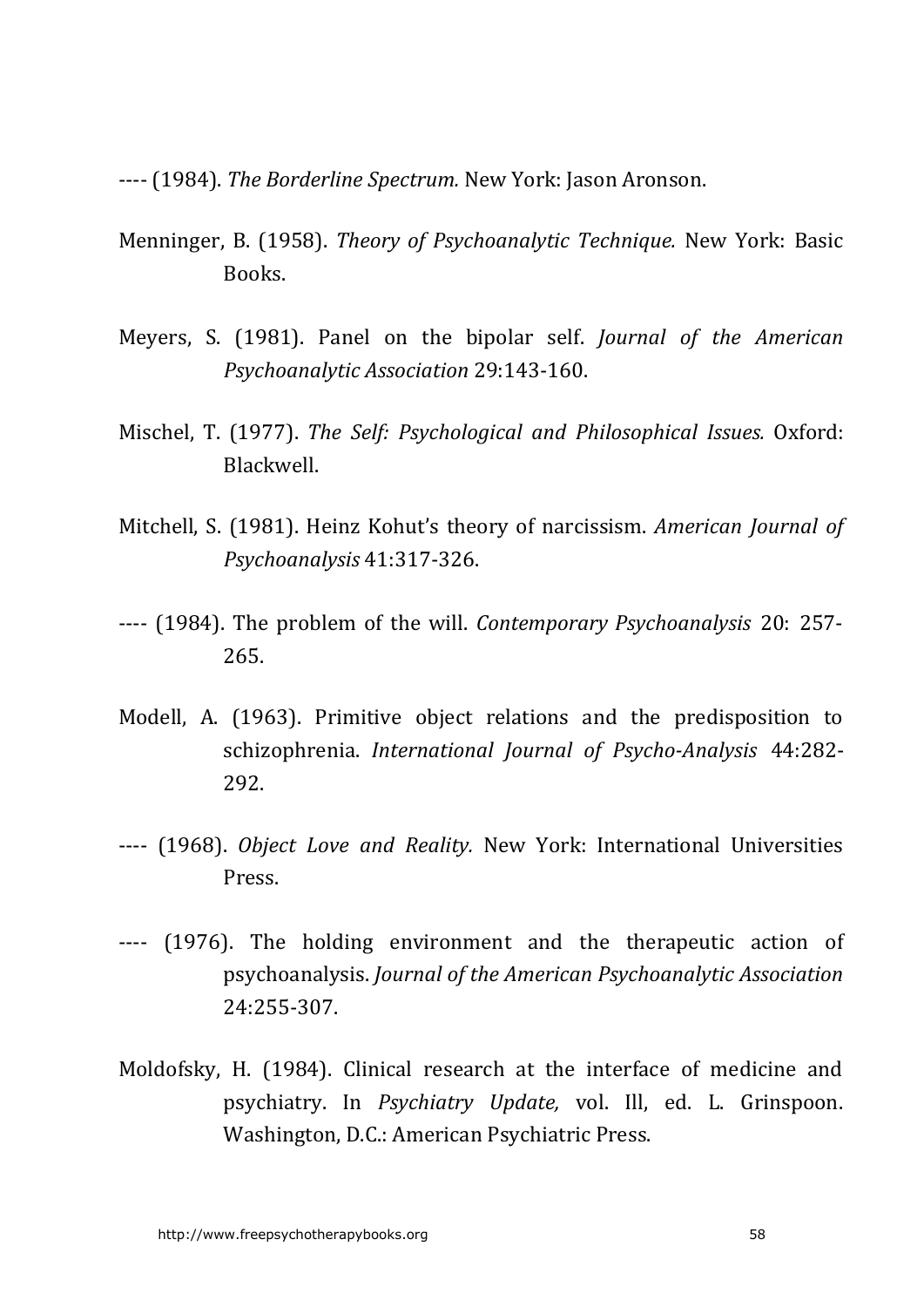- Money-Kryle, B. (1974). The Kleinian school. In *American Handbook of Psychiatry, 2nd ed., vol. I. ed. S. Arieti. New York: Basic Books.*
- Montgomery, P. (1981). Obituary—Heinz Kohut. *New York Times,* October 10, 1981. p. 17.
- Moore, B., and Fine, D., eds. (1967). *A Glossary of Psychoanalytic Terms and Concepts.* New York: American Psychoanalytic Association.
- Muller, J., and Richardson, W. (1982). *Lacan and Language: A Reader's Guide* to *Écrits*. New York: International Universities Press.
- Murdoch, I. (1980). *Sartre: Romantic Realist.* New York: Barnes and Nobel.
- Murphy, W. (1973). Narcissistic problems in patients and therapists. *International Journal of Psychoanalytic Psychotherapy* 2:113-124.
- Myerson, P.  $(1981)$ . The nature of the transactions that occur in other than classical analysis. *International Review of Psychoanalysis* 8:173- 189.
- Nacht, S. (1962). The curative factors in psychoanalysis. *International Journal of Psychoanalysis* 43:206-211.
- Odier, C. (1956). *Anxiety and Magic Thinking*. New York: International Universities Press.
- Offenkrantz, W., and Tobin, A. (1974). Psychoanalytic psychotherapy. *Archives of General Psychiatry* 30:593-606.

Ornstein, P. (1974). A discussion of the paper by Otto F. Kernberg on "Further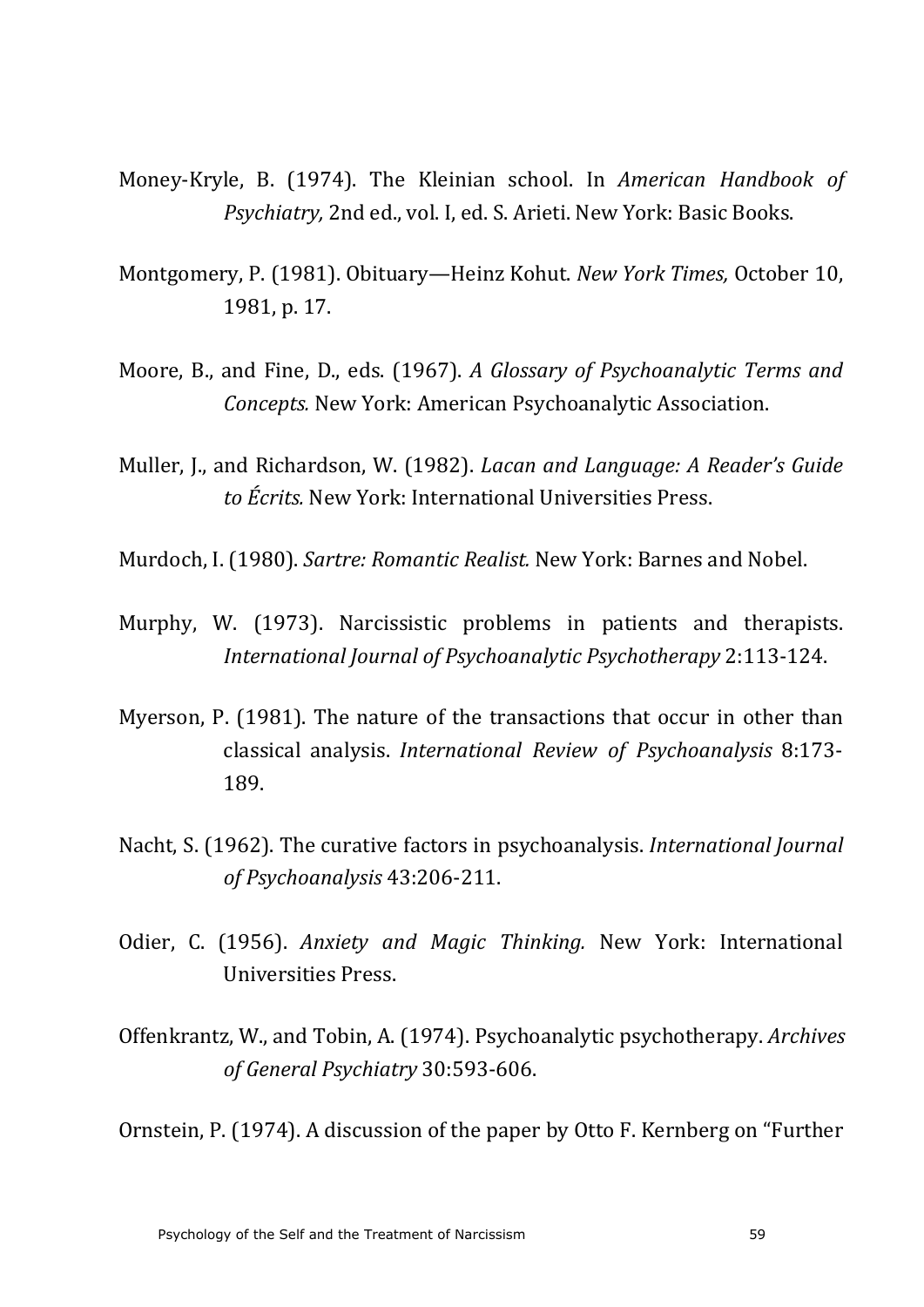contributions to the treatment of narcissistic personalities." *International Journal of Psychoanalysis* 55:241-247.

- ---- (1981). The bipolar self in the psychoanalytic treatment process: Clinicaltheoretical considerations. *Journal of the American Psychoanalytic Association* 29:353-376.
- ----, and Ornstein, A. (1980). Formulating interpretations in clinical psychoanalysis. *International Journal of Psychoanalysis* 61:203- 212.
- Ornston, D. (1985). Freud's conception is different from Strachey's. *Journal of the American Psychoanalytic Association* 33:379-412.
- Ostow, M. (1979). Letter to the editor. *International Journal of Psycho-Analysis* 60:531-532.
- Oxford (1970). *English Dictionary.* Oxford: Oxford University Press.
- Palmer, R. (1969). *Hermeneutics: Interpretation Theory in Schleiermacher. Dilthey, Heidegger, and Gadamer.* Evanston, Ill.: Northwestern University Press.
- Pao, P. (1983). Therapeutic empathy and the treatment of schizophrenics. *Psychoanalytic Inquiry* 3:145-167.
- Patton, M., and Sullivan, J. (1980). Heinz Kohut and the classical psychoanalytic tradition: An analysis in terms of levels of explanation. *Psychoanalytic Review* 67:365-388.

Peterfreund, E. (1971). *Information, Systems, and Psychoanalysis: An*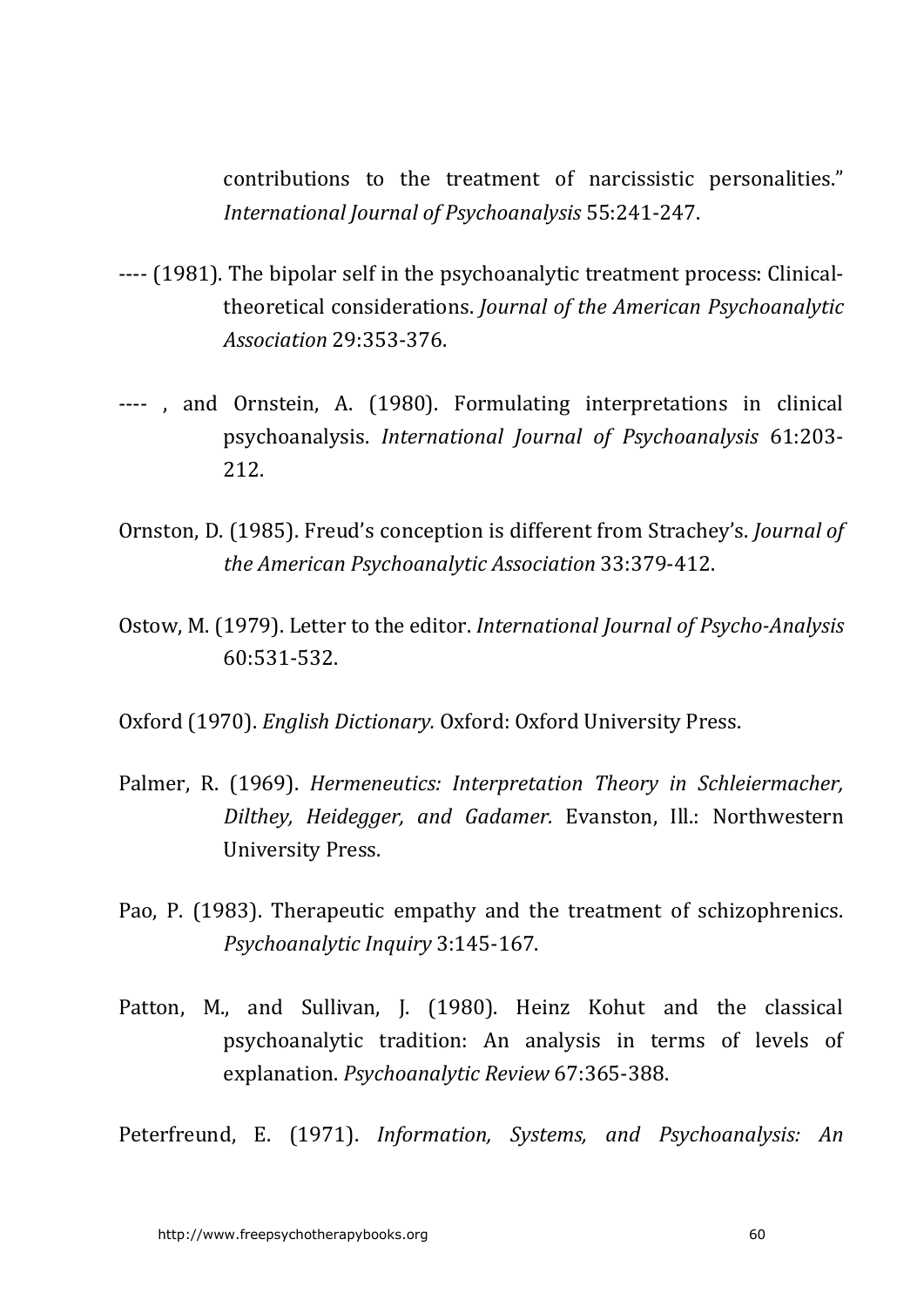*Evolutionary Biological Approach to Psychoanalytic Theory.* New York: International Hniversities Press.

- Pflanze, O. (1972). Toward a psychoanalytic interpretation of Bismarck. *American Historical Review* 77:419-444.
- Poland, W. (1974). On empathy in analytic practice. *Journal of the Philadelphia Association for Psychoanalysis* 1:284-297.
- ---- (1975). Tact as a psychoanalytic function. *International Journal of Psycho-Analysis* 56:155-162.
- ---- (1984). On the analyst's neutrality. *Journal of the American Psychoanalytic Association* 32:283-299.
- Pope, H., Hudson, J., Jonas, J., and Yurgelun-Tood, D. (1983). Bulimia treated with imipramine. *American Journal of Psychiatry* 140:554-558.
- Powers, P. (1980). *Obesity: The Regulation of Weight.* Baltimore: Williams and Wilkins.
- Proust, M. (1981). *Remembrance of Things Past*, trans. C. Moncreiff, R. Kilmartin, and A. Mayor. New York: Random House.
- Pruyser, P. (1975). What splits in "splitting"? *Bulletin of the Menninger Clinic* 39:1-46.
- Quinn, S. (1980). Oedipus vs. Narcissus. *New York Times Magazine* November 9, 1980, pp. 120-131.

Rado, S. (1926). The psychic effects of intoxication. In *Psychoanalysis of*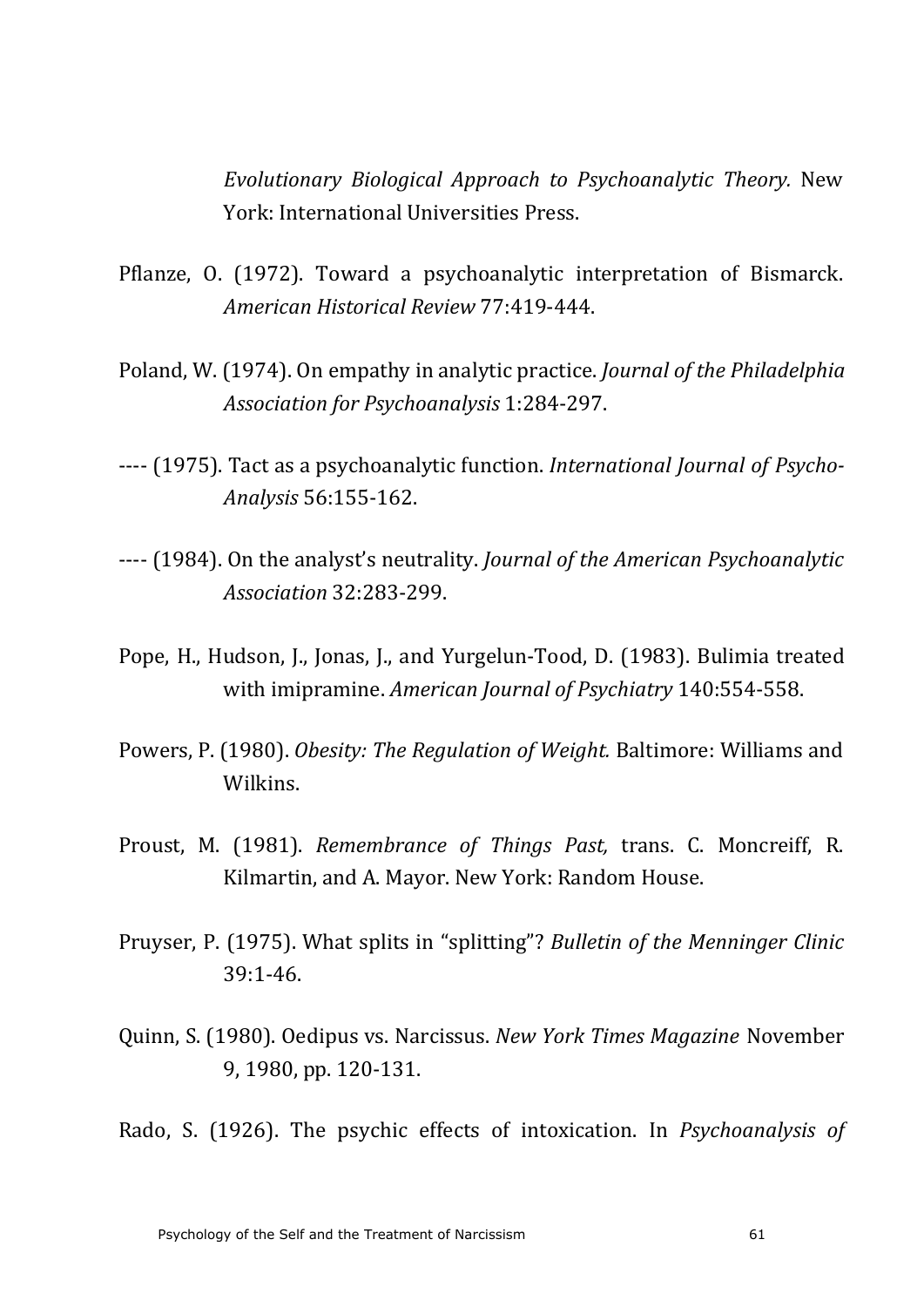*Behavior: Collected Papers of Sandor Rado.* New York: Grune and Stratton, 1956.

- Rangell, L. (1981). From insight to change. *Journal of the American Psychoanalytic Association* 29:119-142.
- ---- (1981a). Psychoanalysis and dynamic psychotherapy: Similarities and differences twenty-five years later. *Psychoanalytic Quarterly* 50:665-693.
- ---- (1985). The object in psychoanalytic theory. *Journal of the American Psychoanalytic Association* 33:301-334.
- Reich, A. (1960). Pathological forms of self-esteem regulation. *Psychoanalytic Study of the Child* 15:215-232.
- Reik, T. (1949). *Listening with the Third Ear.* New York: Farrar, Straus.
- Richards, A. (1982). Panel Report on psychoanalytic theories of the self. *Journal of the American Psychoanalytic Association 30:717-734.*
- ---- (1982a). The supraordinate self in psychoanalytic theory and in the selfpsychologies. *Journal of the American Psychoanalytic Association* 30:939-958.
- ---- (1984). Panel report on the relation between psychoanalytic theory and psychoanalytic technique. *Journal of the American Psychoanalytic Association* 32:587-602.
- Ricoeur, P. (1970). *Freud and Philosophy: An Essay on Interpretation*. New Haven: Yale University Press.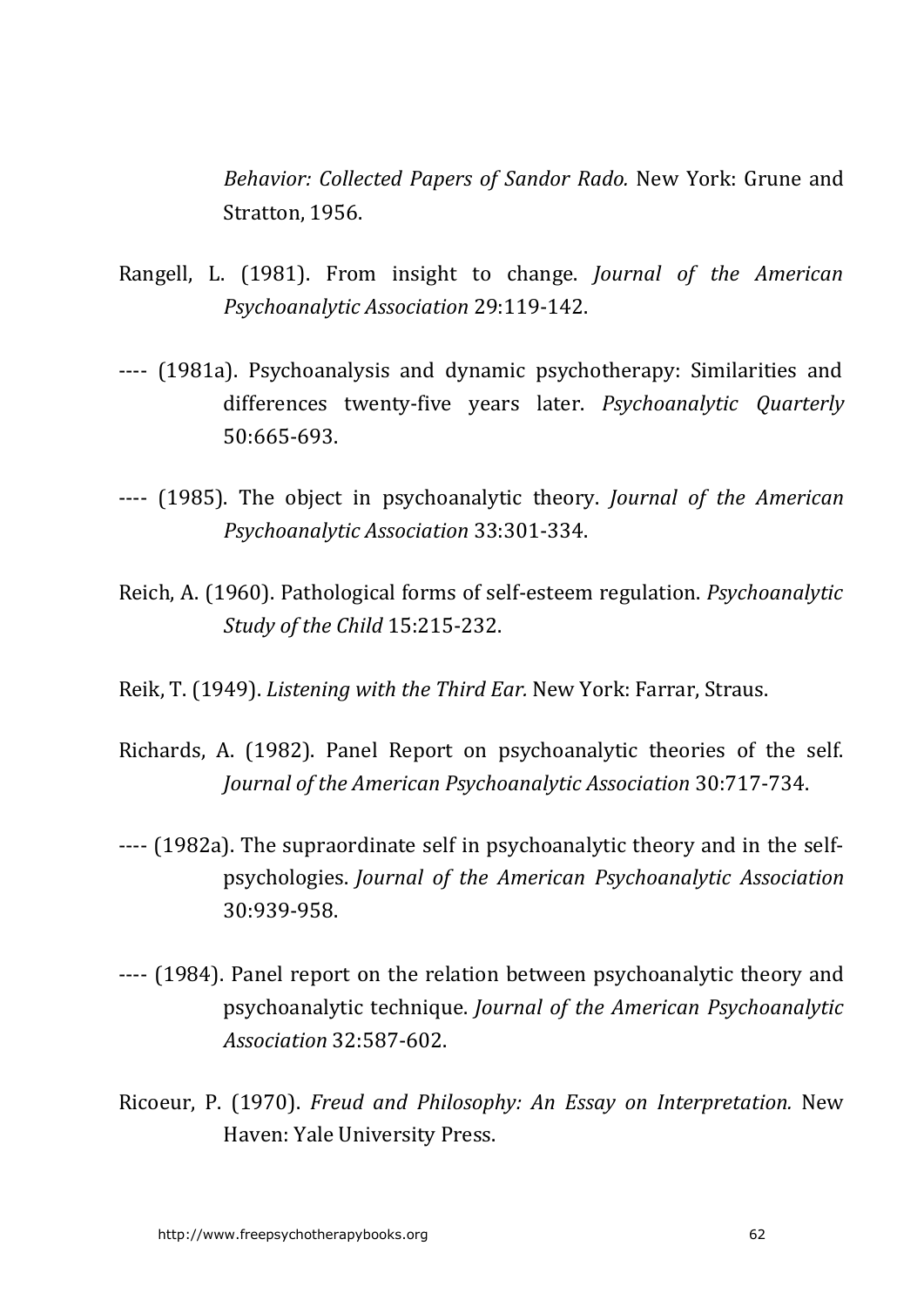- ---- (1974). *The Conflict of Interpretations.* Evanston, Ill.: Northwestern University Press.
- Riesman, D., Glazer, N., and Denney, R. (1950). *The Lonely Crowd: A Study of the Changing American Character.* New York: Doubleday.
- Rime, E., and Bonami, M. (1979). Overt and covert personality traits associated with coronary heart disease. *British Journal of Medical Psychology* 52:77-84.

Roazen, P. (1975). *Freud and His Followers*. New York: Knopf.

- Robbins, M. (1980). Current controversy in object relations theory as an outgrowth of a schism between Klein and Fairbairn. *International Journal of Psycho-Analysis* 61:477-492.
- ---- (1982). Narcissistic personality as a symbiotic character disorder. *International Journal of Psycho-Analysis* 63:457-473.
- Rosenfeld, H.  $(1964)$ . On the psychopathology of narcissism: A clinical approach. *International Journal of Psycho-Analysis* 45:332-337.
- ---- (1971). A clinical approach to the psychoanalytic theory of the life and death instincts: An investigation into the aggressive aspects of narcissism. *International Journal of Psycho-Analysis* 52:169-178.

Rossner, J. (1983). *August.* Boston: Houghton Mifflin.

Rotenberg, C. (1983). A contribution to the theory of treatment of personality disorders. *Journal of the American Academy of Psychoanalysis* 11:227-249.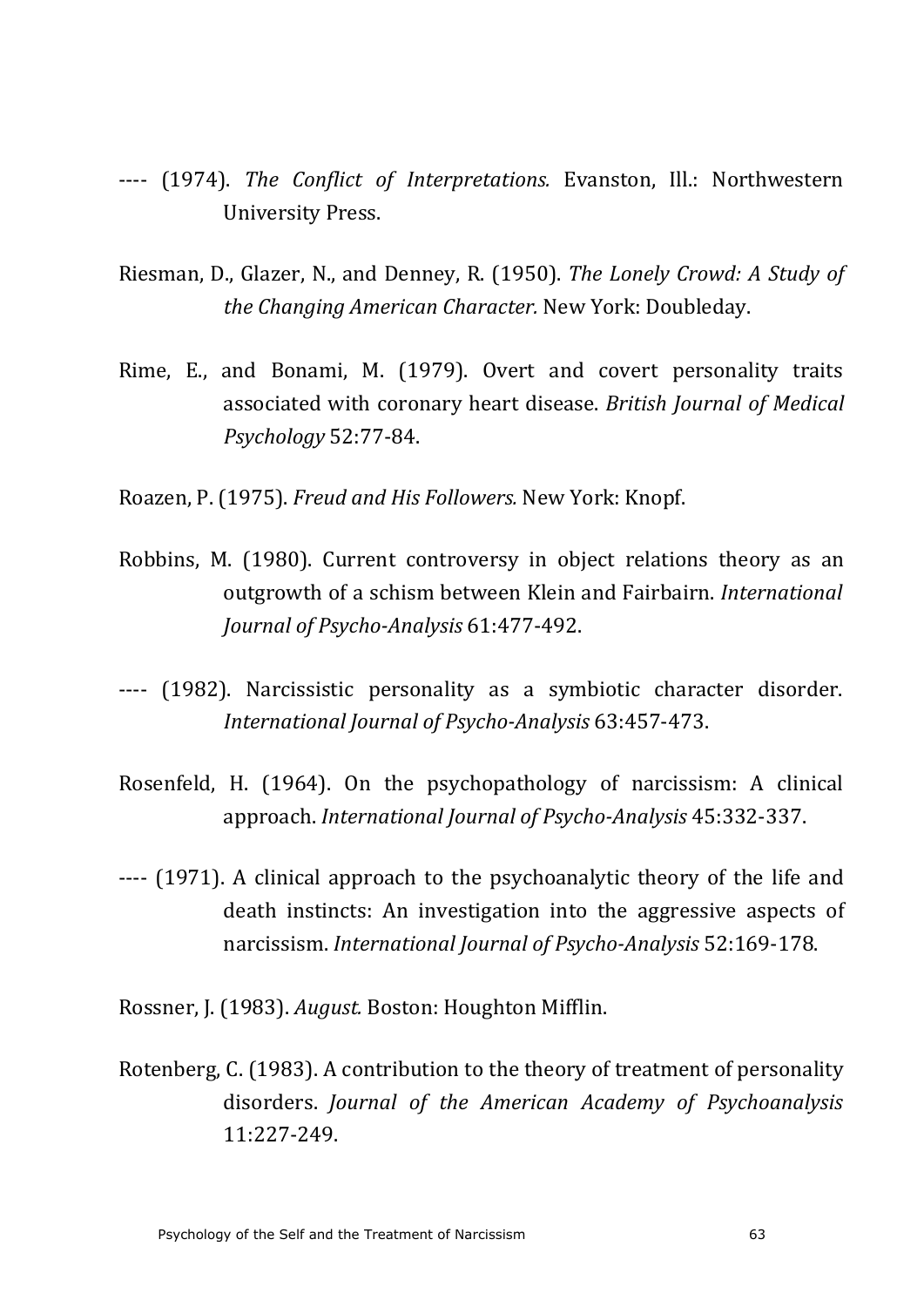- Rothstein, A.  $(1980)$ . Toward a critique of the psychology of the self. *Psychoanalytic Quarterly* 49:423-455.
- ---- (1980a). Psychoanalytic paradigms and their narcissistic investment. *Journal of the American Psychoanalytic Association* 28:385-396.
- Sachs, D. (1979). On the relationship between psychoanalysis and psychoanalytic psychotherapy. *Journal of the Philadelphia Association for Psychoanalysis* 6:119-145.
- Sadow, L. (1969). Ego axis in psychopathology. *Archives of General Psychiatry*  $21.15 - 24$
- Sartre, J. (1964). *Nausea*. New York: New Directions.
- ---- (1973). *Being and Nothingness,* trans. H. Barnes. New York: Washington Square Press.
- ---- (1976). *Critique of Dialectical Reason.* London: New Left Books.
- ---- (1984). *War Diaries.* New York: Pantheon Books.
- Satow, R. (1983). Response to Colleen Clements's "Misusing psychiatric models: The culture of narcissism." *Psychoanalytic Review* 69:296-302.
- Schafer, R. (1968). *Aspects of Internalization*. New York: International Universities Press.
- ---- (1985). Wild analysis. *Journal of the American Psychoanalytic Association* 33:275-300.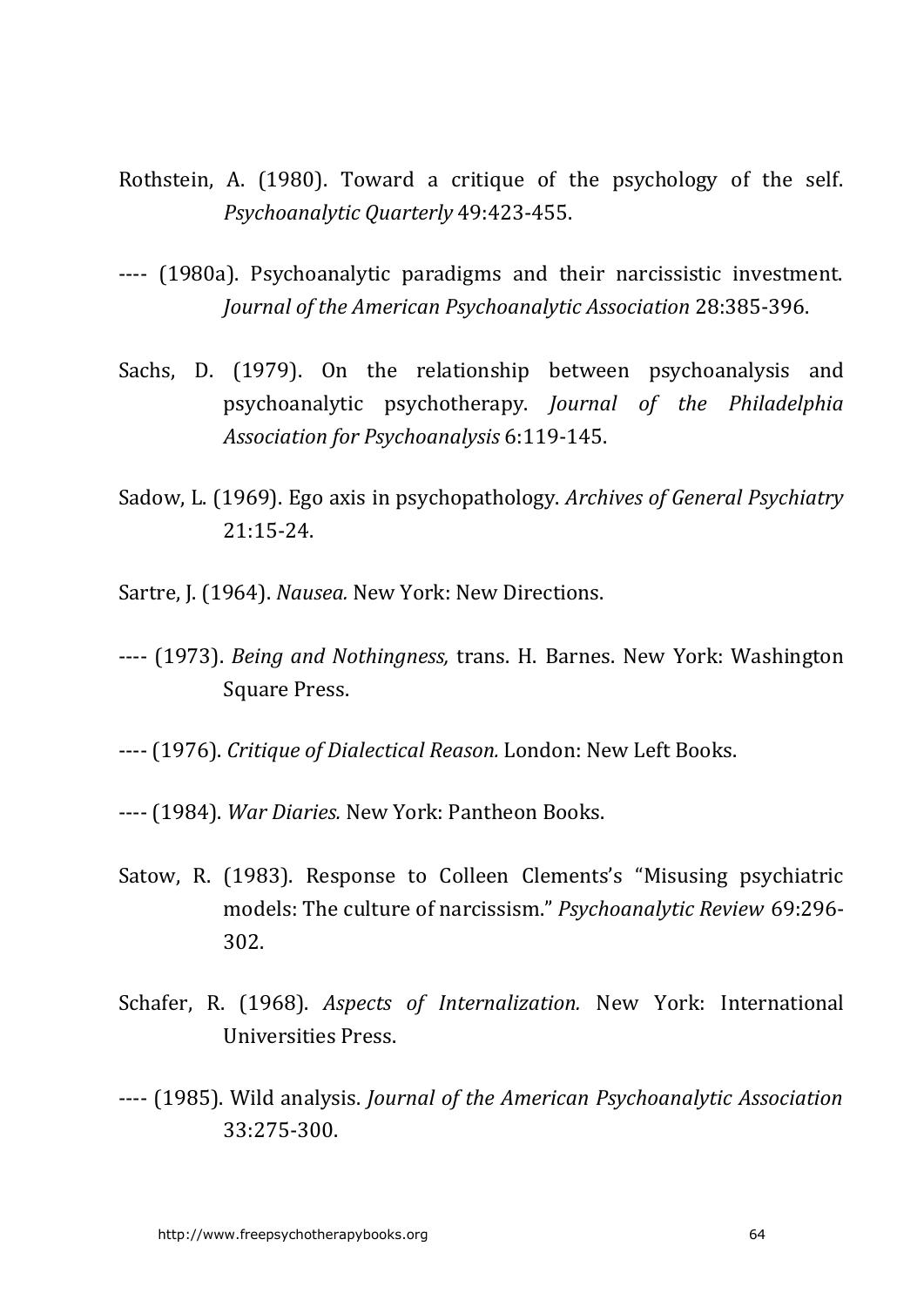- Schneiderman, S. (1983). *Jacques Lacan: The Death of an Intellectual Hero.* Cambridge: Harvard University Press.
- Schur, M. (1972). *Freud: Living and Dying.* New York: International Universities Press.
- Schwaber, E. (1979). On the "self" within the matrix of analytic theory. Some clinical reflections and reconsiderations. *International Journal of Psycho-Analysis* 60:467-479.
- ---- (1981). Narcissism, self-psychology, and the listening perspective. *Annual of Psychoanalysis* 9:115-131.
- ---- (1983). Psychoanalytic listening and psychic reality. *International Review of Psychoanalysis* 10:379-392.
- Schwartz, L. (1973). Panel report on technique and prognosis in the treatment of narcissistic personality disorders. *Journal of the American Psychoanalytic Association* 21:617-632.
- ---- (1978). Review of *The Restoration of the Self. Psychoanalytic Quarterly* 47:436-443.
- Scruton, R. (1982). *Kant.* Oxford: Oxford University Press.
- Searles, H. (1985). Separation and loss in psychoanalytic therapy with borderline patients: Further remarks. *American Journal of Psychoanalysis* 45:9-27.
- Segal, H. (1974). *Introduction to the Work of Melanie Klein*. New York: Basic Books.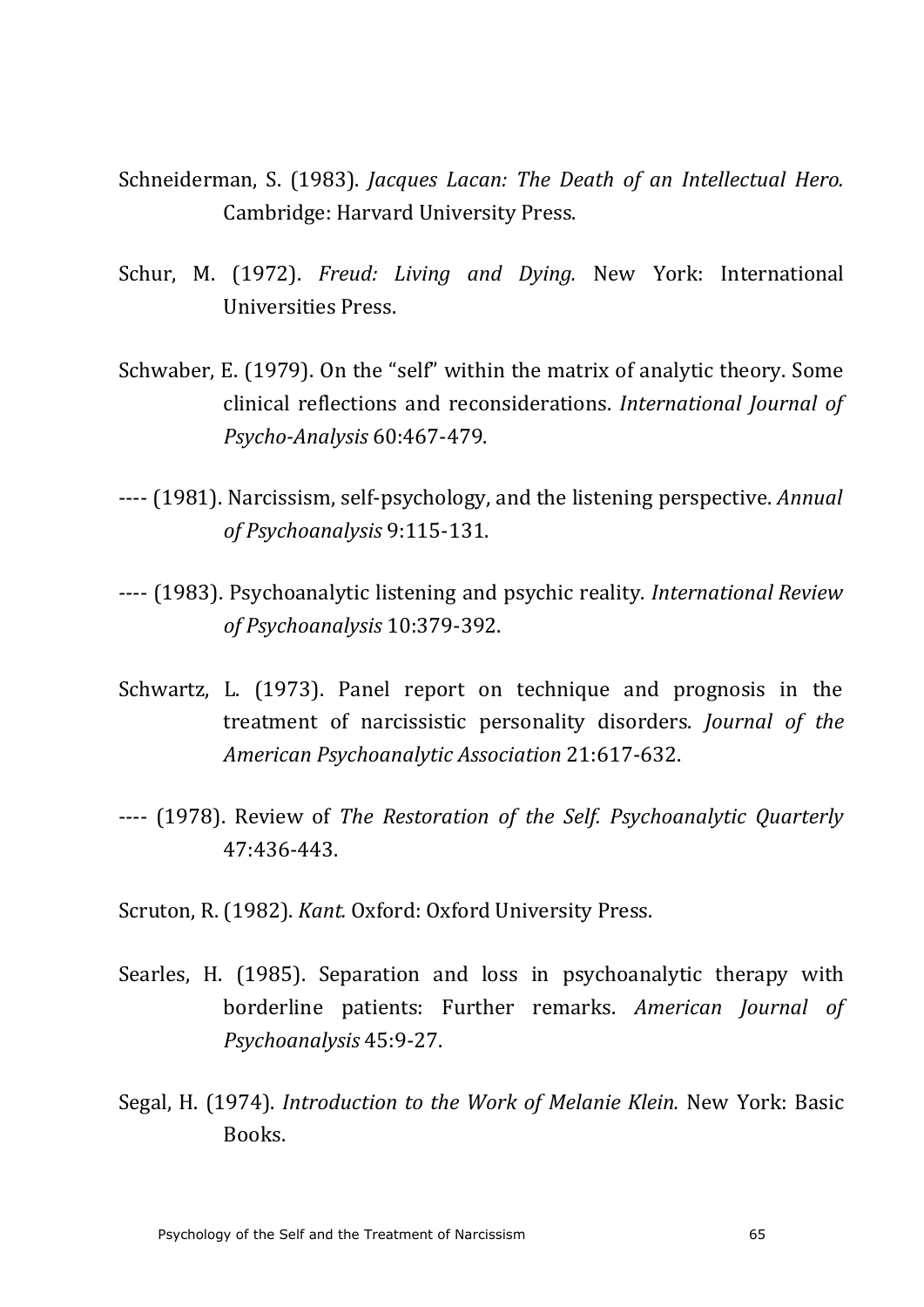---- (1980). *Melanie Klein.* New York: Viking.

- ---- (1983). Some clinical implications of Melanie Klein's work: Emergence from narcissism. *International Journal of Psycho-Analysis* 64: 269-276.
- Sennett, R. (1984). *An Evening of Brahms.* New York: Knopf.
- Shainess, N.  $(1979)$ . The swing of the pendulum—from anorexia to obesity. *American Journal of Psychoanalysis* 39:225-235.
- Shapiro, E. (1978). The psychodynamics and developmental psychology of the borderline patient: A review of the literature. *American Journal of Psychiatry* 135:1305-1315.
- Shapiro, T. (1974). The development and distortions of empathy. *Psychoanalytic Quarterly* 43:4-25.
- ---- (1981). Empathy: A critical evaluation. *Psychoanalytic Inquiry* 1: 423-448.
- Silverman, M.  $(1985)$ . Countertransference and the myth of the perfectly analyzed analyst. Psychoanalytic Quarterly 54:175-199.
- Slap,  $I_{\text{u}}$ , and Levine, F. (1978). On hybrid concepts in psychoanalysis. *Psychoanalytic Quarterly* 47:499-523.
- Smith, N. (1962). A *Commentary to Kant's Critique of Pure Reason*. New York: Humanities Press.
- Solberg, L. (1984). Lassitude: A primary care evaluation. *Journal of the American Medical Association* 251:3272-3276.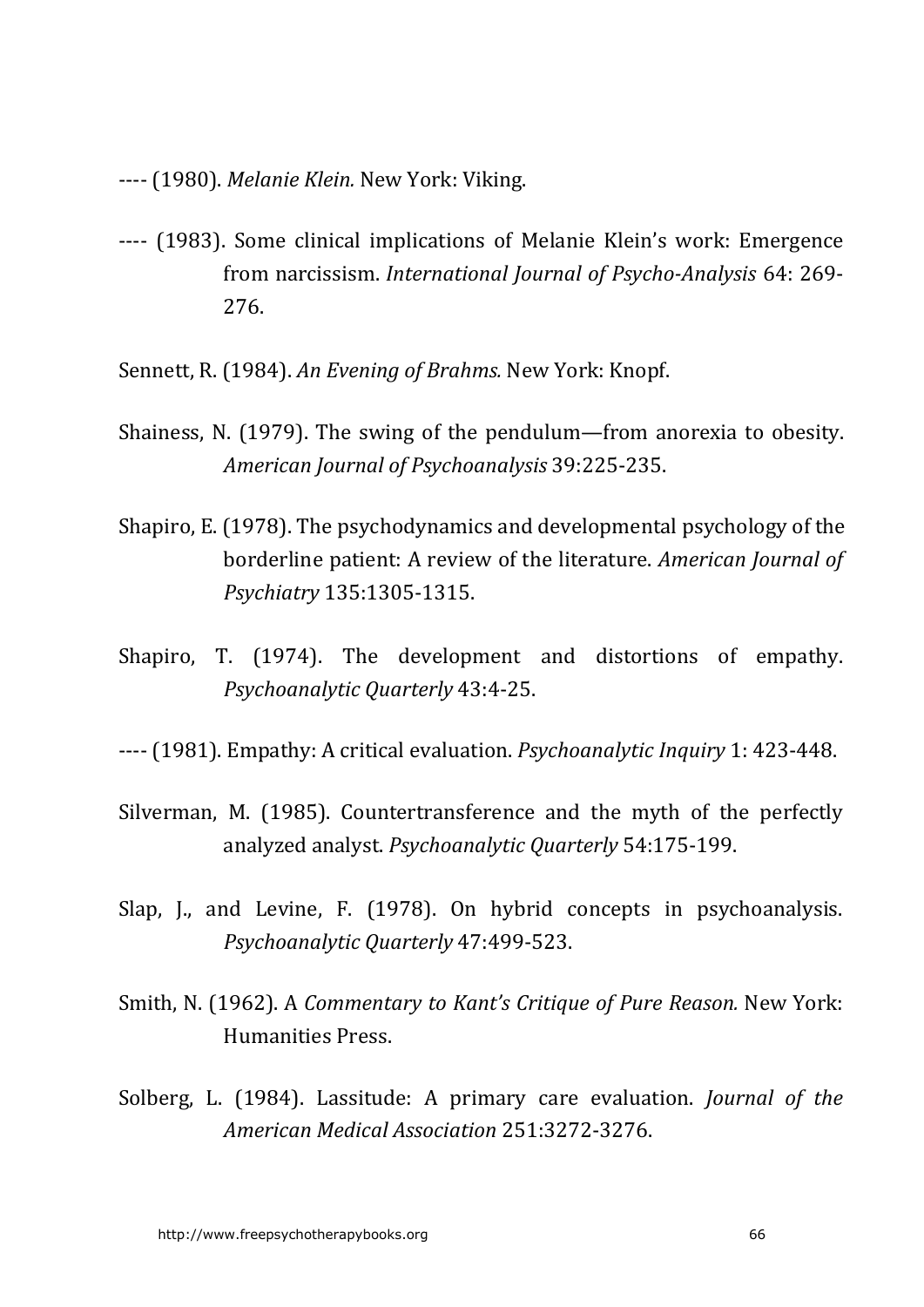- Soll, I. (1981). Sartre's rejection of the Freudian unconscious. In *The Philosophy of Jean-Paul Sartre, ed. P. Schilpp. La Salle, 111.: Open* Court.
- Speer, A. (1970). *Inside the Third Reich: Memoirs.* New York: Macmillan.
- Spillius, E. (1983). Some developments from the work of Melanie Klein. *International Journal of Psycho-Analysis* 674:321-332.
- Spitzer, R., Chairperson (1980). Diagnostic and Statistical Manual of Mental Disorders, 3rd ed. Washington, D.C.: American Psychiatric Association.
- Spruiell, V. (1974). Theories of the treatment of narcissistic personalities. *Journal of the American Psychoanalytic Association* 22:268-278.
- Stein, M. (1979). Review of *The Restoration of the Self. Journal of the American Psychoanalytic Association* 27:665-680.
- ---- (1984). Rational versus anagogic interpretation: Xenophon's dream and others. *Journal of the American Psychoanalytic Association* 32: 529-556.
- Stepansky, P. (1983). Perspectives on dissent: Adler, Kohut, and the idea of a psychoanalytic research tradition. Annual of Psychoanalysis 9:51— 74.
- Stepansky, P., and Goldberg, A., eds. (1984). *Kohut's Legacy: Contributions to* Self-Psychology. Hillsdale, N.J.: Analytic Press.

Sterba, R. (1982). *Reminiscences of a Viennese Psychoanalyst.* Detroit: Wayne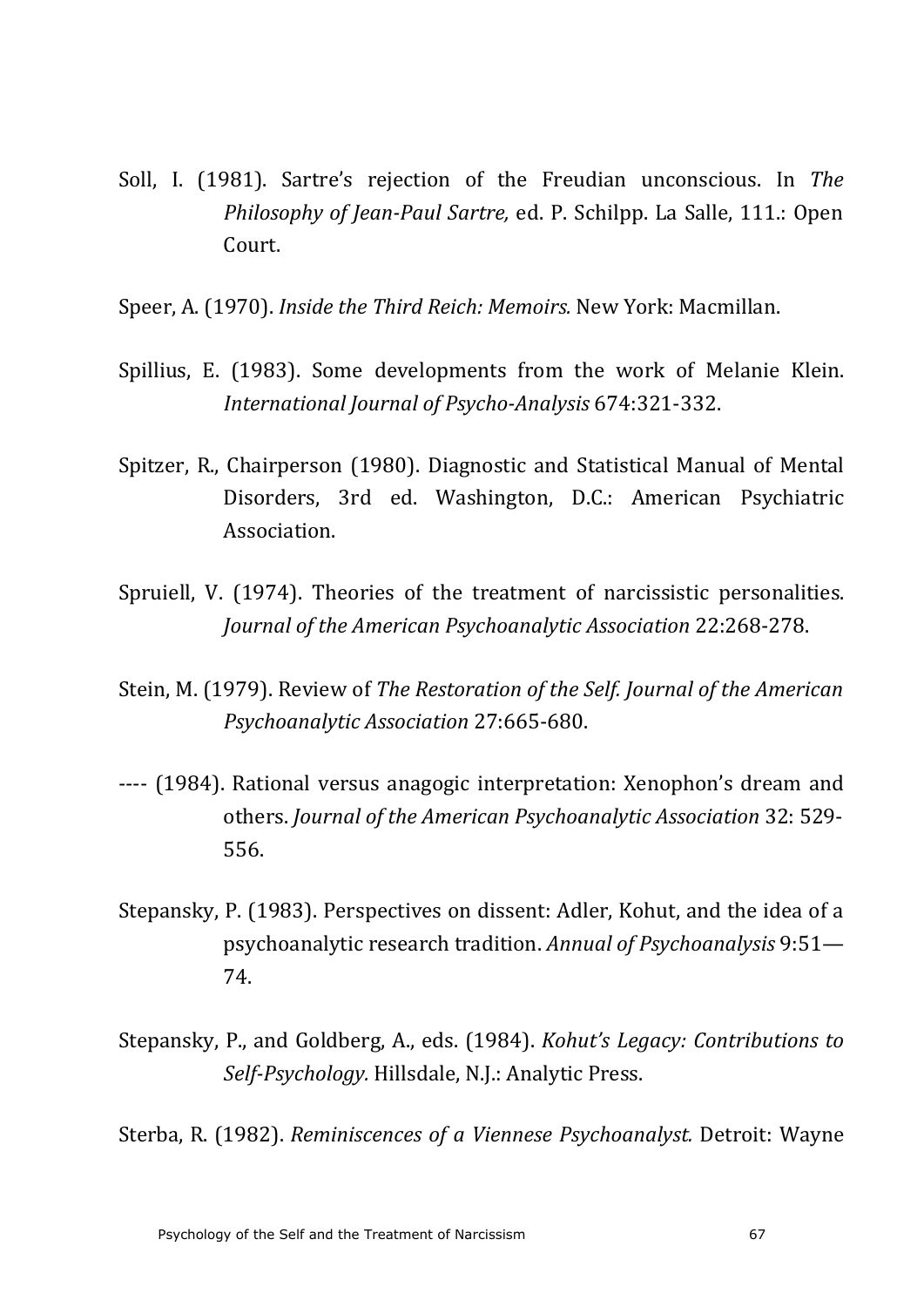State University Press.

- Stone, L. (1961). *The Psychoanalytic Situation*. New York: International Universities Press.
- ---- (1981). Notes on the noninterpretive elements in the psychoanalytic situation and process. *Journal of the American Psychoanalytic Association* 29:89-118.
- Strachey, J. (1934). The nature of the therapeutic action of psychoanalysis. *International Journal of Psycho-Analysis* 15:127-159.
- Stunkard, A., and Burt, V. (1967). Obesity and the body image II. *American Journal of Psychiatry* 123:1443-1447.
- ---- (1975). Obesity. *In American Handbook of Psychiatry*, 2nd ed., vol. IV, ed. S. Arieti. New York: Basic Books.
- ---- (1980). Obesity. In *Comprehensive Textbook of Psychiatry*, 3rd. ed., vol. II, ed. H. Kaplan, A. Freedman, and B. Sadock. Baltimore: Williams and Wilkins.
- Sturrock, J., ed. (1979). *Structuralism and Since: From Levi Strauss to Derrida.* New York: Oxford University Press.

Sullivan, H. (1953). *The Interpersonal Theory of Psychiatry*. New York: Norton.

Tarachow, S. (1963). An Introduction to Psychotherapy. New York: International Universities Press.

Tartakoff, H. (1966). The normal personality in our culture and the Nobel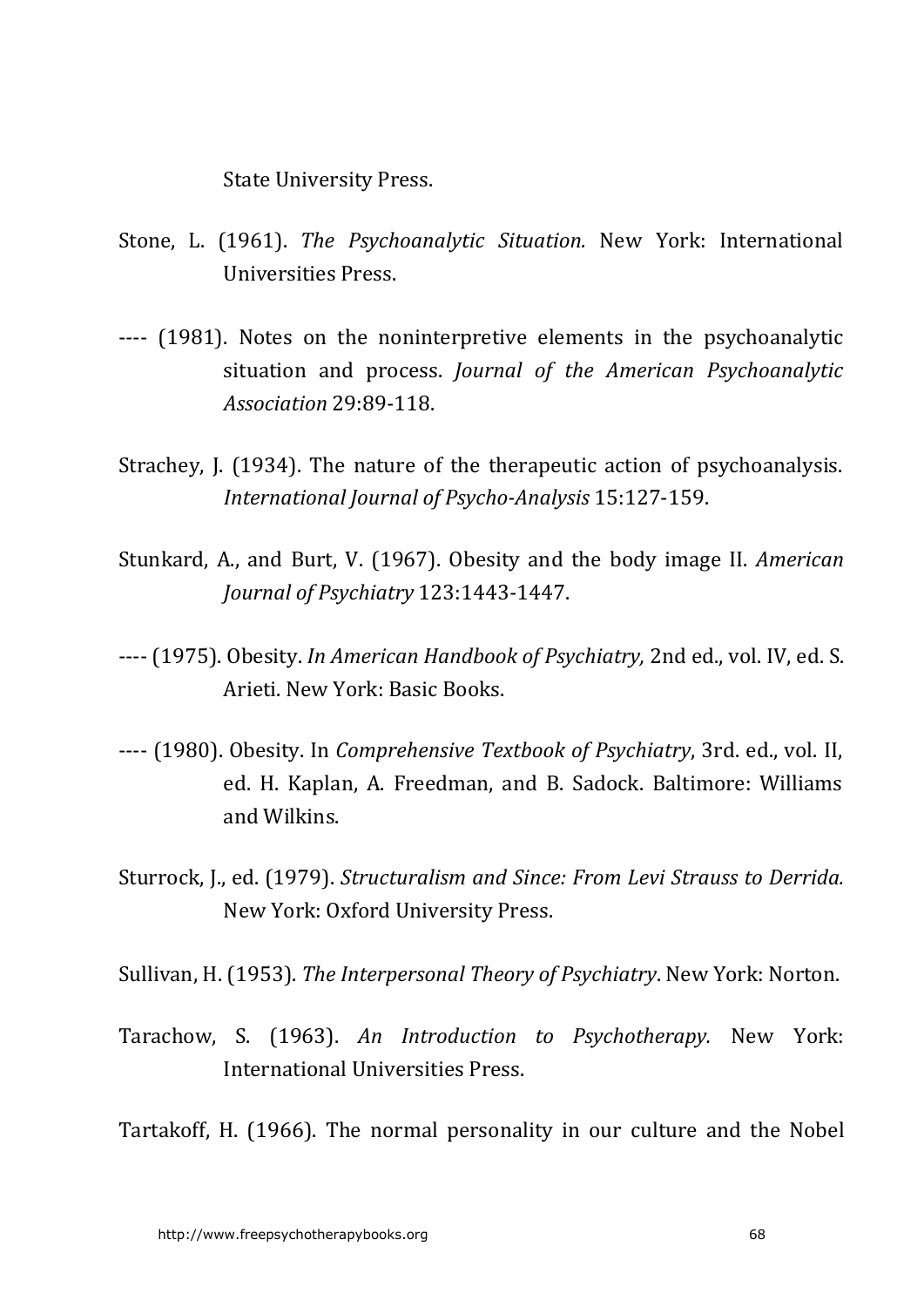Prize complex. In *Psychoanalysis: A General Psychology*, ed. R. Loewenstein, L. Newman, M. Schur, and A. Solnit. New York: International IIniversities Press.

Taylor, C. (1975). *Hegel.* New York: Cambridge University Press.

- Teicholz, J.  $(1978)$ . A selective review of the psychoanalytic literature on theoretical conceptualizations of narcissism. *Journal of the American Psychoanalytic Association* 26:831-862.
- Ticho, E. (1982). The alternate schools and the self. *Journal of the American Psychoanalytic Association* 30:849-862.
- Tolpin, P. (1983). A change in the self: The development and transformation of an idealizing transference. *International Journal of Psycho-Analysis* 64:461-483.
- Treurniet, N. (1983). Psychoanalysis and self-psychology: A metapsychological essay with a clinical illustration. *Journal of the American Psychoanalytic Association* 31:59-100.
- Trilling, L. (1971). *Sincerity and Authenticity: Six Lectures.* Cambridge: Harvard University Press.

Tuchman, B. (1984). *The March of Folly.* New York: Knopf.

Turkle, S. (1978). *Psychoanalytic Politics*. New York: Basic Books.

Tuttman, S. (1978). Discussion in symposium on Kohut's *Restoration of the Self. Psychoanalytic Review* 65:624-629.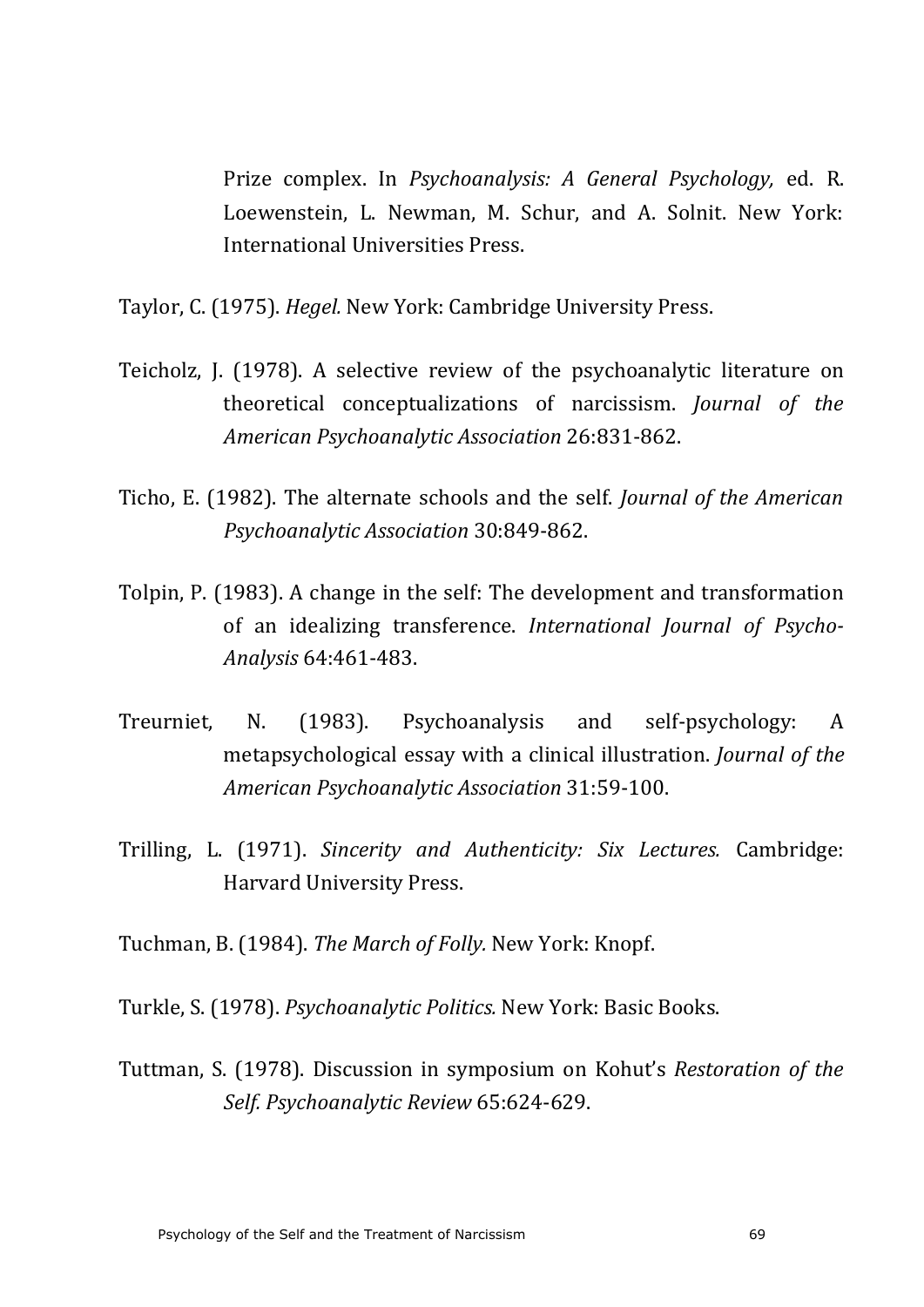- Volkan, V. (1976). *Primitive Internalized Object Relations*. New York: International Universities Press.
- Waelder, R. (1930). The principle of multiple function: Observations on overdetermination. *Psychoanalytic Ouarterly* 5:45-62.
- Waldron, S. (1983). Review of *Doing Psychotherapy* by Michael Franz Basch. *Psychoanalytic Quarterly* 52:624-629.
- Wallerstein, R. (1981). The bipolar self: Discussion of alternative perspectives. *Journal of the American Psychoanalytic Association* 29:377-394.
- Webster (1961). *New International Dictionary of the English Language.* Springfield: Merriam.
- Weiss, E., and English, O. (1957). *Psychosomatic Medicine: A Clinical Study of Psycho-physiologic Reactions.* Philadelphia: Saunders.
- Williams, R., Haney, T., Lee, K., Kong, Y., Blumenthal, J., and Whalen, R. (1980). Type-A behavior, hostility, and coronary atherosclerosis. *Psychosomatic Medicine* 42:539-549.
- Williamson, A. (1984). *Introspection and Contemporary Poetry.* Cambridge: Harvard University Press.
- Wilson, C., ed. (1983). *Fear of Being Fat.* New York: Jason Aronson.
- Winnicott, D. (1953). Transitional objects and transitional phenomena: A study of the first not-me possession. *International Journal of Psycho-Analysis* 34:89-97.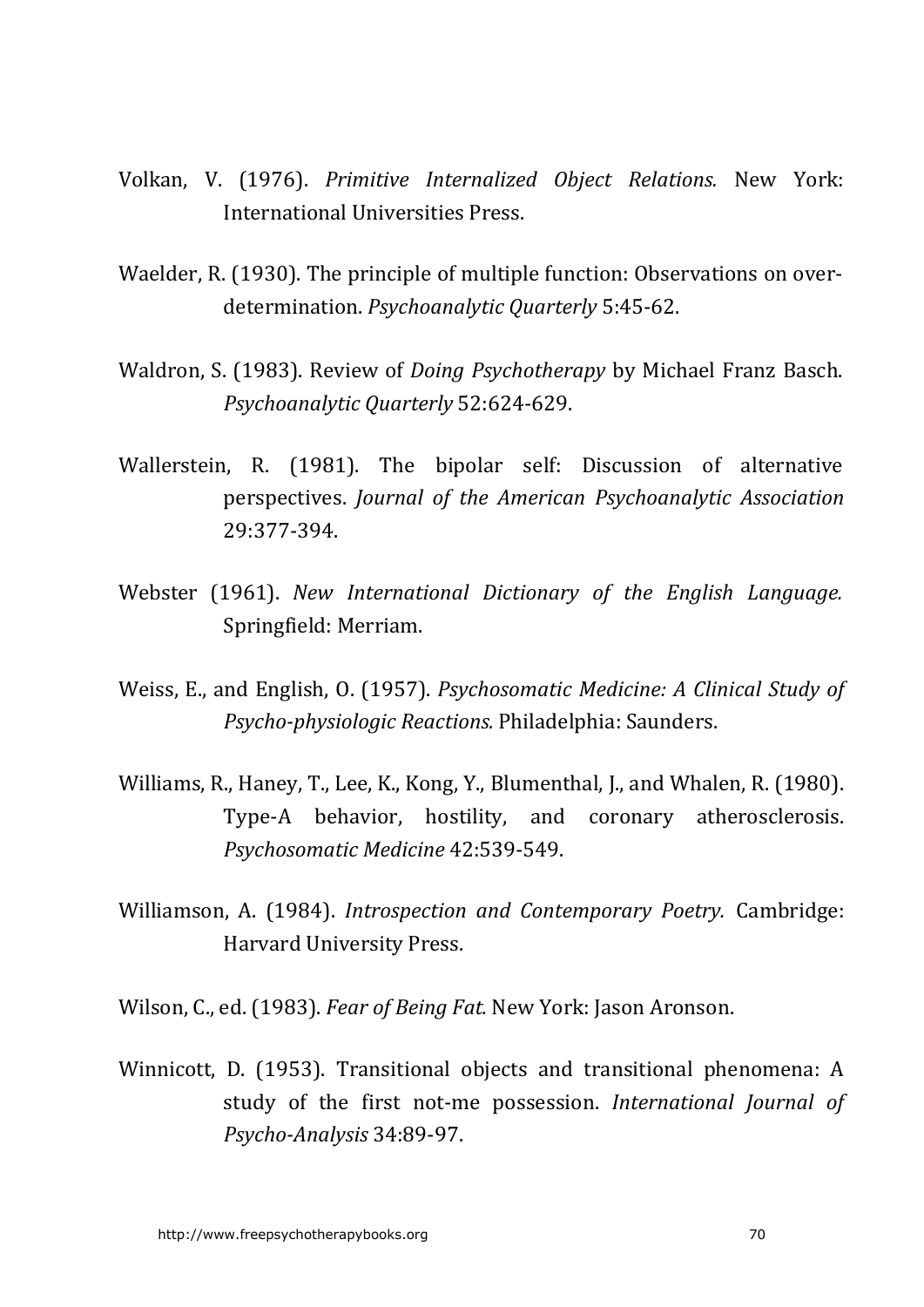- ---- (1958). *Collected Papers: Through Pediatrics to Psycho-Analysis*. New York: Basic Books.
- ---- (1965). *The Maturational Process and the Facilitating Environment.* New York: International Universities Press.
- ---- (1969). The use of an object. *International Journal of Psycho-Analysis* 50:711-716.
- ---- (1971). Letter to Mme. Jeannine Kalmanovitch. *Nouvelle Revue de Psychoanalyse,* vol. 3. Ouoted by M. Kahn in the Introduction to *Winnicott's Collected Papers, 2nd ed. Toronto: Clarke, Irwin, 1975.*
- Wolf, E. (1976). Ambience and abstinence. *Annual of Psychoanalysis* 4: 101-115.
- ---- (1979). Transference and countertransference in analysis of disorders of the self. *Contemporary Psychoanalysis* 15:577-594.
- ---- (1980). Tomorrow's self: Heinz Kohut's contribution to adolescent psychiatry. *Adolescent Psychiatry* 8:41-50.
- ----, Gedo, I., and Terman, D. (1972). On the adolescent process as a transformation of the self. *Journal of Youth and Adolescence* 1:257-272.

Wollheim, R. (1984). *The Thread of Life.* Cambridge: Harvard University Press.

Wood, A. (1981). *Karl Marx.* London: Routledge and Kegan Paul.

Woolcott, P. (1981). Addiction: Clinical and theoretical considerations. *Annual*